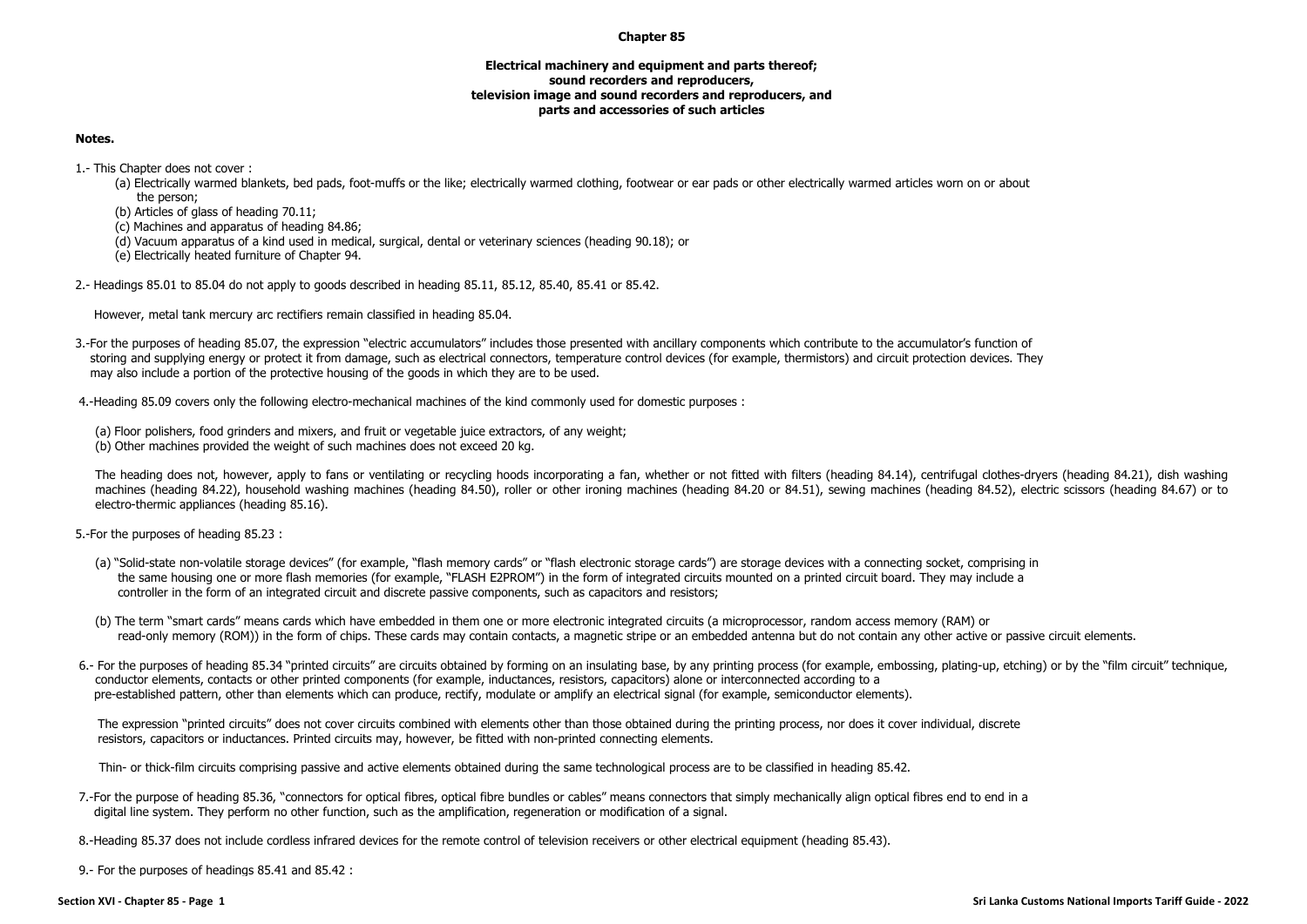(a) "Diodes, transistors and similar semiconductor devices" are semiconductor devices the operation of which depends on variations in resistivity on the application of an electric field; (b) "Electronic integrated circuits" are :

- (i) Monolithic integrated circuits in which the circuit elements (diodes, transistors, resistors, capacitors, inductances, etc.) are created in the mass (essentially) and on the surface of a semiconductor or compound semiconductor material (for example, doped silicon, gallium arsenide, silicon germanium, indium phosphide) and are inseparably associated;
- (ii) Hybrid integrated circuits in which passive elements (resistors, capacitors, inductances, etc.), obtained by thin- or thick-film technology, and active elements (diodes, transistors monolithic integrated circuits, etc.), obtained by semiconductor technology, are combined to all intents and purposes indivisibly, by interconnections or interconnecting cables, on a single insulating substrate (glass, ceramic, etc.). These circuits may also include discrete components;
- (iii) Multichip integrated circuits consisting of two or more interconnected monolithic integrated circuits combined to all intents and purposes indivisibly, whether or not on one or more insulating substrates, with or without leadframes, but with no other active or passive circuit elements.
- (iv) Multi-component integrated circuits (MCOs) : a combination of one or more monolithic, hybrid or multi-chip integrated circuits with at least one of the following components : silicon-based sensors, actuators, oscillators, resonators or combinations thereof, or components performing the functions of articles classifiable under heading 85.32, 85.33, 85.41, or inductors classifiable under heading 85.04 formed to all intents and purposes indivisibly into a single body like an integrated circuit, as a component of a kind used for assembly onto a printed circuit board (PCB) or other carrier, through the connecting of pins, leads, balls, lands, bumps ,or pads.

For the purpose of this definition:

9.- For the purposes of headings 85.41 and 85.42 :

- 1. "Components" may be discrete, manufactured independently then assembled onto the rest of the MCO, or integrated into other components.
- 2. "Silicon based" means built on a silicon substrate, or made of silicon materials, or manufactured onto integrated circuit die.
- 3. (a)"Silicon based sensors" consist of microelectronic or mechanical structures that are created in the mass or on the surface of a semiconductor and that have the function of detecting physical or chemical quantities and transducing these into electric signals, caused by resulting variations in electric properties or displacement of a mechanical structure. "Physical or chemical quantities" relates to real world phenomena, such as pressure, acoustic waves, acceleration, vibration, movement, orientation, strain, magnetic field strength, electric field strength, light, radioactivity, humidity, flow, chemicals concentration, etc.
	- (b) "Silicon based actuators" consist of microelectronic and mechanical structures that are created in the mass or on the surface of a semiconductor and that have the function of converting electrical signals into physical movement.
	- (c) "Silicon based resonators" are components that consist of microelectronic or mechanical structures that are created in the mass or on the surface of a semiconductor and have the function of generating a mechanical or electrical oscillation of a predefined frequency that depends on the physical geometry of these structures in response to an external input.
	- (d) "Silicon based oscillators" are active components that consist of microelectronic or mechanical structures that are created in the mass or on the surface of a semiconductor and that have the function of generating a mechanical or electrical oscillation of a predefined frequency that depends on the physical geometry of these structures.

For the classification of the articles defined in this Note, headings 85.41 and 85.42 shall take precedence over any other heading in the Nomenclature, except in the case of heading 85.23, which might cover them by reference to, in particular, their function.

10.-For the purposes of heading 85.48, "spent primary cells, spent primary batteries and spent electric accumulators" are those which are neither usable as such because of breakage, cutting-up, wear or other reasons, nor capable of being recharged.

| HS Hdg | <b>HS Code</b> | <b>Description</b>                                                    |              | Unit ELSI |           |           |           |     |      | <b>Preferential Duty</b> |           |           |           |           | Gen<br><b>Duty</b> | <b>VAT</b> | <b>PAL</b> | <b>Cess</b> | <b>Excise</b> | s <br>$\mathbf{C}$ |
|--------|----------------|-----------------------------------------------------------------------|--------------|-----------|-----------|-----------|-----------|-----|------|--------------------------|-----------|-----------|-----------|-----------|--------------------|------------|------------|-------------|---------------|--------------------|
|        |                |                                                                       |              |           | <b>AP</b> | <b>AD</b> | <b>BN</b> | -GT | IN.  | <b>PK</b>                | <b>SA</b> | <b>SF</b> | <b>SD</b> | <b>SG</b> |                    |            |            |             | (S.P.D)       |                    |
|        |                |                                                                       |              |           |           |           |           |     |      |                          |           |           |           |           |                    |            |            |             |               |                    |
| 85.01  |                | <b>Electric motors and generators</b><br>(excluding generating sets). |              |           |           |           |           |     |      |                          |           |           |           |           |                    |            |            |             |               |                    |
|        |                |                                                                       |              |           |           |           |           |     |      |                          |           |           |           |           |                    |            |            |             |               |                    |
|        | 8501.10        | Motors of an output not exceeding 37.5 W                              |              |           |           |           |           |     |      |                          |           |           |           |           |                    |            |            |             |               |                    |
|        | 8501.10.10 --- | <b>DC Motors</b>                                                      | $\mathbf{U}$ |           |           |           |           |     | Free | Free                     |           | Free      | Free      | Free      | Free               | 8%         | $5.0\%$    |             |               |                    |
|        | 8501.10.90 --- | <b>Other</b>                                                          | п            |           |           |           |           |     | Free | Free                     |           | 5%        | 5%        | Free      | Free               | 8%         | 5.0%       |             |               |                    |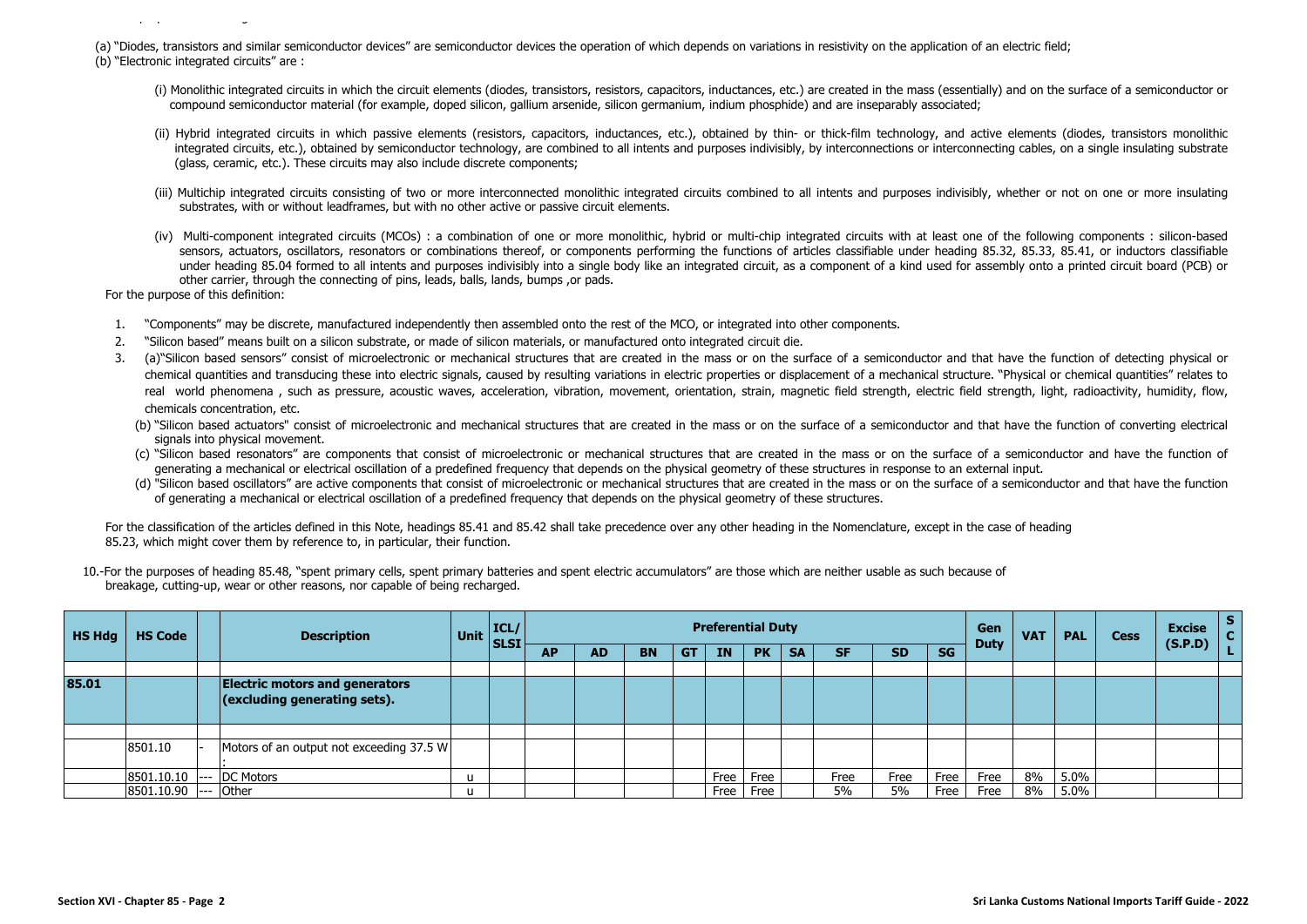| <b>HS Hdg</b> | <b>HS Code</b> | <b>Description</b>                       | Unit         | ICL/<br><b>SLSI</b> |                  |           |           |           | <b>Preferential Duty</b> |           |           | Gen<br><b>Duty</b> | <b>VAT</b>               | <b>PAL</b> | <b>Cess</b>                  | <b>Excise</b><br>(S.P.D) | $\sf{s}$<br>$\mathbf{C}$ |            |  |   |
|---------------|----------------|------------------------------------------|--------------|---------------------|------------------|-----------|-----------|-----------|--------------------------|-----------|-----------|--------------------|--------------------------|------------|------------------------------|--------------------------|--------------------------|------------|--|---|
|               |                |                                          |              |                     | <b>AP</b>        | <b>AD</b> | <b>BN</b> | <b>GT</b> | IN                       | <b>PK</b> | <b>SA</b> | <b>SF</b>          | <b>SD</b>                | <b>SG</b>  |                              |                          |                          |            |  | L |
|               |                |                                          |              |                     |                  |           |           |           |                          |           |           |                    |                          |            |                              |                          |                          |            |  |   |
|               | 8501.20.00     | Universal AC/DC motors of an output      | u            |                     |                  |           |           |           | Free                     | Free      |           | Free               | Free                     | Free       | Free                         | 8%                       | 5.0%                     |            |  |   |
|               |                | exceeding 37.5 W                         |              |                     |                  |           |           |           |                          |           |           |                    |                          |            |                              |                          |                          |            |  |   |
|               |                | Other DC motors; DC generators :         |              |                     |                  |           |           |           |                          |           |           |                    |                          |            |                              |                          |                          |            |  |   |
|               | 8501.31        | Of an output not exceeding 750 W:        |              |                     |                  |           |           |           |                          |           |           |                    |                          |            |                              |                          |                          |            |  |   |
|               | 8501.31.10     | Solar cells assembled in modules or made |              |                     |                  |           |           |           |                          |           |           |                    |                          |            |                              |                          |                          |            |  |   |
|               |                | up into panels equiped with elementes    | u            |                     | Free             |           |           |           | Free                     | Free      |           | Free               | Free                     | Free       | Free                         | Ex                       | Ex                       |            |  |   |
|               |                | mounted to facilitate output             |              |                     |                  |           |           |           |                          |           |           |                    |                          |            |                              |                          |                          |            |  |   |
|               | 8501.31.90     | Other                                    |              |                     | Free             |           |           |           |                          | Free      |           |                    |                          | Free       |                              | 8%                       | 5.0%                     |            |  |   |
|               | 8501.32.00     | Of an output exceeding 750 W but not     | u            |                     |                  |           |           |           | Free                     |           |           | Free               | Free                     |            | Free                         |                          |                          |            |  |   |
|               |                | exceeding 75 kW                          | u            |                     |                  |           |           |           | Free                     | Free      |           | Free               | Free                     | Free       | Free                         | 8%                       | 5.0%                     |            |  |   |
|               | 8501.33.00     | Of an output exceeding 75 kW but not     |              |                     |                  |           |           |           |                          |           |           |                    |                          |            |                              |                          |                          |            |  |   |
|               |                | exceeding 375 kW                         | u            |                     |                  |           |           |           | Free                     | Free      |           | Free               | Free                     | Free       | Free                         | 8%                       | 5.0%                     |            |  |   |
|               | 8501.34.00     | Of an output exceeding 375 kW            | u.           |                     |                  |           |           |           | Free                     | Free      |           | Free               | Free                     | Free       | Free                         | 8%                       | 5.0%                     |            |  |   |
|               | 8501.40        | Other AC motors, single-phase :          |              |                     |                  |           |           |           |                          |           |           |                    |                          |            |                              |                          |                          |            |  |   |
|               | 8501.40.10     | Induction motors 200/250 V exceeding     |              |                     |                  |           |           |           |                          |           |           |                    |                          |            |                              |                          |                          |            |  |   |
|               |                | 0.185 kW                                 | u            |                     |                  |           |           |           | Free                     | Free      |           | 5%                 | 5%                       |            | 15%                          | 8%                       | 5.0%                     |            |  |   |
|               | 8501.40.20     | Motors for fans of heading 8414.51       |              |                     |                  |           |           |           |                          |           |           |                    |                          |            | Ш                            |                          |                          |            |  |   |
|               |                |                                          |              |                     | $\Rightarrow$    |           |           |           |                          |           |           | or $Rs.55/$        | H                        |            | Rs.165/                      |                          |                          |            |  |   |
|               |                |                                          |              |                     | $=$ per<br>5% or |           |           |           |                          |           |           |                    | Rs.55/                   |            | $\Rightarrow$                |                          |                          | 15% or     |  |   |
|               |                |                                          | u            |                     |                  |           |           |           | Free                     | Free      |           | per u              | per u                    |            | per                          | 8%                       | 5.0%                     | $Rs.165/=$ |  |   |
|               |                |                                          |              |                     | $\sim$           |           |           |           |                          |           |           |                    | $\overleftarrow{\sigma}$ |            | $\overleftarrow{\mathrm{o}}$ |                          |                          | per u      |  |   |
|               |                |                                          |              |                     | Rs.85/           |           |           |           |                          |           |           | 5%                 | 5%                       |            | 15%                          |                          |                          |            |  |   |
|               |                |                                          |              |                     |                  |           |           |           |                          |           |           |                    |                          |            |                              |                          |                          |            |  |   |
|               | 8501.40.90     | Other                                    | <b>u</b>     |                     | Free             |           |           |           | Free                     | Free      |           | Free               | Free                     | Free       | Free                         | 8%                       | 5.0%                     |            |  |   |
|               |                | Other AC motors, multi-phase :           |              |                     |                  |           |           |           |                          |           |           |                    |                          |            |                              |                          |                          |            |  |   |
|               | 8501.51        | Of an output not exceeding 750 W:        |              |                     |                  |           |           |           |                          |           |           |                    |                          |            |                              |                          |                          |            |  |   |
|               | 8501.51.10     | Induction motors 350/450 V 3 phase       |              |                     |                  |           |           |           |                          |           |           | 5%                 | 5%                       |            | 15%                          | 8%                       | 5.0%                     |            |  |   |
|               |                | exceeding 0.185 kW and exceeding 750     | u            |                     |                  |           |           |           | Free                     | Free      |           |                    |                          |            |                              |                          |                          |            |  |   |
|               | 8501.51.90     | <b>RPM</b><br>Other                      | u.           |                     |                  |           |           |           | Free                     | Free      |           | Free               | Free                     | Free       | Free                         | 8%                       | 5.0%                     |            |  |   |
|               | 8501.52        | Of an output exceeding 750 W but not     |              |                     |                  |           |           |           |                          |           |           |                    |                          |            |                              |                          |                          |            |  |   |
|               |                | exceeding 75 kW:                         |              |                     |                  |           |           |           |                          |           |           |                    |                          |            |                              |                          |                          |            |  |   |
|               | 8501.52.10     | Induction motors 350/450 V 3 phase       |              |                     |                  |           |           |           |                          |           |           |                    |                          |            |                              |                          |                          |            |  |   |
|               |                | exceeding 750 W but not exceeding 25     | u            |                     |                  |           |           |           |                          |           |           |                    |                          |            | 15%                          | 8%                       | 5.0%                     |            |  |   |
|               |                | kW and exceeding 750 RPM                 |              |                     |                  |           |           |           |                          |           |           |                    |                          |            |                              |                          |                          |            |  |   |
|               | 8501.52.90     | Other                                    | $\mathbf{u}$ |                     |                  |           |           |           |                          |           |           |                    |                          | Free       | Free                         | 8%                       | 5.0%                     |            |  |   |
|               | 8501.53.00     | Of an output exceeding 75 kW             | u            |                     |                  |           |           |           | Free                     | Free      |           | Free               | Free                     | Free       | Free                         | 8%                       | 5.0%                     |            |  |   |
|               |                | AC generators (alternators) :            |              |                     |                  |           |           |           |                          |           |           |                    |                          |            |                              |                          |                          |            |  |   |
|               | 8501.61        | Of an output not exceeding 75 kVA:       |              |                     |                  |           |           |           |                          |           |           |                    |                          |            |                              |                          |                          |            |  |   |
|               | 8501.61.10     | Solar cells assembled into modules or    |              |                     |                  |           |           |           |                          |           |           |                    |                          |            |                              |                          |                          |            |  |   |
|               |                | made up into panels and equipped with    |              |                     |                  |           |           |           |                          |           |           |                    |                          |            |                              |                          |                          |            |  |   |
|               |                | elements mounted to facilitate output    | u            |                     |                  |           |           |           | Free                     | Free      |           | Free               | Free                     | Free       | Free                         | 8%                       | Ex                       |            |  |   |
|               |                |                                          |              |                     |                  |           |           |           |                          |           |           |                    |                          |            |                              |                          |                          |            |  |   |
|               | 8501.61.90     | Other                                    | $\mathsf{u}$ |                     |                  |           |           |           | Free                     | Free      |           | Free               | Free                     | Free       | Free                         | 8%                       | Ex                       |            |  |   |
|               | 8501.62.00     | Of an output exceeding 75 kVA but not    | u            |                     |                  |           |           |           | Free                     | Free      |           | Free               | Free                     | Free       | Free                         | 8%                       | Ex                       |            |  |   |
|               |                | exceeding 375 kVA                        |              |                     |                  |           |           |           |                          |           |           |                    |                          |            |                              |                          |                          |            |  |   |
|               | 8501.63.00     | Of an output exceeding 375 kVA but not   | $\mathsf{u}$ |                     |                  |           |           |           | Free                     | Free      |           | Free               | Free                     | Free       | Free                         | 8%                       | Ex                       |            |  |   |
|               |                | exceeding 750 kVA                        |              |                     |                  |           |           |           |                          |           |           |                    |                          |            |                              |                          |                          |            |  |   |
|               | 8501.64.00     | Of an output exceeding 750 kVA           | u            |                     |                  |           |           |           | Free                     | Free      |           | Free               | Free                     | Free       | Free                         | 8%                       | Ex                       |            |  |   |
|               |                |                                          |              |                     |                  |           |           |           |                          |           |           |                    |                          |            |                              |                          |                          |            |  |   |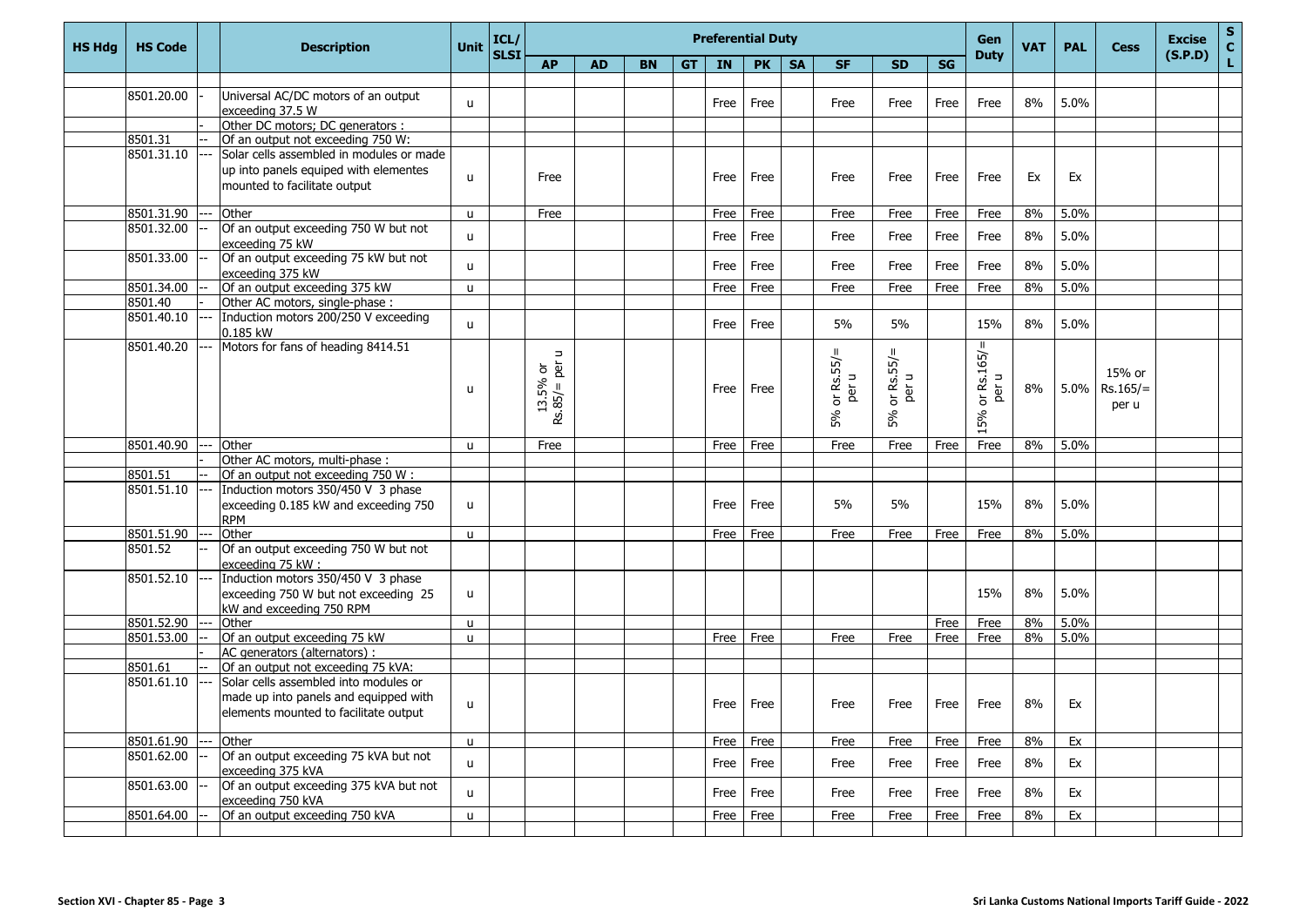| <b>HS Hdg</b> | <b>HS Code</b>        | <b>Description</b>                                                         | <b>Unit</b>  | ICL/<br>SLSI |           |           |           |     | <b>Preferential Duty</b> |           |           |           |           |      | Gen<br><b>Duty</b> | <b>VAT</b> | <b>PAL</b> | <b>Cess</b> | <b>Excise</b><br>(S.P.D) | $\mathbf{s}$<br>$\mathbf{c}$ |
|---------------|-----------------------|----------------------------------------------------------------------------|--------------|--------------|-----------|-----------|-----------|-----|--------------------------|-----------|-----------|-----------|-----------|------|--------------------|------------|------------|-------------|--------------------------|------------------------------|
|               |                       |                                                                            |              |              | <b>AP</b> | <b>AD</b> | <b>BN</b> | GT. | IN                       | <b>PK</b> | <b>SA</b> | <b>SF</b> | <b>SD</b> | SG   |                    |            |            |             |                          | L                            |
|               |                       |                                                                            |              |              |           |           |           |     |                          |           |           |           |           |      |                    |            |            |             |                          |                              |
| 85.02         |                       | <b>Electric generating sets and rotary</b>                                 |              |              |           |           |           |     |                          |           |           |           |           |      |                    |            |            |             |                          |                              |
|               |                       | converters.                                                                |              |              |           |           |           |     |                          |           |           |           |           |      |                    |            |            |             |                          |                              |
|               |                       | Generating sets with compression-ignition                                  |              |              |           |           |           |     |                          |           |           |           |           |      |                    |            |            |             |                          |                              |
|               |                       | internal combustion piston engines (diesel                                 |              |              |           |           |           |     |                          |           |           |           |           |      |                    |            |            |             |                          |                              |
|               |                       | or semi-diesel engines) :                                                  |              |              |           |           |           |     |                          |           |           |           |           |      |                    |            |            |             |                          |                              |
|               |                       |                                                                            |              |              |           |           |           |     |                          |           |           |           |           |      |                    |            |            |             |                          |                              |
|               | 8502.11.00            | Of an output not exceeding 75 kVA                                          | $\mathbf{u}$ |              | Free      |           |           |     | Free                     | Free      |           | Free      | Free      | Free | Free               | 8%         | 10.0%      |             |                          |                              |
|               | 8502.12.00            | Of an output exceeding 75 kVA but not                                      | u            |              | Free      |           |           |     | Free                     | Free      |           | Free      | Free      | Free | Free               | 8%         | 10.0%      |             |                          |                              |
|               |                       | exceeding 375 kVA                                                          |              |              |           |           |           |     |                          |           |           |           |           |      |                    |            |            |             |                          |                              |
|               | 8502.13.00            | Of an output exceeding 375 kVA                                             | $\mathbf{u}$ |              |           |           |           |     | Free                     | Free      |           | Free      | Free      | Free | Free               | 8%         | 10.0%      |             |                          |                              |
|               | 8502.20.00            | Generating sets with spark-ignition                                        | u            |              |           |           |           |     | Free                     | Free      |           | Free      | Free      | Free | Free               | 8%         | 5.0%       |             |                          |                              |
|               |                       | internal combustion piston engines<br>Other generating sets :              |              |              |           |           |           |     |                          |           |           |           |           |      |                    |            |            |             |                          |                              |
|               | 8502.31.00            | Wind-powered                                                               | u            |              |           |           |           |     | Free                     | Free      |           | Free      | Free      | Free | Free               | 8%         | 5.0%       |             |                          |                              |
|               | 8502.39.00            | Other                                                                      | $\mathbf{u}$ |              |           |           |           |     | Free                     | Free      |           | Free      | Free      | Free | Free               | 8%         | 5.0%       |             |                          |                              |
|               | 8502.40.00            | Electric rotary converters                                                 | $\mathbf{u}$ |              |           |           |           |     | Free                     | Free      |           | Free      | Free      | Free | Free               | 8%         | Ex         |             |                          |                              |
|               |                       |                                                                            |              |              |           |           |           |     |                          |           |           |           |           |      |                    |            |            |             |                          |                              |
| 85.03         |                       | Parts suitable for use solely or                                           |              |              |           |           |           |     |                          |           |           |           |           |      |                    |            |            |             |                          |                              |
|               |                       | principally with the machines of                                           |              |              |           |           |           |     |                          |           |           |           |           |      |                    |            |            |             |                          |                              |
|               |                       | heading 85.01 or 85.02 :                                                   |              |              |           |           |           |     |                          |           |           |           |           |      |                    |            |            |             |                          |                              |
|               |                       |                                                                            |              |              |           |           |           |     |                          |           |           |           |           |      |                    |            |            |             |                          |                              |
|               | 8503.00.10            | Wound stators for electric motors of single                                |              |              |           |           |           |     |                          |           |           |           |           |      |                    |            |            |             |                          |                              |
|               |                       | phase                                                                      | kg           |              |           |           |           |     | Free                     | Free      |           | 5%        | 5%        |      | 15%                | Ex         | 5.0%       |             |                          |                              |
|               | 8503.00.20            | Parts suitable for use solely or principally                               |              |              |           |           |           |     |                          |           |           |           |           |      |                    |            |            |             |                          |                              |
|               |                       | with electric generators                                                   | kg           |              |           |           |           |     | Free                     | Free      |           | Free      | Free      | Free | Free               | Ex         | 5.0%       |             |                          |                              |
|               | 8503.00.90            | Other                                                                      | kg           |              |           |           |           |     | Free                     | Free      |           | Free      | Free      | Free | Free               | Ex         | 5.0%       |             |                          |                              |
|               |                       |                                                                            |              |              |           |           |           |     |                          |           |           |           |           |      |                    |            |            |             |                          |                              |
| 85.04         |                       | <b>Electrical transformers, static</b>                                     |              |              |           |           |           |     |                          |           |           |           |           |      |                    |            |            |             |                          |                              |
|               |                       | converters (for example, rectifiers)                                       |              |              |           |           |           |     |                          |           |           |           |           |      |                    |            |            |             |                          |                              |
|               |                       | and inductors.                                                             |              |              |           |           |           |     |                          |           |           |           |           |      |                    |            |            |             |                          |                              |
|               |                       |                                                                            |              |              |           |           |           |     |                          |           |           |           |           |      |                    |            |            |             |                          |                              |
|               |                       |                                                                            |              |              |           |           |           |     |                          |           |           |           |           |      |                    |            |            |             |                          |                              |
|               | 8504.10<br>8504.10.10 | Ballasts for discharge lamps or tubes :<br>Contaminated with or containing |              |              |           |           |           |     |                          |           |           |           |           |      |                    |            |            |             |                          |                              |
|               |                       | Polychlorinated biphenyls (PCB)                                            |              |              |           |           |           |     |                          |           |           |           |           |      |                    |            |            |             |                          |                              |
|               |                       | <b>Ballasts for Tubular Fluorescent Lamps</b>                              | u            |              | Free      |           |           |     | Free                     | Free      |           | 4%        | 1.5%      |      | Free               | Ex         | 5.0%       | 8%          |                          |                              |
|               |                       |                                                                            |              | $\sf S$      |           |           |           |     |                          |           |           |           |           |      |                    |            |            |             |                          |                              |
|               | 8504.10.90            | Other                                                                      |              |              |           |           |           |     |                          |           |           |           |           |      |                    |            |            |             |                          |                              |
|               |                       | <b>Ballasts for Tubular Fluorescent Lamps</b>                              | u            | $\sf S$      | Free      |           |           |     | Free                     | Free      |           | 4%        | 1.5%      |      | Free               | Ex         | 5.0%       | 8%          |                          |                              |
|               |                       |                                                                            |              |              |           |           |           |     |                          |           |           |           |           |      |                    |            |            |             |                          |                              |
|               |                       | Liquid dielectric transformers :                                           |              |              |           |           |           |     |                          |           |           |           |           |      |                    |            |            |             |                          |                              |
|               | 8504.21               | Having a power handling capacity not                                       |              |              |           |           |           |     |                          |           |           |           |           |      |                    |            |            |             |                          |                              |
|               |                       | exceeding 650 kVA:                                                         |              |              |           |           |           |     |                          |           |           |           |           |      |                    |            |            |             |                          |                              |
|               | 8504.21.10            | Contaminated with or containing                                            | u            |              |           |           |           |     |                          |           |           |           |           |      | 10%                | Ex         | 5.0%       |             |                          |                              |
|               | 8504.21.90            | Polychlorinated biphenyls (PCB)<br>Other                                   | $\mathsf{u}$ |              |           |           |           |     |                          |           |           |           |           |      | 10%                | Ex         | 5.0%       |             |                          |                              |
|               | 8504.22               | Having a power handling capacity                                           |              |              |           |           |           |     |                          |           |           |           |           |      |                    |            |            |             |                          |                              |
|               |                       | exceeding 650 kVA but not exceeding                                        |              |              |           |           |           |     |                          |           |           |           |           |      |                    |            |            |             |                          |                              |
|               |                       | 10,000 kVA:                                                                |              |              |           |           |           |     |                          |           |           |           |           |      |                    |            |            |             |                          |                              |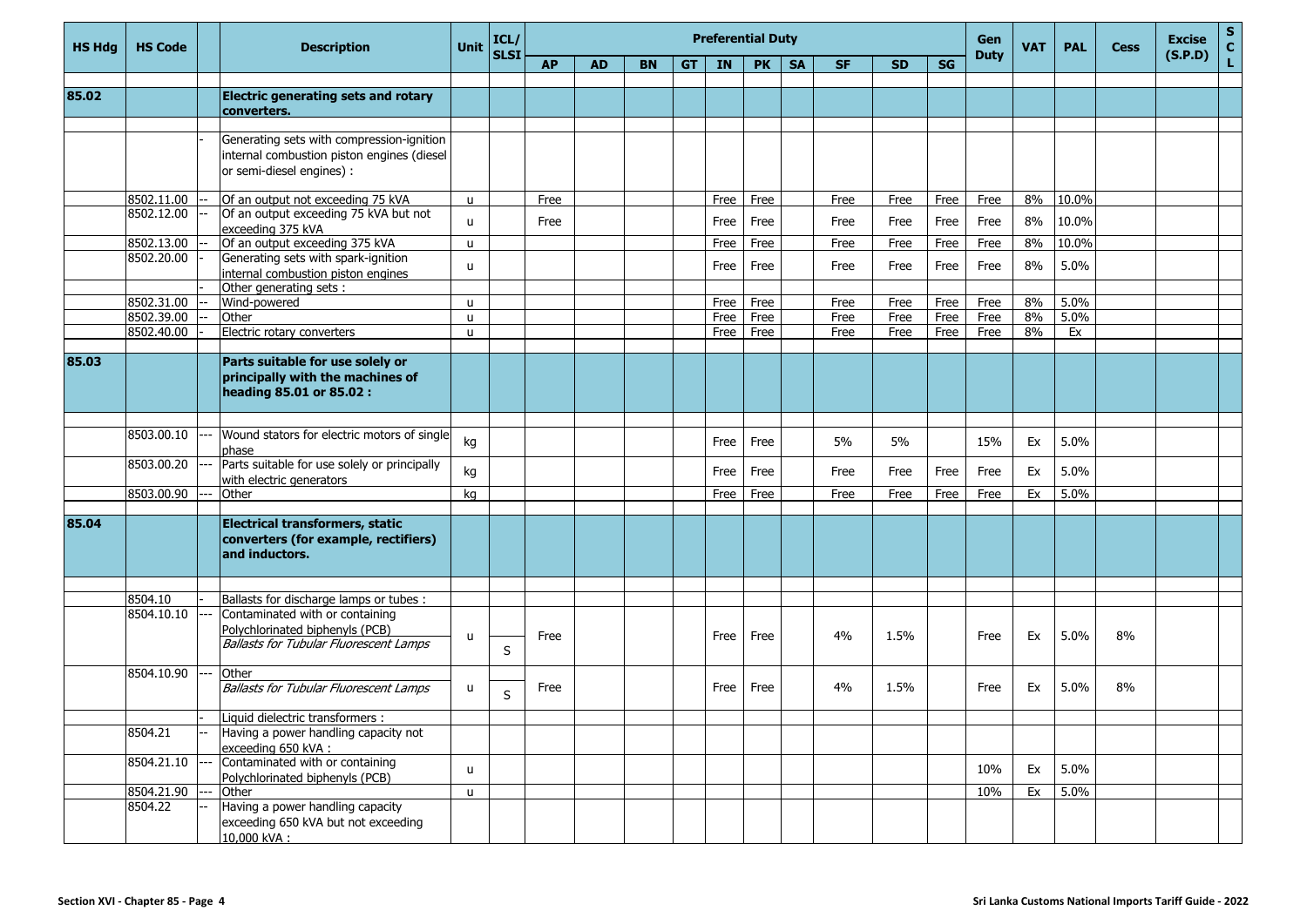| <b>HS Hdg</b> | <b>HS Code</b>        | <b>Description</b>                                                        | <b>Unit</b>  | ICL/<br><b>SLSI</b> |           |           |           |           |      | <b>Preferential Duty</b> |           |           |           |           | Gen<br><b>Duty</b> | <b>VAT</b> | <b>PAL</b> | <b>Cess</b> | <b>Excise</b><br>(S.P.D) | $S_{C}$ |
|---------------|-----------------------|---------------------------------------------------------------------------|--------------|---------------------|-----------|-----------|-----------|-----------|------|--------------------------|-----------|-----------|-----------|-----------|--------------------|------------|------------|-------------|--------------------------|---------|
|               |                       |                                                                           |              |                     | <b>AP</b> | <b>AD</b> | <b>BN</b> | <b>GT</b> | IN   | <b>PK</b>                | <b>SA</b> | <b>SF</b> | <b>SD</b> | <b>SG</b> |                    |            |            |             |                          | Ĺ.      |
|               |                       |                                                                           |              |                     |           |           |           |           |      |                          |           |           |           |           |                    |            |            |             |                          |         |
|               | 8504.22.10            | Contaminated with or containing                                           | $\mathbf{u}$ |                     |           |           |           |           | Free | Free                     |           | 6%        | 4.5%      |           | 10%                | Ex         | 5.0%       |             |                          |         |
|               |                       | Polychlorinated biphenyls (PCB), not<br>exceeding 5000 kVA                |              |                     |           |           |           |           |      |                          |           |           |           |           |                    |            |            |             |                          |         |
|               | 8504.22.20            | Other, not exceeding 5000 kVA                                             | $\mathbf{u}$ |                     |           |           |           |           | Free | Free                     |           | 6%        | 4.5%      |           | 10%                | Ex         | 5.0%       |             |                          |         |
|               | 8504.22.30            | Other, contaminated with or containing                                    |              |                     |           |           |           |           |      |                          |           |           |           |           |                    |            |            |             |                          |         |
|               |                       | Polychlorinated biphenyls (PCB)                                           | $\mathbf{u}$ |                     |           |           |           |           | Free | Free                     |           | 4%        | 1.5%      | Free      | Free               | Ex         | 5.0%       | 8%          |                          |         |
|               |                       |                                                                           |              |                     |           |           |           |           |      |                          |           |           |           |           |                    |            |            |             |                          |         |
|               | 8504.22.90<br>8504.23 | Other<br>Having a power handling capacity                                 | $\mathbf{u}$ |                     |           |           |           |           | Free | Free                     |           | 4%        | 1.5%      | Free      | Free               | Ex         | 10.0%      | 8%          |                          |         |
|               |                       | exceeding 10,000 kVA :                                                    |              |                     |           |           |           |           |      |                          |           |           |           |           |                    |            |            |             |                          |         |
|               | 8504.23.10            | Contaminated with or containing                                           |              |                     |           |           |           |           |      |                          |           |           |           |           |                    |            |            |             |                          |         |
|               |                       | Polychlorinated biphenyls (PCB)                                           | u            |                     |           |           |           |           | Free | Free                     |           | 4%        | 1.5%      | Free      | Free               | 8%         | 10.0%      | 8%          |                          |         |
|               | 8504.23.90            | Other                                                                     | $\mathbf{u}$ |                     |           |           |           |           | Free | Free                     |           | 4%        | 1.5%      | Free      | Free               | Ex         | 5.0%       | 8%          |                          |         |
|               |                       | Other transformers:<br>Having a power handling capacity not               |              |                     |           |           |           |           |      |                          |           |           |           |           |                    |            |            |             |                          |         |
|               | 8504.31               | exceeding 1 kVA:                                                          |              |                     |           |           |           |           |      |                          |           |           |           |           |                    |            |            |             |                          |         |
|               | 8504.31.10            | Contaminated with or containing<br>Polychlorinated biphenyls (PCB)        | $\mathbf{u}$ |                     |           |           |           |           |      |                          |           |           |           |           | 10%                | Ex         | 5.0%       |             |                          |         |
|               | 8504.31.90            | Other                                                                     | $\mathbf{u}$ |                     |           |           |           |           |      |                          |           |           |           |           | 10%                | Ex         | 5.0%       |             |                          |         |
|               | 8504.32               | Having a power handling capacity                                          |              |                     |           |           |           |           |      |                          |           |           |           |           |                    |            |            |             |                          |         |
|               |                       | exceeding 1 kVA but not exceeding 16                                      |              |                     |           |           |           |           |      |                          |           |           |           |           |                    |            |            |             |                          |         |
|               |                       | kVA:                                                                      |              |                     |           |           |           |           |      |                          |           |           |           |           |                    |            |            |             |                          |         |
|               | 8504.32.10            | Contaminated with or containing                                           | $\mathsf{u}$ |                     |           |           |           |           | Free | Free                     |           | 5%        | 4.5%      |           | 10%                | Ex         | 5.0%       |             |                          |         |
|               | 8504.32.90            | Polychlorinated biphenyls (PCB)<br>Other                                  | $\mathbf{u}$ |                     |           |           |           |           | Free | Free                     |           | 5%        | 4.5%      |           | 10%                | Ex         | 5.0%       |             |                          |         |
|               | 8504.33               | Having a power handling capacity                                          |              |                     |           |           |           |           |      |                          |           |           |           |           |                    |            |            |             |                          |         |
|               |                       | exceeding 16 kVA but not exceeding 500<br>kVA:                            |              |                     |           |           |           |           |      |                          |           |           |           |           |                    |            |            |             |                          |         |
|               | 8504.33.10            | Contaminated with or containing                                           |              |                     |           |           |           |           |      |                          |           |           |           |           |                    |            |            | $Rs.5/=$    |                          |         |
|               |                       | Polychlorinated biphenyls (PCB)                                           | $\mathbf{u}$ |                     |           |           |           |           |      |                          |           | 5%        | 4.5%      |           | 10%                | Ex         | 5.0%       | per kg      |                          |         |
|               | 8504.33.90            | Other                                                                     | $\mathsf{u}$ |                     |           |           |           |           |      |                          |           | 5%        | 4.5%      |           | 10%                | Ex         | 5.0%       |             |                          |         |
|               | 8504.34               | Having a power handling capacity<br>exceeding 500 kVA:                    |              |                     |           |           |           |           |      |                          |           |           |           |           |                    |            |            |             |                          |         |
|               | 8504.34.10            | Contaminated with or containing<br>Polychlorinated biphenyls (PCB)        | u            |                     | 9%        |           |           |           | Free | Free                     |           | 5%        | 4.5%      |           | 10%                | 8%         | 5.0%       |             |                          |         |
|               | 8504.34.90            | Other                                                                     | u            |                     | 9%        |           |           |           | Free | Free                     |           | 5%        | 4.5%      |           | 10%                | Ex         | 5.0%       |             |                          |         |
|               | 8504.40               | Static converters:                                                        |              |                     |           |           |           |           |      |                          |           |           |           |           |                    |            |            |             |                          |         |
|               | 8504.40.10            | Uninterruptible power supplies,                                           |              |                     |           |           |           |           |      |                          |           |           |           |           |                    |            |            |             |                          |         |
|               |                       | contaminated with or containing                                           | u            |                     |           |           |           |           | Free | Free                     |           | Free      | Free      | Free      | Free               | Ex         | 5.0%       |             |                          |         |
|               |                       | Polychlorinated biphenyls (PCB)                                           |              |                     |           |           |           |           |      |                          |           |           |           |           |                    |            |            |             |                          |         |
|               | 8504.40.20            | Other, uninterruptible power supplies                                     | $\mathsf{u}$ |                     |           |           |           |           | Free | Free                     |           | Free      | Free      | Free      | Free               | Ex         | 10.0%      |             |                          |         |
|               | 8504.40.30            | Other, contaminated with or containing<br>Polychlorinated biphenyls (PCB) | u            |                     |           |           |           |           | Free | Free                     |           | Free      | Free      | Free      | Free               | Ex         | 5.0%       |             |                          |         |
|               |                       |                                                                           |              |                     |           |           |           |           |      |                          |           |           |           |           |                    |            |            |             |                          |         |
|               | 8504.40.90            | Other                                                                     | $\mathsf{u}$ |                     |           |           |           |           | Free | Free                     |           | Free      | Free      | Free      | Free               | Ex         | 10.0%      |             |                          |         |
|               | 8504.50               | Other inductors:                                                          |              |                     |           |           |           |           |      |                          |           |           |           |           |                    |            |            |             |                          |         |
|               | 8504.50.10            | Contaminated with or containing<br>Polychlorinated biphenyls (PCB)        | u            |                     |           |           |           |           | Free | Free                     |           | 4%        | 1.5%      |           | Free               | Ex         | 5.0%       | 8%          |                          |         |
|               | 8504.50.90            | Other                                                                     | $\mathbf{u}$ |                     |           |           |           |           | Free | Free                     |           | 4%        | 1.5%      |           | Free               | Ex         | 5.0%       | 8%          |                          |         |
|               | 8504.90               | Parts:                                                                    |              |                     |           |           |           |           |      |                          |           |           |           |           |                    |            |            |             |                          |         |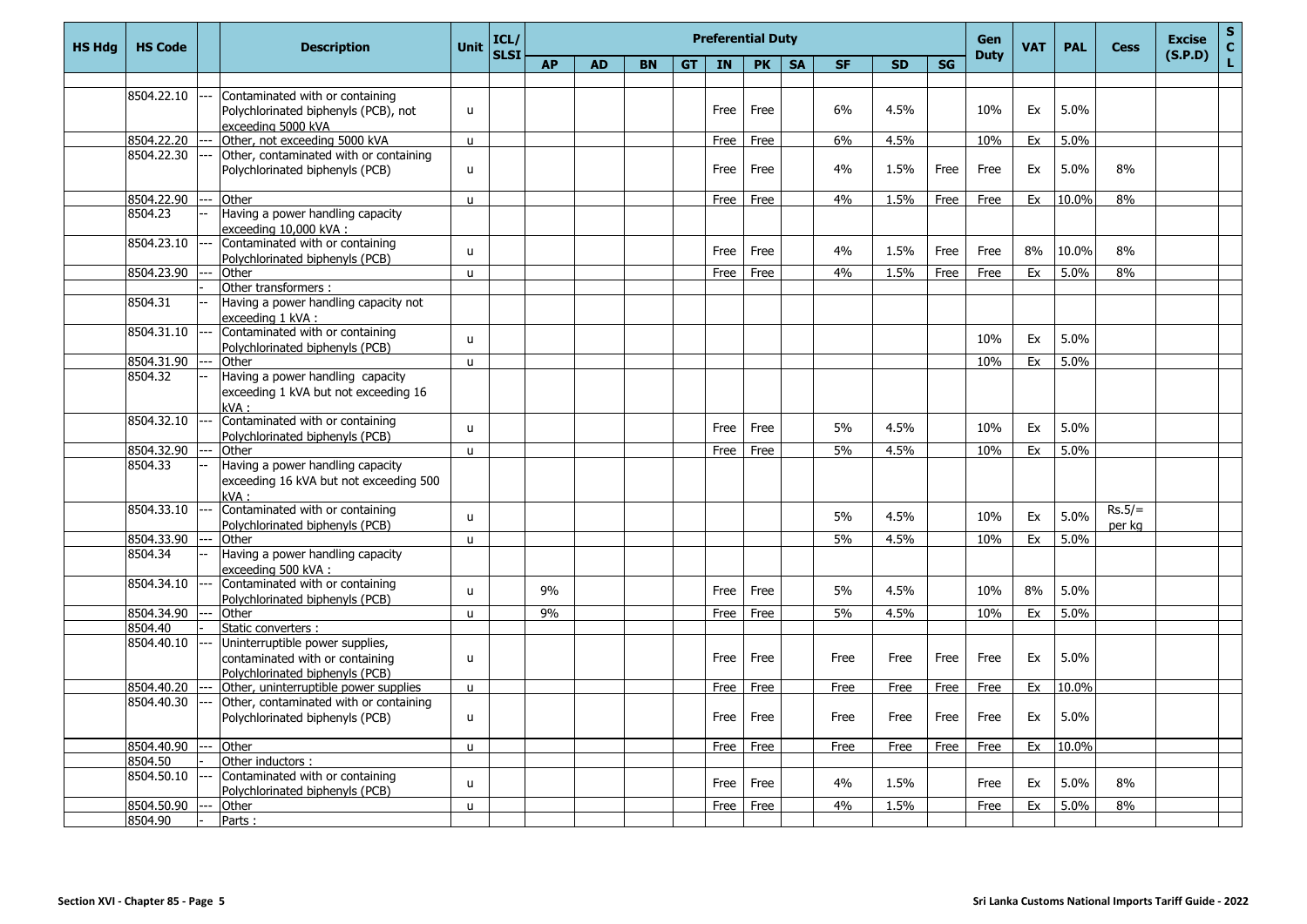| <b>HS Hdg</b> | <b>HS Code</b>           | <b>Description</b>                                                                                                                                                                                                                                                                                   | Unit                         | ICL/<br><b>SLSI</b> | <b>Preferential Duty</b> |           |           |     |              |              |           |           |              |           |                                 | <b>VAT</b> | <b>PAL</b> | <b>Cess</b>                     | <b>Excise</b><br>(S.P.D) | $\frac{s}{c}$ |
|---------------|--------------------------|------------------------------------------------------------------------------------------------------------------------------------------------------------------------------------------------------------------------------------------------------------------------------------------------------|------------------------------|---------------------|--------------------------|-----------|-----------|-----|--------------|--------------|-----------|-----------|--------------|-----------|---------------------------------|------------|------------|---------------------------------|--------------------------|---------------|
|               |                          |                                                                                                                                                                                                                                                                                                      |                              |                     | <b>AP</b>                | <b>AD</b> | <b>BN</b> | GT. | IN           | <b>PK</b>    | <b>SA</b> | <b>SF</b> | <b>SD</b>    | <b>SG</b> | <b>Duty</b>                     |            |            |                                 |                          | Ĺ,            |
|               |                          |                                                                                                                                                                                                                                                                                                      |                              |                     |                          |           |           |     |              |              |           |           |              |           |                                 |            |            |                                 |                          |               |
|               | 8504.90.10               | Contaminated with or containing<br>Polychlorinated biphenyls (PCB)                                                                                                                                                                                                                                   | kg                           |                     |                          |           |           |     | Free         | Free         |           | 4%        | 1.5%         |           | Free                            | Ex         | 5.0%       | 8%                              |                          |               |
|               | 8504.90.90               | Other                                                                                                                                                                                                                                                                                                | kg                           |                     |                          |           |           |     | Free         | Free         |           | 4%        | 1.5%         |           | Free                            | Ex         | 5.0%       | 8%                              |                          |               |
|               |                          |                                                                                                                                                                                                                                                                                                      |                              |                     |                          |           |           |     |              |              |           |           |              |           |                                 |            |            |                                 |                          |               |
| 85.05         |                          | Electro-magnets; permanent<br>magnets and articles intended to<br>become permanent magnets after<br>magnetization; electro-magnetic or<br>permanent magnet chucks, clamps<br>and similar holding devices; electro-<br>magnetic couplings, clutches and<br>brakes; electro-magnetic lifting<br>heads. |                              |                     |                          |           |           |     |              |              |           |           |              |           |                                 |            |            |                                 |                          |               |
|               |                          |                                                                                                                                                                                                                                                                                                      |                              |                     |                          |           |           |     |              |              |           |           |              |           |                                 |            |            |                                 |                          |               |
|               |                          | Permanent magnets and articles intended<br>to become permanent magnets after<br>magnetization:                                                                                                                                                                                                       |                              |                     |                          |           |           |     |              |              |           |           |              |           |                                 |            |            |                                 |                          |               |
|               | 8505.11.00               | Of metal                                                                                                                                                                                                                                                                                             | kg                           |                     |                          |           |           |     | Free         | Free         |           | Free      | Free         | Free      | Free                            | 8%         | 5.0%       |                                 |                          |               |
|               | 8505.19.00               | Other                                                                                                                                                                                                                                                                                                | ka                           |                     |                          |           |           |     | Free         | Free         |           | Free      | Free         | Free      | Free                            | 8%         | 5.0%       |                                 |                          |               |
|               | 8505.20.00               | Electro-magnetic couplings, clutches and<br>brakes                                                                                                                                                                                                                                                   | kg                           |                     |                          |           |           |     | Free         | Free         |           | Free      | Free         | Free      | Free                            | 8%         | 5.0%       |                                 |                          |               |
|               | 8505.90.00               | Other, including parts                                                                                                                                                                                                                                                                               | kg                           |                     |                          |           |           |     | Free         | Free         |           | Free      | Free         | Free      | Free                            | 8%         | 5.0%       |                                 |                          |               |
| 85.06         |                          | <b>Primary cells and primary</b><br>$batteries(+).$                                                                                                                                                                                                                                                  |                              |                     |                          |           |           |     |              |              |           |           |              |           |                                 |            |            |                                 |                          |               |
|               |                          |                                                                                                                                                                                                                                                                                                      |                              |                     |                          |           |           |     |              |              |           |           |              |           |                                 |            |            |                                 |                          |               |
|               | 8506.10                  | Manganese dioxide :                                                                                                                                                                                                                                                                                  |                              |                     |                          |           |           |     |              |              |           |           |              |           |                                 |            |            |                                 |                          |               |
|               | 8506.10.10               | Size "D"                                                                                                                                                                                                                                                                                             | u                            | S                   | 13.5%                    |           |           |     |              |              |           |           |              |           | 15%                             | 8%         | 5.0%       | 15%                             |                          |               |
|               | 8506.10.90               | Other                                                                                                                                                                                                                                                                                                | u                            | S                   | 13.5%                    |           |           |     |              |              |           |           |              |           | 15%                             | 8%         | 5.0%       |                                 |                          |               |
|               | 8506.30.00<br>8506.40.00 | Mercuric oxide<br>Silver oxide                                                                                                                                                                                                                                                                       | $\mathsf{u}$<br>$\mathbf{u}$ |                     |                          |           |           |     | Free<br>Free | Free<br>Free |           | 5%<br>5%  | 4.5%<br>4.5% |           | 10%<br>10%                      | 8%<br>8%   | Ex<br>Ex   |                                 |                          |               |
|               | 8506.50.00               | Lithium                                                                                                                                                                                                                                                                                              | u                            |                     |                          |           |           |     | Free         | Free         |           | 5%        | 4.5%         |           | 10%                             | 8%         | 5.0%       |                                 |                          |               |
|               | 8506.60.00               | Air-zinc                                                                                                                                                                                                                                                                                             | $\mathsf{u}$                 |                     |                          |           |           |     | Free         | Free         |           | 5%        | 4.5%         |           | 10%                             | 8%         | Ex         |                                 |                          |               |
|               | 8506.80.00               | Other primary cells and primary batteries                                                                                                                                                                                                                                                            | $\mathbf{U}$                 | S                   |                          |           |           |     | Free         | Free         |           | 5%        | 4.5%         |           | 10%                             | 8%         | 5.0%       |                                 |                          |               |
|               | 8506.90.00               | Parts                                                                                                                                                                                                                                                                                                | ka                           |                     |                          | Free      |           |     | Free         | Free         |           | Free      | Free         | Free      | Free                            | 8%         | 5.0%       |                                 |                          |               |
|               |                          |                                                                                                                                                                                                                                                                                                      |                              |                     |                          |           |           |     |              |              |           |           |              |           |                                 |            |            |                                 |                          |               |
| 85.07         |                          | <b>Electric accumulators, including</b><br>separators therefor, whether or not<br>rectangular (including square).                                                                                                                                                                                    |                              |                     |                          |           |           |     |              |              |           |           |              |           |                                 |            |            |                                 |                          |               |
|               | 8507.10                  | Lead-acid, of a kind used for starting                                                                                                                                                                                                                                                               |                              |                     |                          |           |           |     |              |              |           |           |              |           |                                 |            |            |                                 |                          |               |
|               |                          | piston engines:                                                                                                                                                                                                                                                                                      |                              |                     |                          |           |           |     |              |              |           |           |              |           |                                 |            |            |                                 |                          |               |
|               | 8507.10.10               | Sealed type accumulators filled with acid<br>solution and ready for use                                                                                                                                                                                                                              | u                            |                     |                          |           |           |     |              |              |           |           |              |           | $15\%$ or<br>Rs.100/=<br>per kg | $8\%$      |            | 15% or<br>$10.0\%$ Rs. $100/$ = |                          |               |
|               |                          | Lead- Acid Starter Batteries                                                                                                                                                                                                                                                                         | u                            | $\sf S$             |                          |           |           |     |              |              |           |           |              |           |                                 |            |            | per kg                          |                          |               |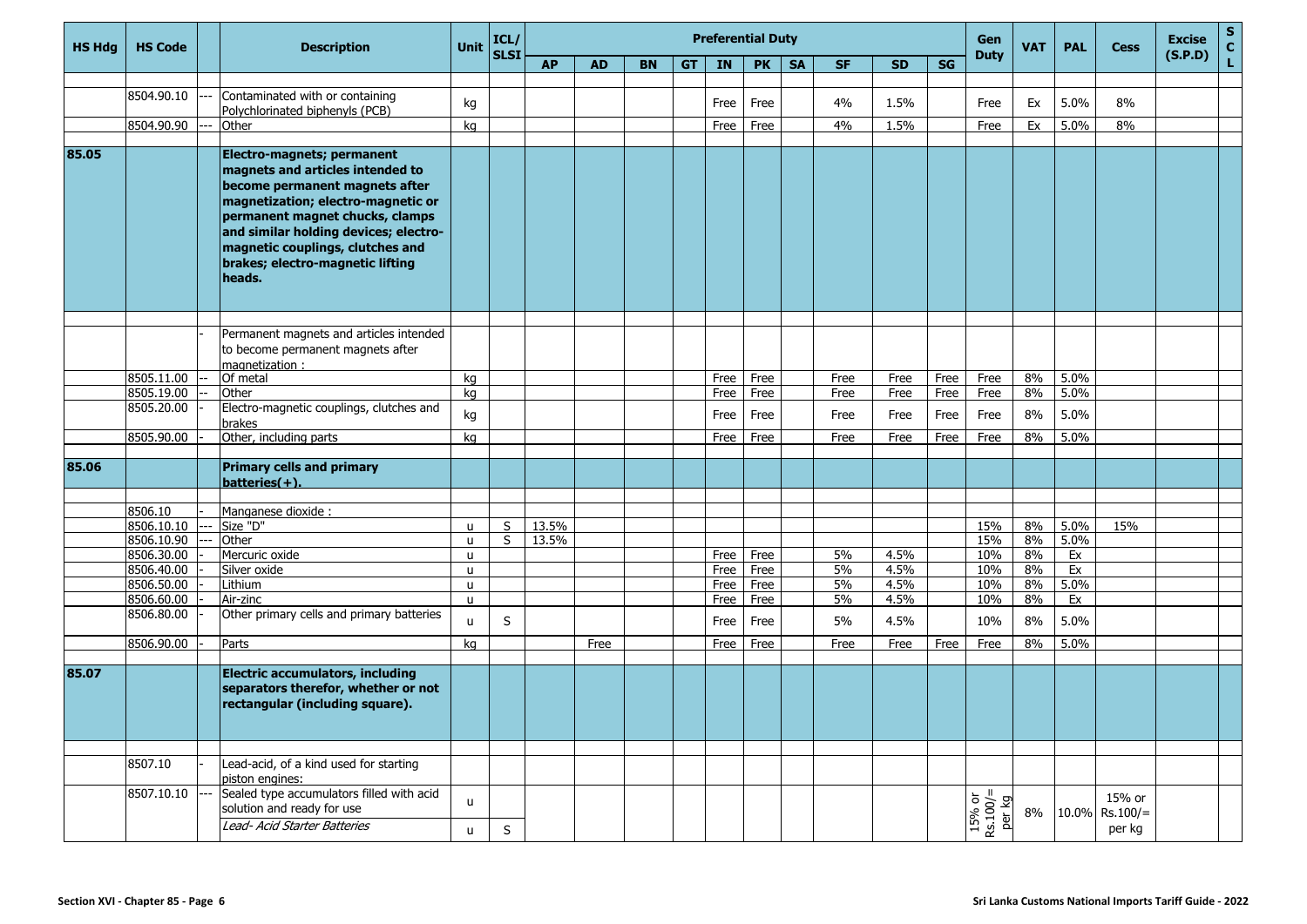| <b>HS Hdg</b> | <b>HS Code</b> | <b>Description</b>                                                                                                                | <b>Unit</b>  | ICL/<br><b>SLSI</b> |           |           |           |           |           | <b>Preferential Duty</b> |           | Gen<br><b>Duty</b> | <b>VAT</b> | <b>PAL</b> | <b>Cess</b>                            | <b>Excise</b><br>(S.P.D) | S<br>$\mathbf{C}$ |                        |  |   |
|---------------|----------------|-----------------------------------------------------------------------------------------------------------------------------------|--------------|---------------------|-----------|-----------|-----------|-----------|-----------|--------------------------|-----------|--------------------|------------|------------|----------------------------------------|--------------------------|-------------------|------------------------|--|---|
|               |                |                                                                                                                                   |              |                     | <b>AP</b> | <b>AD</b> | <b>BN</b> | <b>GT</b> | <b>IN</b> | <b>PK</b>                | <b>SA</b> | <b>SF</b>          | <b>SD</b>  | <b>SG</b>  |                                        |                          |                   |                        |  | L |
|               |                |                                                                                                                                   |              |                     |           |           |           |           |           |                          |           |                    |            |            |                                        |                          |                   |                        |  |   |
|               | 8507.10.90     | Other                                                                                                                             | $\mathsf{u}$ |                     |           |           |           |           |           |                          |           |                    |            |            |                                        |                          |                   | 15% or                 |  |   |
|               |                | Lead- Acid Starter Batteries                                                                                                      | u            | S                   |           |           |           |           |           |                          |           |                    |            |            | $15% \text{ or}$<br>Rs.100/=<br>per kg | 8%                       | 5.0%              | $Rs.100/=$<br>per kg   |  |   |
|               | 8507.20        | Other lead-acid accumulators                                                                                                      |              |                     |           |           |           |           |           |                          |           |                    |            |            |                                        |                          |                   |                        |  |   |
|               | 8507.20.10     | For electric vehicles                                                                                                             | $\mathsf{u}$ |                     | Free      |           |           |           | Free      | Free                     |           | 5%                 | 4.5%       |            | Free                                   | 8%                       | 5.0%              |                        |  |   |
|               | 8507.20.90     | Other                                                                                                                             | $\mathbf{u}$ |                     | 9%        |           |           |           | Free      | Free                     |           | 5%                 | 4.5%       |            | 10%                                    | 8%                       | 5.0%              |                        |  |   |
|               | 8507.30        | Nickel-cadmium                                                                                                                    | <b>u</b>     |                     |           |           |           |           |           |                          |           |                    |            |            |                                        |                          |                   |                        |  |   |
|               | 8507.30.10     | For electric vehicles                                                                                                             | u.           |                     |           |           |           |           | Free      | Free                     |           | Free               | Free       | Free       | Free                                   | Ex                       | 5.0%              |                        |  |   |
|               | 8507.30.90     | Other                                                                                                                             | $\mathbf{u}$ |                     |           |           |           |           | Free      | Free                     |           | Free               | Free       | Free       | Free                                   | Ex                       | 5.0%              |                        |  |   |
|               | 8507.40        | Nickel-iron                                                                                                                       | <b>u</b>     |                     |           |           |           |           |           |                          |           |                    |            |            |                                        |                          |                   |                        |  |   |
|               | 8507.40.10     | For electric vehicles                                                                                                             | $\mathbf{u}$ |                     |           |           |           |           | Free      | Free                     |           | Free               | Free       | Free       | Free                                   | Ex                       | 5.0%              |                        |  |   |
|               | 8507.40.90     | Other                                                                                                                             | $\mathbf{u}$ |                     |           |           |           |           | Free      | Free                     |           | Free               | Free       | Free       | Free                                   | Ex                       | 5.0%              |                        |  |   |
|               | 8507.50        | Nickel-metal hydride                                                                                                              | $\mathbf{u}$ |                     |           |           |           |           |           |                          |           |                    |            |            |                                        |                          |                   |                        |  |   |
|               | 8507.50.10     | For electric vehicles                                                                                                             | $\mathbf{u}$ |                     |           |           |           |           | Free      | Free                     |           | 5%                 | 4.5%       |            | Free                                   | Ex                       | 5.0%              |                        |  |   |
|               | 8507.50.90     | Other                                                                                                                             | $\mathsf{u}$ |                     |           |           |           |           | Free      | Free                     |           | 5%                 | 4.5%       |            | 10%                                    | Ex                       | 5.0%              |                        |  |   |
|               | 8507.60        | Lithium-ion                                                                                                                       | $\mathbf{u}$ |                     |           |           |           |           |           |                          |           |                    |            |            |                                        |                          |                   |                        |  |   |
|               | 8507.60.10     | For electric vehicles                                                                                                             | u            |                     |           |           |           |           | Free      | Free                     |           | 5%                 | 4.5%       |            | Free                                   | Ex                       | 5.0%              |                        |  |   |
|               | 8507.60.90     | Other                                                                                                                             | $\mathbf{u}$ |                     |           |           |           |           | Free      | Free                     |           | 5%                 | 4.5%       |            | 10%                                    | Ex                       | 5.0%              |                        |  |   |
|               | 8507.80        | Other accumulators                                                                                                                | $\mathbf{u}$ |                     |           |           |           |           |           |                          |           |                    |            |            |                                        |                          |                   |                        |  |   |
|               | 8507.80.10     | For electric vehicles                                                                                                             | u.           |                     |           |           |           |           | Free      | Free                     |           | 5%                 | 4.5%       |            | Free                                   | Ex                       | 5.0%              |                        |  |   |
|               | 8507.80.90     | Other                                                                                                                             | u            |                     |           |           |           |           | Free      | Free                     |           | 5%                 | 4.5%       |            | 10%                                    | Ex                       | 5.0%              |                        |  |   |
|               | 8507.90.00     | Parts                                                                                                                             | ka           |                     |           | 9%        |           |           | Free      | Free                     |           | 5%                 | 4.5%       |            | 10%                                    | 8%                       | 5.0%              | 5%                     |  |   |
|               |                |                                                                                                                                   |              |                     |           |           |           |           |           |                          |           |                    |            |            |                                        |                          |                   |                        |  |   |
| 85.08         |                | Vacuum cleaners.                                                                                                                  |              |                     |           |           |           |           |           |                          |           |                    |            |            |                                        |                          |                   |                        |  |   |
|               |                |                                                                                                                                   |              |                     |           |           |           |           |           |                          |           |                    |            |            |                                        |                          |                   |                        |  |   |
|               |                | With self-contained electric motor :                                                                                              |              |                     |           |           |           |           |           |                          |           |                    |            |            |                                        |                          |                   |                        |  |   |
|               | 8508.11.00     | Of a power not exceeding 1,500 W and                                                                                              |              |                     |           |           |           |           |           |                          |           |                    |            |            |                                        |                          |                   |                        |  |   |
|               |                | having a dust bag or other receptacle                                                                                             | $\mathbf{u}$ | L                   |           |           |           |           | Free      | Free                     |           | Free               | Free       | Free       | Free                                   | 8%                       | 5.0%              |                        |  |   |
|               |                | capacity not exceeding 20 I                                                                                                       |              |                     |           |           |           |           |           |                          |           |                    |            |            |                                        |                          |                   |                        |  |   |
|               | 8508.19.00     | Other                                                                                                                             | $\mathbf{u}$ |                     | Free      |           |           |           | Free      | Free                     |           | Free               | Free       | Free       | Free                                   | 8%                       | 10.0%             |                        |  |   |
|               | 8508.60.00     | Other vacuum cleaners                                                                                                             | $\mathsf{u}$ |                     | Free      |           |           |           | Free      | Free                     |           | Free               | Free       | Free       | Free                                   | 8%                       | 5.0%              |                        |  |   |
|               | 8508.70.00     | Parts                                                                                                                             | ka           |                     |           |           |           |           | Free      | Free                     |           | Free               | Free       | Free       | Free                                   | 8%                       | 10.0%             |                        |  |   |
|               |                |                                                                                                                                   |              |                     |           |           |           |           |           |                          |           |                    |            |            |                                        |                          |                   |                        |  |   |
| 85.09         |                | Electro-mechanical domestic<br>appliances, with self-contained<br>electric motor, other than vacuum<br>cleaners of heading 85.08. |              |                     |           |           |           |           |           |                          |           |                    |            |            |                                        |                          |                   |                        |  |   |
|               |                |                                                                                                                                   |              |                     |           |           |           |           |           |                          |           |                    |            |            |                                        |                          |                   |                        |  |   |
|               | 8509.40.00     | Food grinders and mixers; fruit or<br>vegetable juice extractors                                                                  | $\mathbf{u}$ | L                   | Free      |           |           |           | Free      | Free                     |           | Free               | Free       |            | Free                                   | 8%                       | 5.0%              | $Rs.250/=$<br>per unit |  |   |
|               | 8509.80.00     | Other appliances :                                                                                                                | $\mathsf{u}$ |                     |           |           |           |           | Free      | Free                     |           | Free               | Free       | Free       | Free                                   | 8%                       | 10.0%             |                        |  |   |
|               | 8509.90.00     | Parts                                                                                                                             | ka           |                     | Free      |           |           |           | Free      | Free                     |           | Free               | Free       | Free       | Free                                   | 8%                       | 10.0%             |                        |  |   |
|               |                |                                                                                                                                   |              |                     |           |           |           |           |           |                          |           |                    |            |            |                                        |                          |                   |                        |  |   |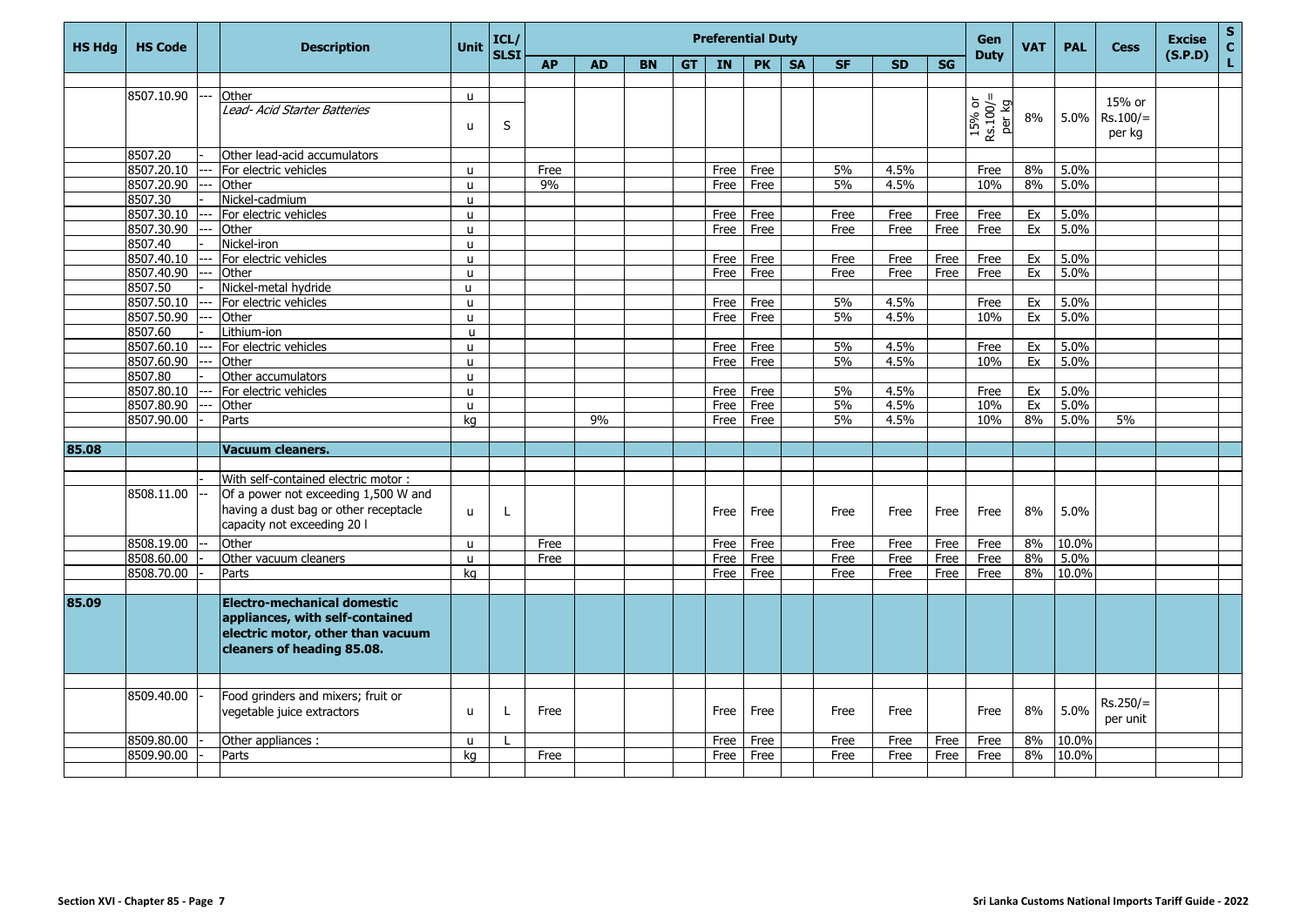| <b>HS Hdg</b> | <b>HS Code</b>           | <b>Description</b>                                                                                                                                                                                                                                                                                                                                                                                   | <b>Unit</b>       | ICL/<br><b>SLSI</b> |           |           |           |    |              | <b>Preferential Duty</b> |           |              |              |              | Gen<br><b>Duty</b> | <b>VAT</b> | <b>PAL</b>     | <b>Cess</b> | <b>Excise</b> | S<br>$\mathbf c$ |
|---------------|--------------------------|------------------------------------------------------------------------------------------------------------------------------------------------------------------------------------------------------------------------------------------------------------------------------------------------------------------------------------------------------------------------------------------------------|-------------------|---------------------|-----------|-----------|-----------|----|--------------|--------------------------|-----------|--------------|--------------|--------------|--------------------|------------|----------------|-------------|---------------|------------------|
|               |                          |                                                                                                                                                                                                                                                                                                                                                                                                      |                   |                     | <b>AP</b> | <b>AD</b> | <b>BN</b> | GT | IN           | <b>PK</b>                | <b>SA</b> | <b>SF</b>    | <b>SD</b>    | SG           |                    |            |                |             | (S.P.D)       | L                |
|               |                          |                                                                                                                                                                                                                                                                                                                                                                                                      |                   |                     |           |           |           |    |              |                          |           |              |              |              |                    |            |                |             |               |                  |
| 85.10         |                          | Shavers, hair clippers and hair-<br>removing appliances, with self-<br>contained electric motor.                                                                                                                                                                                                                                                                                                     |                   |                     |           |           |           |    |              |                          |           |              |              |              |                    |            |                |             |               |                  |
|               |                          |                                                                                                                                                                                                                                                                                                                                                                                                      |                   |                     |           |           |           |    |              |                          |           |              |              |              |                    |            |                |             |               |                  |
|               | 8510.10.00               | <b>Shavers</b>                                                                                                                                                                                                                                                                                                                                                                                       | u                 |                     | Free      |           |           |    | Free         | Free                     |           | Free         | Free         | Free         | Free               | 8%         | 5.0%           |             |               |                  |
|               | 8510.20.00<br>8510.30.00 | Hair clippers<br>Hair-removing appliances                                                                                                                                                                                                                                                                                                                                                            | $\mathbf{u}$<br>u | $\mathbf{L}$        |           |           |           |    | Free<br>Free | Free<br>Free             |           | Free<br>Free | Free<br>Free | Free<br>Free | Free<br>Free       | 8%<br>8%   | 10.0%<br>10.0% |             |               |                  |
|               | 8510.90.00               | Parts                                                                                                                                                                                                                                                                                                                                                                                                | kq                |                     | Free      |           |           |    | Free         | Free                     |           | Free         | Free         | Free         | Free               | 8%         | 10.0%          |             |               |                  |
|               |                          |                                                                                                                                                                                                                                                                                                                                                                                                      |                   |                     |           |           |           |    |              |                          |           |              |              |              |                    |            |                |             |               |                  |
| 85.11         |                          | <b>Electrical ignition or starting</b><br>equipment of a kind used for spark-<br>ignition or compression-ignition<br>internal combustion engines (for<br>example, ignition magnetos,<br>magneto-dynamos, ignition coils,<br>sparking plugs and glow plugs,<br>starter motors); generators (for<br>example, dynamos, alternators) and<br>cut-outs of a kind used in<br>conjunction with such engines. |                   |                     |           |           |           |    |              |                          |           |              |              |              |                    |            |                |             |               |                  |
|               |                          |                                                                                                                                                                                                                                                                                                                                                                                                      |                   |                     |           |           |           |    |              |                          |           |              |              |              |                    |            |                |             |               |                  |
|               | 8511.10.00               | Sparking plugs                                                                                                                                                                                                                                                                                                                                                                                       | $\mathbf{u}$      |                     |           |           |           |    | Free         | Free                     |           | 5%           | 4.5%         | Free         | Free               | 8%         | 10.0%          |             |               |                  |
|               | 8511.20.00               | Ignition magnetos; magneto-dynamos;<br>magnetic flywheels                                                                                                                                                                                                                                                                                                                                            | $\mathsf{u}$      |                     |           |           |           |    | Free         | Free                     |           | 5%           | 4.5%         |              | 10%                | 8%         | 10.0%          |             |               |                  |
|               | 8511.30.00               | Distributors; ignition coils                                                                                                                                                                                                                                                                                                                                                                         | $\mathsf{u}$      |                     |           |           |           |    | Free         | Free                     |           | 5%           | 4.5%         |              | 10%                | 8%         | 10.0%          |             |               |                  |
|               | 8511.40.00               | Starter motors and dual purpose starter-<br>generators                                                                                                                                                                                                                                                                                                                                               | u                 |                     |           |           |           |    | Free         | Free                     |           | 5%           | 4.5%         |              | 10%                | 8%         | 10.0%          |             |               |                  |
|               | 8511.50.00               | Other generators                                                                                                                                                                                                                                                                                                                                                                                     | u                 |                     |           |           |           |    | Free         | Free                     |           | 5%           | 4.5%         |              | 10%                | 8%         | 10.0%          |             |               |                  |
|               | 8511.80.00               | Other equipment                                                                                                                                                                                                                                                                                                                                                                                      | u                 |                     |           |           |           |    | Free         | Free                     |           | 5%           | 4.5%         |              | 10%                | 8%         | 10.0%          |             |               |                  |
|               | 8511.90.00               | Parts                                                                                                                                                                                                                                                                                                                                                                                                | ka                |                     |           |           |           |    | Free         | Free                     |           | 5%           | 4.5%         |              | 10%                | 8%         | 10.0%          |             |               |                  |
| 85.12         |                          | <b>Electrical lighting or signalling</b><br>equipment (excluding articles of<br>heading 85.39), windscreen wipers,<br>defrosters and demisters, of a kind<br>used for cycles or motor vehicles.                                                                                                                                                                                                      |                   |                     |           |           |           |    |              |                          |           |              |              |              |                    |            |                |             |               |                  |
|               |                          |                                                                                                                                                                                                                                                                                                                                                                                                      |                   |                     |           |           |           |    |              |                          |           |              |              |              |                    |            |                |             |               |                  |
|               | 8512.10.00               | Lighting or visual signalling equipment of<br>a kind used on bicycles                                                                                                                                                                                                                                                                                                                                | u                 |                     |           |           |           |    | Free         | Free                     |           | 5%           | 4.5%         |              | 10%                | $8\%$      | 10.0%          |             |               |                  |
|               | 8512.20.00               | Other lighting or visual signalling<br>equipment                                                                                                                                                                                                                                                                                                                                                     | u                 |                     |           |           |           |    | Free         | Free                     |           | 5%           | 4.5%         |              | 10%                | $8\%$      | 10.0%          | 5%          |               |                  |
|               | 8512.30.00               | Sound signalling equipment                                                                                                                                                                                                                                                                                                                                                                           | u                 |                     |           |           |           |    | Free         | Free                     |           | 5%           | 4.5%         |              | 10%                | 8%         | 10.0%          |             |               |                  |
|               | 8512.40.00               | Windscreen wipers, defrosters and<br>demisters                                                                                                                                                                                                                                                                                                                                                       | u                 |                     |           |           |           |    | Free         | Free                     |           | 5%           | 4.5%         |              | 10%                | $8\%$      | 10.0%          |             |               |                  |
|               | 8512.90.00               | Parts                                                                                                                                                                                                                                                                                                                                                                                                | kg                |                     |           |           |           |    | Free         | Free                     |           | 5%           | 4.5%         |              | 10%                | 8%         | 10.0%          |             |               |                  |
|               |                          |                                                                                                                                                                                                                                                                                                                                                                                                      |                   |                     |           |           |           |    |              |                          |           |              |              |              |                    |            |                |             |               |                  |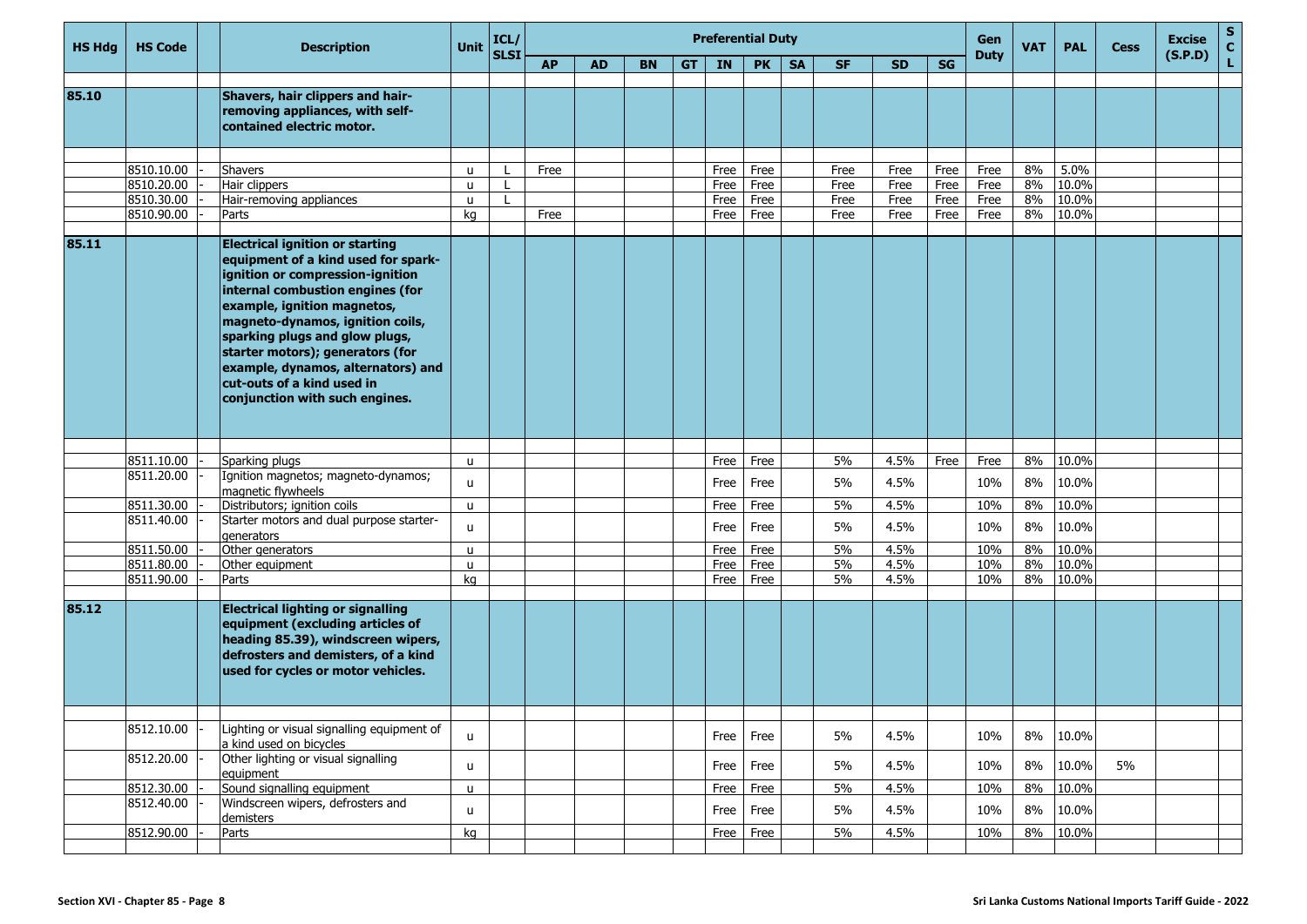| <b>HS Hda</b> | <b>HS Code</b>        | <b>Description</b>                                                                                                                                                                                                                                                                                                                        | <b>Unit</b>  | ICL/        |           |           |           |    |      | <b>Preferential Duty</b> |           | Gen       | <b>VAT</b> | <b>PAL</b> | <b>Cess</b> | <b>Excise</b> | $\frac{{\sf s}}{{\sf c}}$ |  |         |    |
|---------------|-----------------------|-------------------------------------------------------------------------------------------------------------------------------------------------------------------------------------------------------------------------------------------------------------------------------------------------------------------------------------------|--------------|-------------|-----------|-----------|-----------|----|------|--------------------------|-----------|-----------|------------|------------|-------------|---------------|---------------------------|--|---------|----|
|               |                       |                                                                                                                                                                                                                                                                                                                                           |              | <b>SLSI</b> | <b>AP</b> | <b>AD</b> | <b>BN</b> | GT | IN   | <b>PK</b>                | <b>SA</b> | <b>SF</b> | <b>SD</b>  | SG         | <b>Duty</b> |               |                           |  | (S.P.D) | L. |
| 85.13         |                       | Portable electric lamps designed to<br>function by their own source of<br>energy (for example, dry batteries,<br>accumulators, magnetos), other<br>than lighting equipment of heading<br>85.12.                                                                                                                                           |              |             |           |           |           |    |      |                          |           |           |            |            |             |               |                           |  |         |    |
|               |                       |                                                                                                                                                                                                                                                                                                                                           |              |             |           |           |           |    |      |                          |           |           |            |            |             |               |                           |  |         |    |
|               | 8513.10<br>8513.10.10 | Lamps:<br>12V, DC portable solar lamps                                                                                                                                                                                                                                                                                                    | u            |             |           |           |           |    | Free | Free                     |           | Free      | Free       | Free       | Free        | Ex            | Ex                        |  |         |    |
|               | 8513.10.90            | Other                                                                                                                                                                                                                                                                                                                                     | u            |             |           |           |           |    | Free | Free                     |           | Free      | Free       | Free       | Free        | Ex            | Ex                        |  |         |    |
|               | 8513.90.00            | Parts                                                                                                                                                                                                                                                                                                                                     | kq           |             |           |           |           |    | Free | Free                     |           | Free      | Free       | Free       | Free        | 8%            | 10.0%                     |  |         |    |
| 85.14         |                       | Industrial or laboratory electric<br>furnaces and ovens (including those<br>functioning by induction or dielectric<br>loss); other industrial or laboratory<br>equipment for the heat treatment of<br>materials by induction or dielectric<br>loss.                                                                                       |              |             |           |           |           |    |      |                          |           |           |            |            |             |               |                           |  |         |    |
|               | 8514.10.00            | Resistance heated furnaces and ovens                                                                                                                                                                                                                                                                                                      | $\mathbf{u}$ |             |           |           |           |    | Free | Free                     |           | Free      | Free       | Free       | Free        | 8%            | 5.0%                      |  |         |    |
|               | 8514.20.00            | Furnaces and ovens functioning by<br>induction or dielectric loss                                                                                                                                                                                                                                                                         | u            |             |           |           |           |    | Free | Free                     |           | Free      | Free       | Free       | Free        | 8%            | 5.0%                      |  |         |    |
|               | 8514.30.00            | Other furnaces and ovens                                                                                                                                                                                                                                                                                                                  | $\mathsf{u}$ |             |           |           |           |    | Free | Free                     |           | Free      | Free       | Free       | Free        | 8%            | 5.0%                      |  |         |    |
|               | 8514.40.00            | Other equipment for the heat treatment<br>of materials by induction or dielectric loss                                                                                                                                                                                                                                                    | u            |             |           |           |           |    | Free | Free                     |           | Free      | Free       | Free       | Free        | 8%            | 5.0%                      |  |         |    |
|               | 8514.90.00            | Parts                                                                                                                                                                                                                                                                                                                                     | kq           |             |           |           |           |    | Free | Free                     |           | Free      | Free       | Free       | Free        | 8%            | 5.0%                      |  |         |    |
|               |                       |                                                                                                                                                                                                                                                                                                                                           |              |             |           |           |           |    |      |                          |           |           |            |            |             |               |                           |  |         |    |
| 85.15         |                       | <b>Electric (including electrically</b><br>heated gas), laser or other light or<br>photon beam, ultrasonic, electron<br>beam, magnetic pulse or plasma arc<br>soldering, brazing or welding<br>machines and apparatus, whether or<br>not capable of cutting; electric<br>machines and apparatus for hot<br>spraying of metals or cermets. |              |             |           |           |           |    |      |                          |           |           |            |            |             |               |                           |  |         |    |
|               |                       |                                                                                                                                                                                                                                                                                                                                           |              |             |           |           |           |    |      |                          |           |           |            |            |             |               |                           |  |         |    |
|               |                       | Brazing or soldering machines and<br>apparatus:                                                                                                                                                                                                                                                                                           |              |             |           |           |           |    |      |                          |           |           |            |            |             |               |                           |  |         |    |
|               | 8515.11.00            | Soldering irons and guns                                                                                                                                                                                                                                                                                                                  | $\mathsf{u}$ |             |           |           |           |    | Free | Free                     |           | Free      | Free       | Free       | Free        | 8%            | 5.0%                      |  |         |    |
|               | 8515.19.00            | Other<br>Machines and apparatus for resistance<br>welding of metal :                                                                                                                                                                                                                                                                      | $\mathsf{u}$ |             |           |           |           |    | Free | Free                     |           | Free      | Free       | Free       | Free        | 8%            | 5.0%                      |  |         |    |
|               | 8515.21.00 --         | Fully or partly automatic                                                                                                                                                                                                                                                                                                                 | $\mathsf{u}$ |             |           |           |           |    | Free | Free                     |           | Free      | Free       | Free       | Free        | 8%            | 5.0%                      |  |         |    |
|               | 8515.29.00 --         | Other                                                                                                                                                                                                                                                                                                                                     | $\mathsf{u}$ |             |           |           |           |    | Free | Free                     |           | Free      | Free       | Free       | Free        |               | 8% 5.0%                   |  |         |    |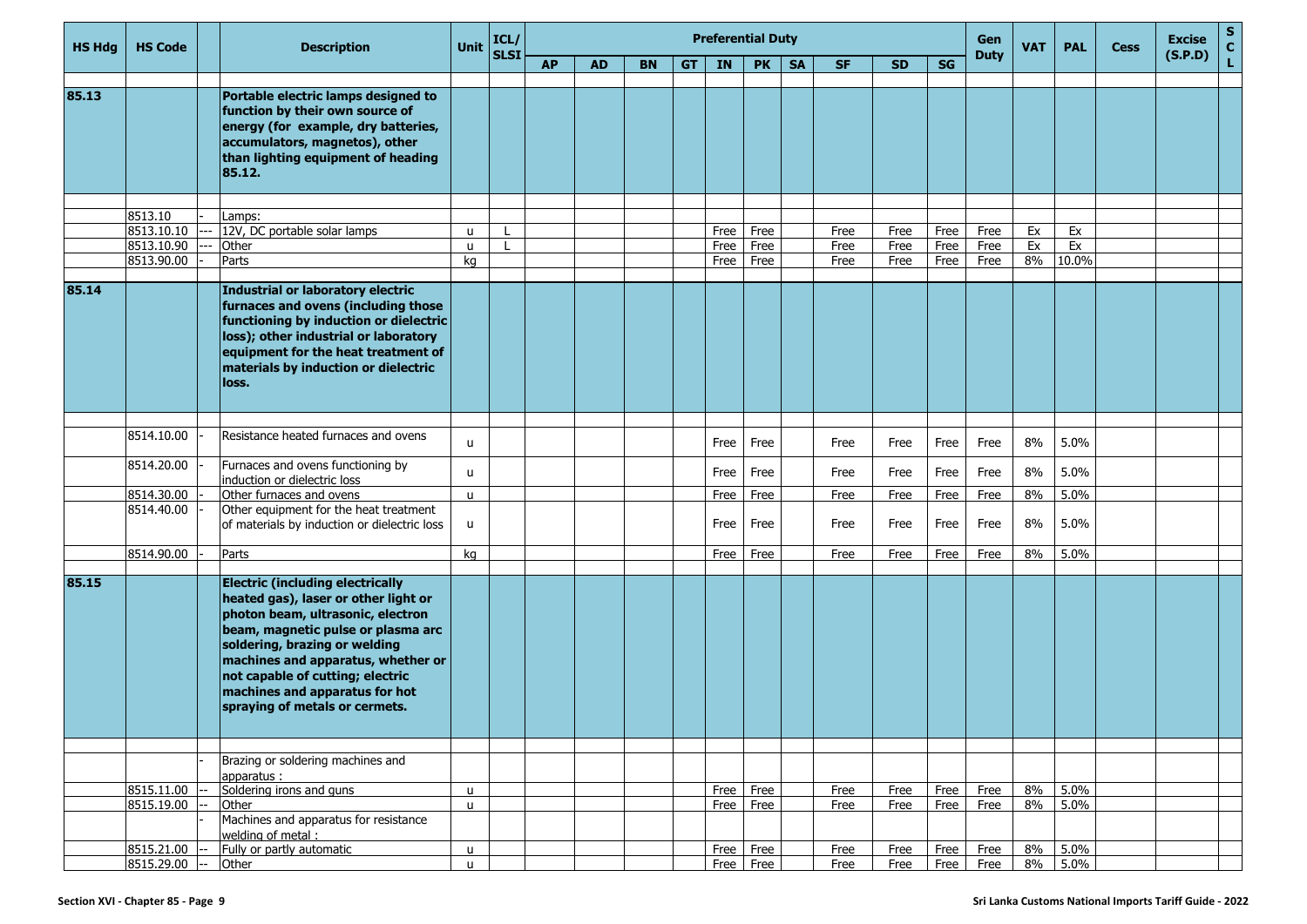| <b>HS Hdg</b> | <b>HS Code</b>       | <b>Description</b>                                                                                                                                                                                                                                                                                                                                                                                                                                                       | Unit         | ICL/<br><b>SLSI</b> |           |           |           |           |              | <b>Preferential Duty</b> |           | Gen<br><b>Duty</b> | <b>VAT</b>   | <b>PAL</b>   | <b>Cess</b> | <b>Excise</b> | $\frac{s}{c}$ |     |         |    |
|---------------|----------------------|--------------------------------------------------------------------------------------------------------------------------------------------------------------------------------------------------------------------------------------------------------------------------------------------------------------------------------------------------------------------------------------------------------------------------------------------------------------------------|--------------|---------------------|-----------|-----------|-----------|-----------|--------------|--------------------------|-----------|--------------------|--------------|--------------|-------------|---------------|---------------|-----|---------|----|
|               |                      |                                                                                                                                                                                                                                                                                                                                                                                                                                                                          |              |                     | <b>AP</b> | <b>AD</b> | <b>BN</b> | <b>GT</b> | IN           | <b>PK</b>                | <b>SA</b> | <b>SF</b>          | <b>SD</b>    | <b>SG</b>    |             |               |               |     | (S.P.D) | L. |
|               |                      |                                                                                                                                                                                                                                                                                                                                                                                                                                                                          |              |                     |           |           |           |           |              |                          |           |                    |              |              |             |               |               |     |         |    |
|               |                      | Machines and apparatus for arc (including                                                                                                                                                                                                                                                                                                                                                                                                                                |              |                     |           |           |           |           |              |                          |           |                    |              |              |             |               |               |     |         |    |
|               |                      | plasma arc) welding of metals :                                                                                                                                                                                                                                                                                                                                                                                                                                          |              |                     |           |           |           |           |              |                          |           |                    |              |              |             |               |               |     |         |    |
|               | 8515.31.00           |                                                                                                                                                                                                                                                                                                                                                                                                                                                                          |              |                     |           |           |           |           |              |                          |           | Free               |              |              | Free        | 8%            | 5.0%          |     |         |    |
|               | 8515.39.00           | Fully or partly automatic<br>Other                                                                                                                                                                                                                                                                                                                                                                                                                                       | u<br>u       |                     |           |           |           |           | Free<br>Free | Free<br>Free             |           | Free               | Free<br>Free | Free<br>Free | Free        | 8%            | 5.0%          |     |         |    |
|               | 8515.80.00           | Other machines and apparatus                                                                                                                                                                                                                                                                                                                                                                                                                                             | u            |                     |           |           |           |           | Free         | Free                     |           | Free               | Free         | Free         | Free        | 8%            | 5.0%          |     |         |    |
|               | 8515.90.00           | Parts                                                                                                                                                                                                                                                                                                                                                                                                                                                                    | ka           |                     |           |           |           |           | Free         | Free                     |           | Free               | Free         | Free         | Free        | 8%            | 5.0%          |     |         |    |
|               |                      |                                                                                                                                                                                                                                                                                                                                                                                                                                                                          |              |                     |           |           |           |           |              |                          |           |                    |              |              |             |               |               |     |         |    |
| 85.16         |                      | <b>Electric instantaneous or storage</b><br>water heaters and immersion<br>heaters; electric space heating<br>apparatus and soil heating<br>apparatus; electro-thermic hair-<br>dressing apparatus (for example,<br>hair dryers, hair curlers, curling tong<br>heaters) and hand dryers; electric<br>smoothing irons; other electro-<br>thermic appliances of a kind used for<br>domestic purposes; electric heating<br>resistors, other than those of<br>heading 85.45. |              |                     |           |           |           |           |              |                          |           |                    |              |              |             |               |               |     |         |    |
|               |                      |                                                                                                                                                                                                                                                                                                                                                                                                                                                                          |              |                     |           |           |           |           |              |                          |           |                    |              |              |             |               |               |     |         |    |
|               | 8516.10.00           | Electric instantaneous or storage water<br>heaters and immersion heaters<br>Electric Immersion Water Heaters for                                                                                                                                                                                                                                                                                                                                                         | u            |                     |           |           |           |           |              |                          |           |                    | 5%           |              | 15%         | 8%            | 5.0%          | 15% |         |    |
|               |                      | boiling water<br>Electric space heating apparatus and                                                                                                                                                                                                                                                                                                                                                                                                                    | u            | L,S                 |           |           |           |           |              |                          |           |                    |              |              |             |               |               |     |         |    |
|               |                      | electric soil heating apparatus :                                                                                                                                                                                                                                                                                                                                                                                                                                        |              |                     |           |           |           |           |              |                          |           |                    |              |              |             |               |               |     |         |    |
|               | 8516.21.00           | Storage heating radiators                                                                                                                                                                                                                                                                                                                                                                                                                                                | $\mathbf{u}$ |                     |           |           |           |           |              |                          |           |                    | 5%           |              | 15%         | 8%            | 5.0%          | 15% |         |    |
|               | 8516.29.00           | Other                                                                                                                                                                                                                                                                                                                                                                                                                                                                    | $\mathsf{u}$ |                     |           |           |           |           | Free         | Free                     |           | 5%                 | 5%           |              | 15%         | 8%            | 5.0%          | 15% |         |    |
|               |                      | Electro-thermic hair-dressing or hand-<br>drying apparatus :                                                                                                                                                                                                                                                                                                                                                                                                             |              |                     |           |           |           |           |              |                          |           |                    |              |              |             |               |               |     |         |    |
|               | 8516.31.00           | Hair dryers                                                                                                                                                                                                                                                                                                                                                                                                                                                              | u            |                     |           |           |           |           | Free         | Free                     |           | Free               | Free         | Free         | Free        | 8%            | 5.0%          |     |         |    |
|               | 8516.32.00           | Other hair-dressing apparatus                                                                                                                                                                                                                                                                                                                                                                                                                                            | u.           |                     | Free      |           |           |           | Free         | Free                     |           | Free               | Free         | Free         | Free        | 8%            | 5.0%          |     |         |    |
|               | 8516.33.00           | Hand-drying apparatus                                                                                                                                                                                                                                                                                                                                                                                                                                                    | u            |                     | Free      |           |           |           | Free         | Free                     |           | Free               | Free         | Free         | Free        | 8%            | 5.0%          |     |         |    |
|               | 8516.40.00           | Electric smoothing irons :                                                                                                                                                                                                                                                                                                                                                                                                                                               | $\mathsf{u}$ |                     |           |           |           |           | Free         | Free                     |           | Free               | Free         | Free         | Free        | Ex            | 5.0%          |     |         |    |
|               | 8516.50.00           | Microwave ovens                                                                                                                                                                                                                                                                                                                                                                                                                                                          | $\mathsf{u}$ |                     | Free      |           |           |           | Free         | Free                     |           | Free               | Free         | Free         | Free        | 8%            | 5.0%          |     |         |    |
|               | 8516.60              | Other ovens; cookers, cooking plates,<br>boiling rings, grillers and roasters :                                                                                                                                                                                                                                                                                                                                                                                          |              |                     |           |           |           |           |              |                          |           |                    |              |              |             |               |               |     |         |    |
|               | 8516.60.10 ---       | Rice cookers                                                                                                                                                                                                                                                                                                                                                                                                                                                             | u.           |                     |           |           |           |           | Free         | Free                     |           | Free               | Free         | Free         | Free        | 8%            | 5.0%          |     |         |    |
|               | 8516.60.90 --- Other |                                                                                                                                                                                                                                                                                                                                                                                                                                                                          | $\mathbf{H}$ |                     |           |           |           |           |              | Free Free                |           | 5%                 | 5%           |              | 15%         | 8%            | 5.0%          | 15% |         |    |
|               |                      | Electric Hot plates                                                                                                                                                                                                                                                                                                                                                                                                                                                      | $\mathsf{u}$ | L, S                |           |           |           |           |              |                          |           |                    |              |              |             |               |               |     |         |    |
|               |                      | Other electro-thermic appliances :                                                                                                                                                                                                                                                                                                                                                                                                                                       |              |                     |           |           |           |           |              |                          |           |                    |              |              |             |               |               |     |         |    |
|               | 8516.71.00           | Coffee or tea makers                                                                                                                                                                                                                                                                                                                                                                                                                                                     | $\mathbf{u}$ |                     |           |           |           |           | Free         | Free                     |           | Free               | Free         | Free         | Free        | 8%            | 5.0%          |     |         |    |
|               | $8516.72.00$ --      | Toasters                                                                                                                                                                                                                                                                                                                                                                                                                                                                 | u.           |                     |           |           |           |           | Free         | Free                     |           | Free               | Free         | Free         | Free        | Ex            | 5.0%          |     |         |    |
|               | 8516.79              | Other:                                                                                                                                                                                                                                                                                                                                                                                                                                                                   |              |                     |           |           |           |           |              |                          |           |                    |              |              |             |               |               |     |         |    |
|               | 8516.79.10           | Heaters for diffusing insecticides/<br>repellents, and equipment for destroying<br>insects                                                                                                                                                                                                                                                                                                                                                                               | u            | L                   |           |           |           |           |              |                          |           | Free               | Free         | Free         | Free        | 8%            | 5.0%          |     |         |    |
|               | 8516.79.20           | Electric kettles                                                                                                                                                                                                                                                                                                                                                                                                                                                         | u            | L, S                |           |           |           |           |              |                          |           | Free               | Free         | Free         | Free        | 8%            | 5.0%          |     |         |    |
|               | 8516.79.90           | Other                                                                                                                                                                                                                                                                                                                                                                                                                                                                    | $\mathsf{u}$ |                     |           |           |           |           |              |                          |           | Free               | Free         | Free         | Free        | 8%            | 5.0%          |     |         |    |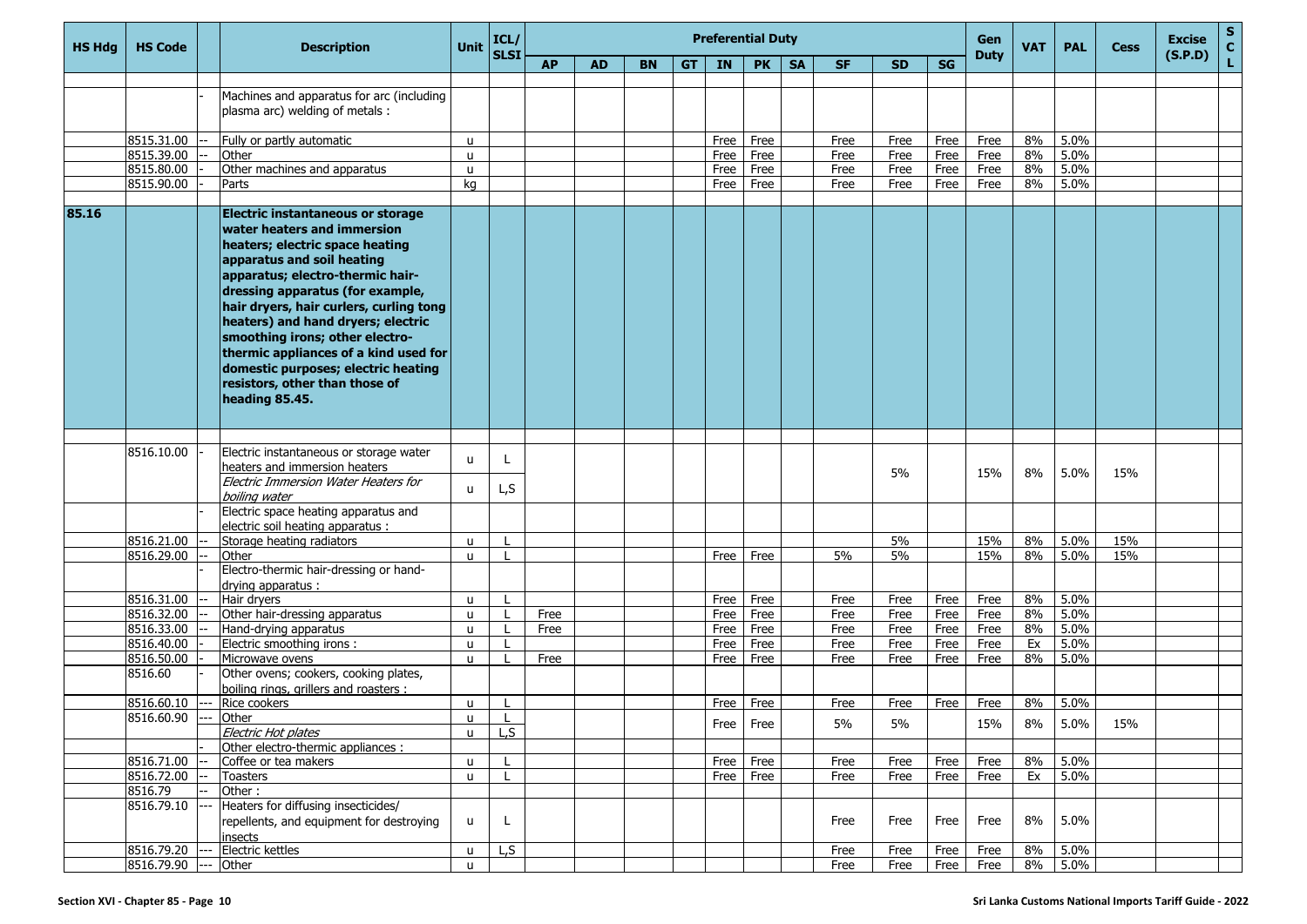| <b>HS Hdg</b> | <b>HS Code</b>        | <b>Description</b>                                                                                                                                                                                                                                                                                                                                                                                                 | <b>Unit</b>  | ICL/<br><b>SLSI</b> |           |           |           |    |           | <b>Preferential Duty</b> |           |           |           |      | Gen<br><b>Duty</b> | <b>VAT</b> | <b>PAL</b> | <b>Cess</b> | <b>Excise</b><br>(S.P.D) | ${\sf s}$<br>$\mathbf{C}$ |
|---------------|-----------------------|--------------------------------------------------------------------------------------------------------------------------------------------------------------------------------------------------------------------------------------------------------------------------------------------------------------------------------------------------------------------------------------------------------------------|--------------|---------------------|-----------|-----------|-----------|----|-----------|--------------------------|-----------|-----------|-----------|------|--------------------|------------|------------|-------------|--------------------------|---------------------------|
|               |                       |                                                                                                                                                                                                                                                                                                                                                                                                                    |              |                     | <b>AP</b> | <b>AD</b> | <b>BN</b> | GT | <b>IN</b> | <b>PK</b>                | <b>SA</b> | <b>SF</b> | <b>SD</b> | SG   |                    |            |            |             |                          | Ĺ.                        |
|               |                       |                                                                                                                                                                                                                                                                                                                                                                                                                    |              |                     |           |           |           |    |           |                          |           |           |           |      |                    |            |            |             |                          |                           |
|               | 8516.80.00            | Electric heating resistors                                                                                                                                                                                                                                                                                                                                                                                         | $\mathbf{u}$ |                     | Free      |           |           |    | Free      | Free                     |           | Free      | Free      | Free | Free               | 8%         | 5.0%       |             |                          |                           |
|               | 8516.90<br>8516.90.10 | Parts:<br>Of rice cookers                                                                                                                                                                                                                                                                                                                                                                                          | ka           |                     |           |           |           |    | Free      | Free                     |           | Free      | Free      | Free | Free               | 8%         | 5.0%       |             |                          |                           |
|               | 8516.90.90            | Other                                                                                                                                                                                                                                                                                                                                                                                                              | kg           |                     |           |           |           |    | Free      | Free                     |           | 5%        | 5%        |      | 15%                | 8%         | 5.0%       |             |                          |                           |
|               |                       |                                                                                                                                                                                                                                                                                                                                                                                                                    |              |                     |           |           |           |    |           |                          |           |           |           |      |                    |            |            |             |                          |                           |
| 85.17         |                       | Telephone sets, including<br>telephones for cellular networks or<br>for other wireless networks; other<br>apparatus for the transmission or<br>reception of voice, images or other<br>data, including apparatus for<br>communication in a wired or<br>wireless network (such as a local or<br>wide area network), other than<br>transmission or reception apparatus<br>of heading 84.43, 85.25, 85.27 or<br>85.28. |              |                     |           |           |           |    |           |                          |           |           |           |      |                    |            |            |             |                          |                           |
|               |                       |                                                                                                                                                                                                                                                                                                                                                                                                                    |              |                     |           |           |           |    |           |                          |           |           |           |      |                    |            |            |             |                          |                           |
|               |                       | Telephone sets, including telephones for<br>cellular networks or for other wireless<br>networks:                                                                                                                                                                                                                                                                                                                   |              |                     |           |           |           |    |           |                          |           |           |           |      |                    |            |            |             |                          |                           |
|               | 8517.11.00            | Line telephone sets with cordless<br>handsets                                                                                                                                                                                                                                                                                                                                                                      | $\mathsf{u}$ | L                   |           |           |           |    | Free      | Free                     |           | Free      | Free      | Free | Free               | 8%         | 10.0%      |             |                          |                           |
|               | 8517.12               | Telephones for cellular networks or for<br>other wireless networks :                                                                                                                                                                                                                                                                                                                                               |              |                     |           |           |           |    |           |                          |           |           |           |      |                    |            |            |             |                          |                           |
|               | 8517.12.10            | Used / reconditioned cellular mobile<br>telephones                                                                                                                                                                                                                                                                                                                                                                 | u.           | L                   |           |           |           |    | Free      | Free                     |           | Free      | Free      | Free | Free               | Ex         | 10.0%      |             |                          |                           |
|               | 8517.12.20            | Other, cellular mobile telephones                                                                                                                                                                                                                                                                                                                                                                                  | $\mathsf{u}$ |                     |           |           |           |    | Free      | Free                     |           | Free      | Free      | Free | Free               | Ex         | 5.0%       |             |                          |                           |
|               | 8517.12.90            | Other                                                                                                                                                                                                                                                                                                                                                                                                              | u.           |                     |           |           |           |    | Free      | Free                     |           | Free      | Free      | Free | Free               | Ex         | 10.0%      |             |                          |                           |
|               | 8517.18.00            | Other                                                                                                                                                                                                                                                                                                                                                                                                              |              |                     |           |           |           |    | Free      | Free                     |           | Free      | Free      | Free | Free               | Ex         | 10.0%      |             |                          |                           |
|               |                       | Other apparatus for transmission or<br>reception of voice, images or other data,<br>including apparatus for communication in<br>a wired or wireless network (such as a<br>local or wide area network) :                                                                                                                                                                                                            |              |                     |           |           |           |    |           |                          |           |           |           |      |                    |            |            |             |                          |                           |
|               | 8517.61.00            | Base stations                                                                                                                                                                                                                                                                                                                                                                                                      | $\mathsf{u}$ |                     |           |           |           |    | Free      | Free                     |           | Free      | Free      | Free | Free               | 8%         | 10.0%      |             |                          |                           |
|               | 8517.62.00            | Machines for the reception, conversion<br>and transmission or regeneration of voice,<br>images or other data, including switching<br>and routing apparatus :                                                                                                                                                                                                                                                       |              |                     |           |           |           |    |           |                          |           |           |           |      |                    |            |            |             |                          |                           |
|               | 8517.62.10            | Transmission apparatus with or without<br>reception apparatus                                                                                                                                                                                                                                                                                                                                                      | <b>u</b>     | L                   |           |           |           |    | Free      | Free                     |           | Free      | Free      | Free | Free               | 8%         | 10.0%      |             |                          |                           |
|               | 8517.62.90 --- Other  |                                                                                                                                                                                                                                                                                                                                                                                                                    | $\mathbf{u}$ |                     |           |           |           |    | Free      | Free                     |           | Free      | Free      | Free | Free               | 8%         | 10.0%      |             |                          |                           |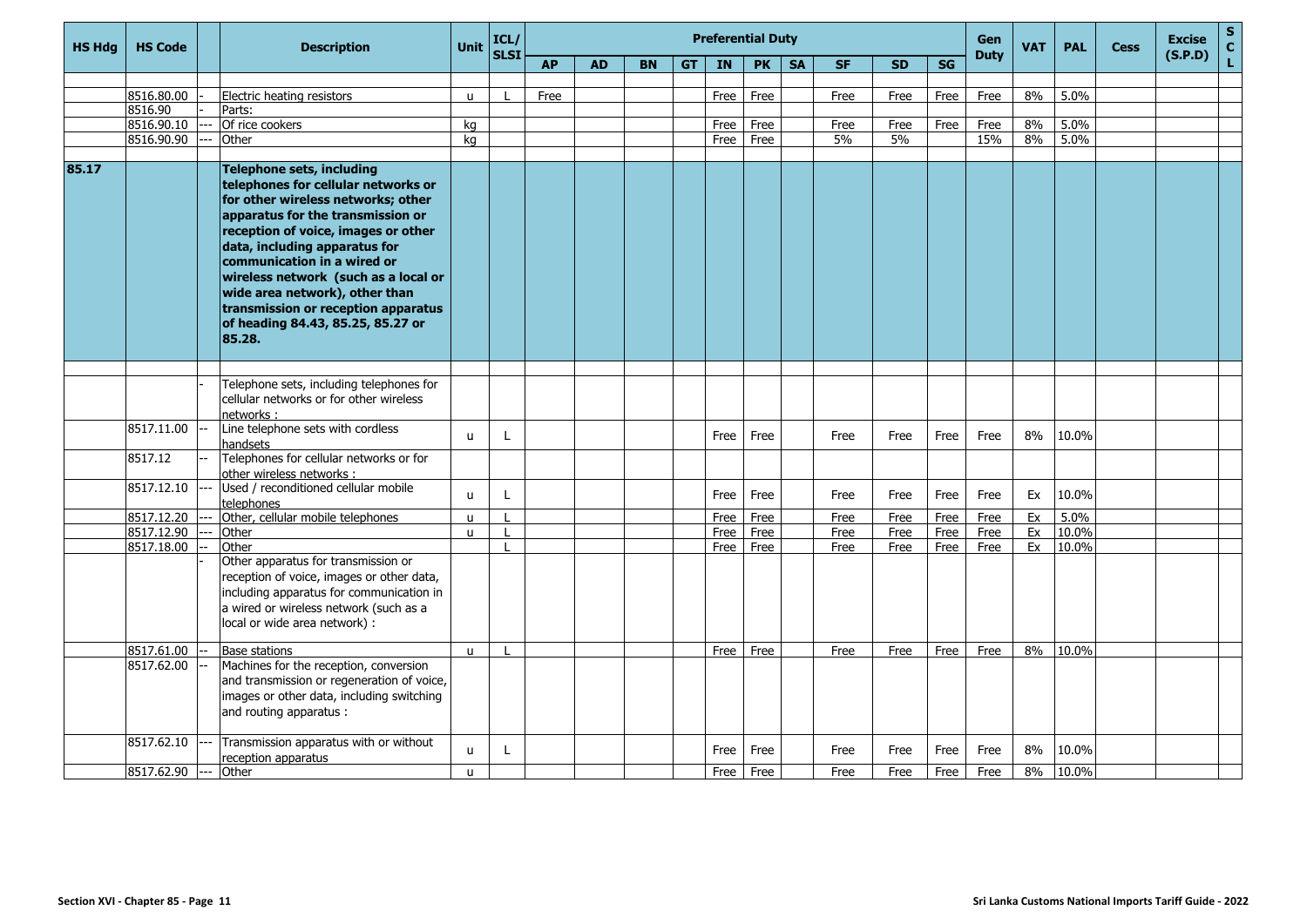| <b>HS Hdg</b> | <b>HS Code</b> | <b>Description</b>                                                                                                                                                                                                                                                                                                               | Unit         | ICL/<br>SLSI |           |           |           |           | <b>Preferential Duty</b> |           |           | Gen<br><b>Duty</b> | <b>VAT</b> | <b>PAL</b> | <b>Cess</b> | <b>Excise</b><br>(S.P.D) | $\frac{s}{c}$ |  |  |    |
|---------------|----------------|----------------------------------------------------------------------------------------------------------------------------------------------------------------------------------------------------------------------------------------------------------------------------------------------------------------------------------|--------------|--------------|-----------|-----------|-----------|-----------|--------------------------|-----------|-----------|--------------------|------------|------------|-------------|--------------------------|---------------|--|--|----|
|               |                |                                                                                                                                                                                                                                                                                                                                  |              |              | <b>AP</b> | <b>AD</b> | <b>BN</b> | <b>GT</b> | IN                       | <b>PK</b> | <b>SA</b> | <b>SF</b>          | <b>SD</b>  | SG         |             |                          |               |  |  | L. |
|               |                |                                                                                                                                                                                                                                                                                                                                  |              |              |           |           |           |           |                          |           |           |                    |            |            |             |                          |               |  |  |    |
|               | 8517.69.00     | Other                                                                                                                                                                                                                                                                                                                            | u            |              |           |           |           |           | Free                     | Free      |           | Free               | Free       | Free       | Free        | 8%                       | 10.0%         |  |  |    |
|               | 8517.70.00     | Parts                                                                                                                                                                                                                                                                                                                            | kg           |              |           |           |           |           | Free                     | Free      |           | Free               | Free       | Free       | Free        | 8%                       | 10.0%         |  |  |    |
| 85.18         |                |                                                                                                                                                                                                                                                                                                                                  |              |              |           |           |           |           |                          |           |           |                    |            |            |             |                          |               |  |  |    |
|               |                | Microphones and stands therefor;<br>loudspeakers, whether or not<br>mounted in their enclosures;<br>headphones and earphones,<br>whether or not combined with a<br>microphone, and sets consisting of a<br>microphone and one or more<br>loudspeakers; audio-frequency<br>electric amplifiers; electric sound<br>amplifier sets. |              |              |           |           |           |           |                          |           |           |                    |            |            |             |                          |               |  |  |    |
|               |                |                                                                                                                                                                                                                                                                                                                                  |              |              |           |           |           |           |                          |           |           |                    |            |            |             |                          |               |  |  |    |
|               | 8518.10.00     | Microphones and stands therefor                                                                                                                                                                                                                                                                                                  | $\mathbf{u}$ |              |           |           |           |           | Free                     | Free      |           | 5%                 | 4.5%       |            | 10%         | 8%                       | 10.0%         |  |  |    |
|               |                | Loudspeakers, whether or not mounted in<br>their enclosures :                                                                                                                                                                                                                                                                    |              |              |           |           |           |           |                          |           |           |                    |            |            |             |                          |               |  |  |    |
|               | 8518.21.00     | Single loudspeakers, mounted in their<br>enclosures                                                                                                                                                                                                                                                                              | $\mathbf{u}$ |              |           |           |           |           | Free                     | Free      |           | 5%                 | 4.5%       |            | 10%         | 8%                       | 10.0%         |  |  |    |
|               | 8518.22.00     | Multiple loudspeakers, mounted in the<br>same enclosure                                                                                                                                                                                                                                                                          | $\mathbf{u}$ |              |           |           |           |           | Free                     | Free      |           | 5%                 | 4.5%       |            | 10%         | 8%                       | 10.0%         |  |  |    |
|               | 8518.29.00     | Other                                                                                                                                                                                                                                                                                                                            | $\mathbf{u}$ |              |           |           |           |           | Free                     | Free      |           | 5%                 | 4.5%       |            | 15%         | Con                      | 10.0%         |  |  |    |
|               | 8518.30.00     | Headphones and earphones, whether or<br>not combined with a microphone, and<br>sets consisting of a microphone and one<br>or more loudspeakers                                                                                                                                                                                   | u            |              |           |           |           |           | Free                     | Free      |           | Free               | Free       | Free       | Free        | 8%                       | 10.0%         |  |  |    |
|               | 8518.40.00     | Audio-frequency electric amplifiers                                                                                                                                                                                                                                                                                              | $\mathbf{u}$ |              |           |           |           |           | Free                     | Free      |           | 5%                 | 4.5%       |            | 10%         | Con                      | 10.0%         |  |  |    |
|               | 8518.50.00     | Electric sound amplifier sets                                                                                                                                                                                                                                                                                                    | $\mathbf{u}$ |              |           |           |           |           | Free                     | Free      |           | 5%                 | 4.5%       |            | 10%         | 8%                       | 10.0%         |  |  |    |
|               | 8518.90.00     | Parts                                                                                                                                                                                                                                                                                                                            | kg           |              |           |           |           |           | Free                     | Free      |           | 5%                 | 4.5%       |            | 10%         | 8%                       | 10.0%         |  |  |    |
|               |                |                                                                                                                                                                                                                                                                                                                                  |              |              |           |           |           |           |                          |           |           |                    |            |            |             |                          |               |  |  |    |
| 85.19         |                | Sound recording or reproducing<br>$ approx(+) $ .                                                                                                                                                                                                                                                                                |              |              |           |           |           |           |                          |           |           |                    |            |            |             |                          |               |  |  |    |
|               | 8519.20.00     | Apparatus operated by coins, banknotes,<br>bank cards, tokens or by other means of<br>pavment                                                                                                                                                                                                                                    | u            |              | 9%        |           |           |           | Free                     | Free      |           | 5%                 | 4.5%       |            | 10%         | 8%                       | Ex            |  |  |    |
|               | 8519.30.00     | Turntables (record-decks)                                                                                                                                                                                                                                                                                                        | $\mathbf{u}$ |              |           |           |           |           | Free                     | Free      |           | 5%                 | 4.5%       |            | 10%         | 8%                       | Ex            |  |  |    |
|               | 8519.50.00     | Telephone answering machines                                                                                                                                                                                                                                                                                                     | $\mathbf{u}$ |              |           |           |           |           | Free                     | Free      |           | 5%                 | 4.5%       |            | 10%         | 8%                       | Ex            |  |  |    |
|               |                | Other apparatus :                                                                                                                                                                                                                                                                                                                |              |              |           |           |           |           |                          |           |           |                    |            |            |             |                          |               |  |  |    |
|               | 8519.81.00     | Using magnetic, optical or semiconductor<br>media ·                                                                                                                                                                                                                                                                              |              |              |           |           |           |           |                          |           |           |                    |            |            |             |                          |               |  |  |    |
|               | 8519.81.10     | Magnetic cine sound recorders for 35 mm<br>sprocketed films                                                                                                                                                                                                                                                                      | $\mathbf{u}$ |              |           |           |           |           | Free                     | Free      |           | Free               | Free       | Free       | Free        | Con                      | Ex            |  |  |    |
|               | 8519.81.90     | Other                                                                                                                                                                                                                                                                                                                            | $\mathsf{u}$ |              |           |           |           |           | Free                     | Free      |           | Free               | Free       | Free       | Free        | 8%                       | 10.0%         |  |  |    |
|               | 8519.89.00     | Other:                                                                                                                                                                                                                                                                                                                           |              |              |           |           |           |           |                          |           |           |                    |            |            |             |                          |               |  |  |    |
|               | 8519.89.10     | Sound reproducing apparatus                                                                                                                                                                                                                                                                                                      | u            |              | 9%        |           |           |           | Free                     | Free      |           | 5%                 | 4.5%       |            | 10%         | Con                      | 10.0%         |  |  |    |
|               | 8519.89.90     | Other                                                                                                                                                                                                                                                                                                                            | u            |              |           |           |           |           | Free                     | Free      |           | 5%                 | 4.5%       |            | 10%         | Con                      | 10.0%         |  |  |    |
| [85.20]       |                |                                                                                                                                                                                                                                                                                                                                  |              |              |           |           |           |           |                          |           |           |                    |            |            |             |                          |               |  |  |    |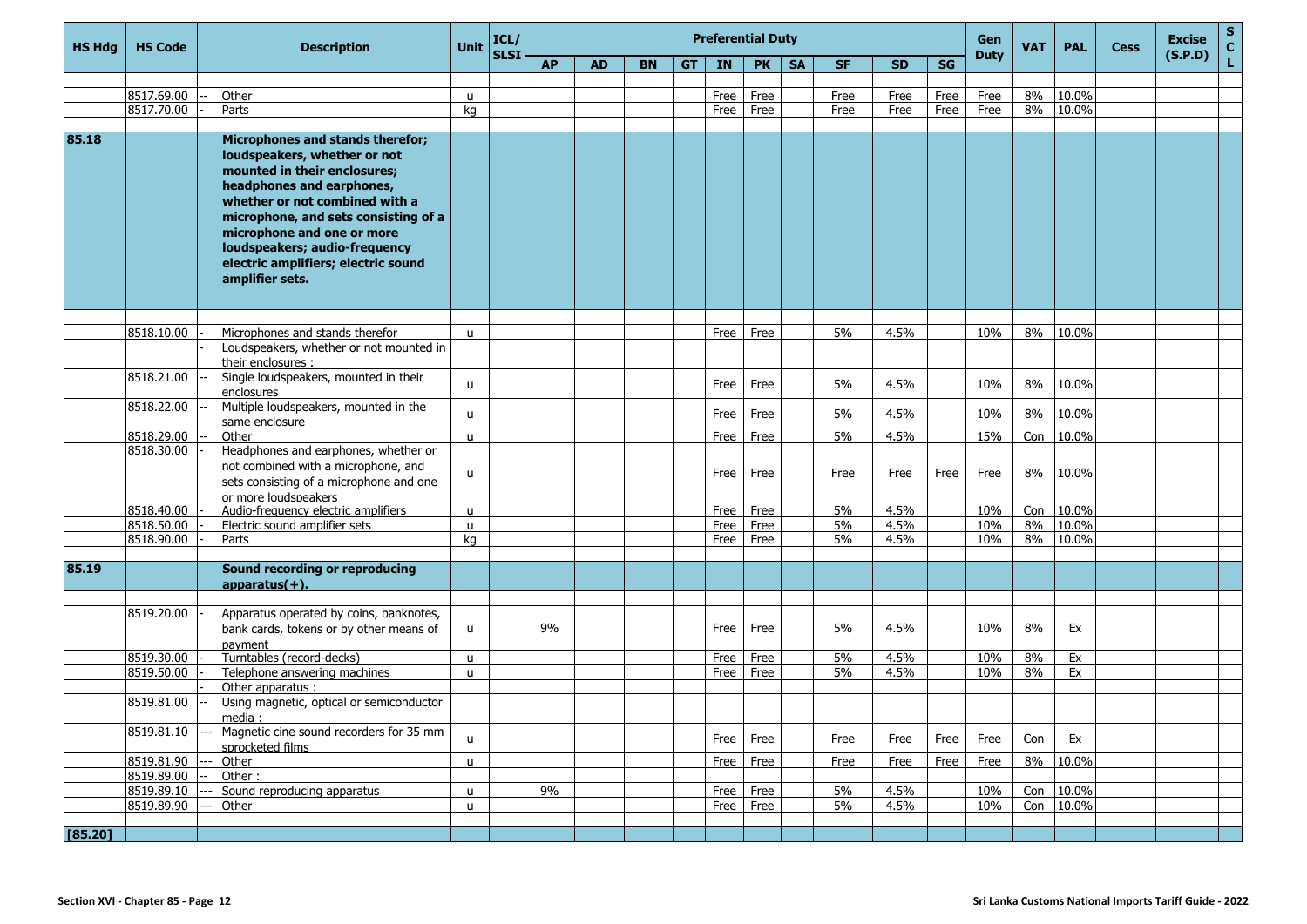| <b>HS Hdg</b> | <b>HS Code</b>           | <b>Description</b>                                                                                                                                                                                                                                                                      | <b>Unit</b>       | ICL/        |           |           |           |    |              | <b>Preferential Duty</b> |           |              |              |              | Gen          | <b>VAT</b> | <b>PAL</b>  | <b>Cess</b> | <b>Excise</b> | $\mathbf{s}$<br>$\mathbf c$ |
|---------------|--------------------------|-----------------------------------------------------------------------------------------------------------------------------------------------------------------------------------------------------------------------------------------------------------------------------------------|-------------------|-------------|-----------|-----------|-----------|----|--------------|--------------------------|-----------|--------------|--------------|--------------|--------------|------------|-------------|-------------|---------------|-----------------------------|
|               |                          |                                                                                                                                                                                                                                                                                         |                   | <b>SLSI</b> | <b>AP</b> | <b>AD</b> | <b>BN</b> | GT | IN           | <b>PK</b>                | <b>SA</b> | <b>SF</b>    | <b>SD</b>    | SG           | <b>Duty</b>  |            |             |             | (S.P.D)       | L                           |
|               |                          |                                                                                                                                                                                                                                                                                         |                   |             |           |           |           |    |              |                          |           |              |              |              |              |            |             |             |               |                             |
| 85.21         |                          | Video recording or reproducing<br>apparatus, whether or not<br>incorporating a video tuner.                                                                                                                                                                                             |                   |             |           |           |           |    |              |                          |           |              |              |              |              |            |             |             |               |                             |
|               | 8521.10.00               | Magnetic tape-type                                                                                                                                                                                                                                                                      | u                 |             |           |           |           |    | Free         | Free                     |           | Free         | Free         | Free         | Free         | 8%         | 10.0%       |             |               |                             |
|               | 8521.90.00               | Other                                                                                                                                                                                                                                                                                   | u                 |             | Free      |           |           |    | Free         | Free                     |           | Free         | Free         | Free         | Free         | 8%         | 10.0%       |             |               |                             |
|               |                          |                                                                                                                                                                                                                                                                                         |                   |             |           |           |           |    |              |                          |           |              |              |              |              |            |             |             |               |                             |
| 85.22         |                          | Parts and accessories suitable for<br>use solely or principally with the<br>apparatus of heading 85.19 to 85.21.                                                                                                                                                                        |                   |             |           |           |           |    |              |                          |           |              |              |              |              |            |             |             |               |                             |
|               |                          |                                                                                                                                                                                                                                                                                         |                   |             |           |           |           |    |              |                          |           |              |              |              |              |            |             |             |               |                             |
|               | 8522.10.00<br>8522.90.00 | Pick-up cartridges<br>Other                                                                                                                                                                                                                                                             | kg<br>u.          |             |           |           |           |    | Free<br>Free | Free<br>Free             |           | Free<br>Free | Free<br>Free | Free<br>Free | Free<br>Free | 8%<br>8%   | Ex<br>10.0% |             |               |                             |
|               |                          |                                                                                                                                                                                                                                                                                         |                   |             |           |           |           |    |              |                          |           |              |              |              |              |            |             |             |               |                             |
| 85.23         |                          | Discs, tapes, solid-state non-volatile<br>storage devices, "smart cards" and<br>other media for the recording of<br>sound or of other phenomena,<br>whether or not recorded, including<br>matrices and masters for the<br>production of discs, but excluding<br>products of Chapter 37. |                   |             |           |           |           |    |              |                          |           |              |              |              |              |            |             |             |               |                             |
|               |                          |                                                                                                                                                                                                                                                                                         |                   |             |           |           |           |    |              |                          |           |              |              |              |              |            |             |             |               |                             |
|               |                          | Magnetic media:                                                                                                                                                                                                                                                                         |                   |             |           |           |           |    |              |                          |           |              |              |              |              |            |             |             |               |                             |
|               | 8523.21.00<br>8523.29    | Cards incorporating a magnetic stripe<br>Other:                                                                                                                                                                                                                                         | u                 |             |           |           |           |    | Free         | Free                     |           | 5%           | 4.5%         |              | 10%          | 8%         | 10.0%       |             |               |                             |
|               | 8523.29.10               | Unrecorded magnetic tapes of a width not<br>exceeding 4 mm for machines of heading<br>84.71                                                                                                                                                                                             | $\mathsf{u}$      |             |           |           |           |    | Free         | Free                     |           | Free         | Free         | Free         | Free         | 8%         | 10.0%       |             |               |                             |
|               | 8523.29.20               | Other unrecorded magnetic tapes of a<br>width not exceeding 4 mm                                                                                                                                                                                                                        | u                 |             |           |           |           |    | Free         | Free                     |           | 5%           | 4.5%         |              | 10%          | 8%         | Ex          |             |               |                             |
|               | 8523.29.30               | Other unrecorded magnetic tapes for<br>machines of heading 84.71; other<br>recorded magnetic tapes for reproducing<br>phenomena other than sound or image;<br>magnetic discs                                                                                                            | u                 |             |           |           |           |    | Free         | Free                     |           | Free         | Free         | Free         | Free         | 8%         | 10.0%       |             |               |                             |
|               | 8523.29.90               | Other                                                                                                                                                                                                                                                                                   | $\mathsf{u}$      |             |           |           |           |    | Free         | Free                     |           | 5%           | 4.5%         |              | 10%          | 8%         | 10.0%       |             |               |                             |
|               |                          | Optical media :                                                                                                                                                                                                                                                                         |                   |             |           |           |           |    |              |                          |           |              |              |              |              |            |             |             |               |                             |
|               | 8523.41.00               | Unrecorded                                                                                                                                                                                                                                                                              | u                 |             |           |           |           |    | Free         | Free                     |           | Free         | Free         | Free         | Free         | 8%         | 10.0%       |             |               |                             |
|               | 8523.49.00               | Other                                                                                                                                                                                                                                                                                   | $\mathsf{u}$      |             |           |           |           |    | Free         | Free                     |           | Free         | Free         | Free         | Free         | 8%         | 10.0%       |             |               |                             |
|               | 8523.51.00               | Semiconductor media :                                                                                                                                                                                                                                                                   |                   |             |           |           |           |    |              |                          |           |              |              |              |              | 8%         | 10.0%       |             |               |                             |
|               | 8523.52.00               | Solid-state non-volatile storage devices<br>"Smart cards"                                                                                                                                                                                                                               | u<br>$\mathsf{u}$ |             |           |           |           |    | Free<br>Free | Free<br>Free             |           | Free<br>Free | Free<br>Free | Free<br>Free | Free<br>Free | Ex         | 10.0%       |             |               |                             |
|               | 8523.59                  | Other:                                                                                                                                                                                                                                                                                  |                   |             |           |           |           |    |              |                          |           |              |              |              |              |            |             |             |               |                             |
|               | 8523.59.10               | Proximity cards and tags                                                                                                                                                                                                                                                                | u                 |             |           |           |           |    | Free         | Free                     |           | Free         | Free         | Free         | Free         | 8%         | 10.0%       |             |               |                             |
|               | 8523.59.90               | Other                                                                                                                                                                                                                                                                                   | u.                |             |           |           |           |    | Free         | Free                     |           | Free         | Free         | Free         | Free         | 8%         | 10.0%       |             |               |                             |
|               | 8523.80.00               | Other                                                                                                                                                                                                                                                                                   | u.                |             |           |           |           |    | Free         | Free                     |           | Free         | Free         | Free         | Free         | 8%         | 10.0%       |             |               |                             |
|               |                          |                                                                                                                                                                                                                                                                                         |                   |             |           |           |           |    |              |                          |           |              |              |              |              |            |             |             |               |                             |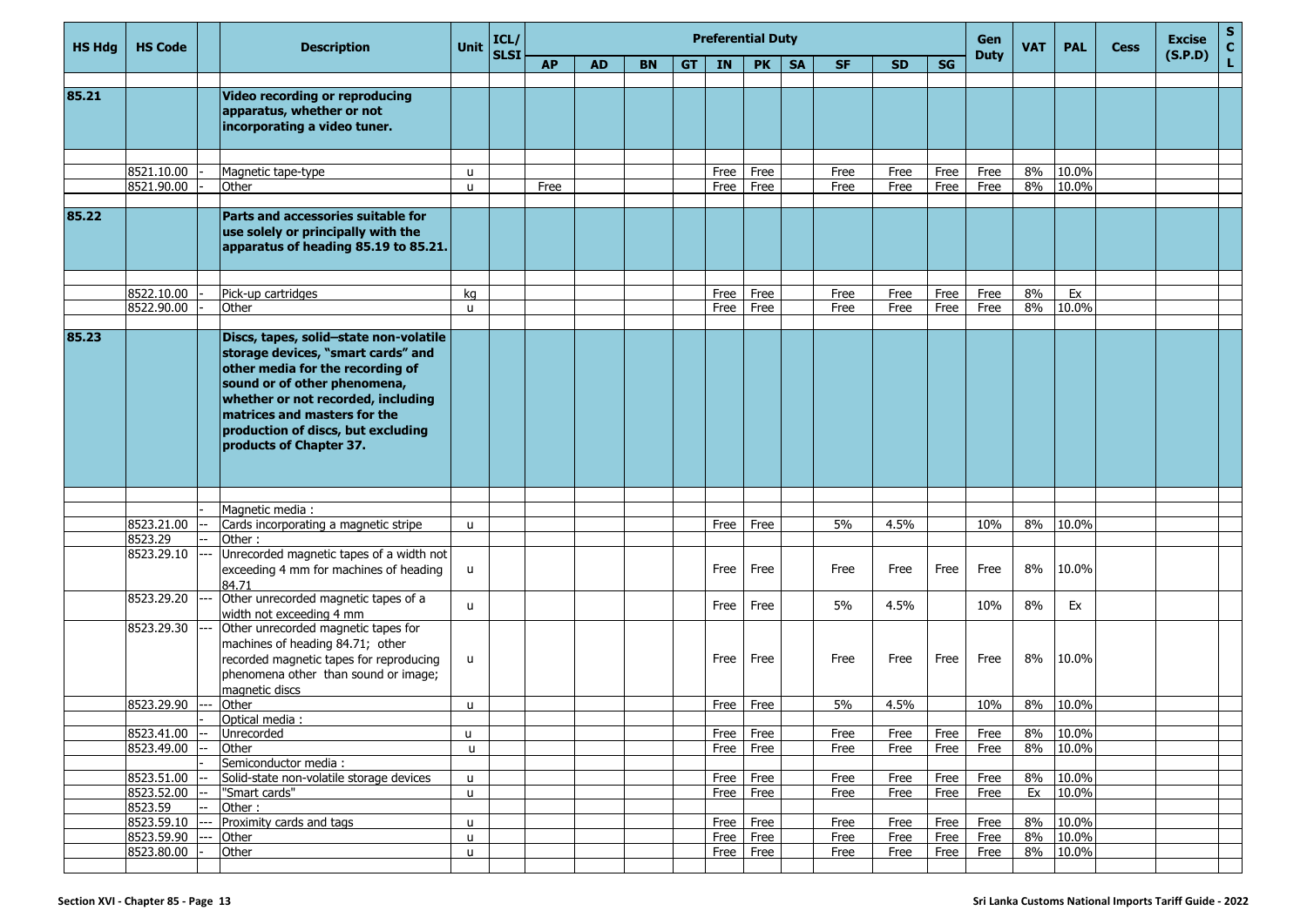| <b>HS Hdg</b> | <b>HS Code</b> | <b>Description</b>                                                                                                                                                                                                                                   | Unit         | ICL/        |           |           |           |           | <b>Preferential Duty</b> |           |           |           |           |           | Gen         | <b>VAT</b> | <b>PAL</b> | <b>Cess</b> | <b>Excise</b> | $rac{S}{C}$ |
|---------------|----------------|------------------------------------------------------------------------------------------------------------------------------------------------------------------------------------------------------------------------------------------------------|--------------|-------------|-----------|-----------|-----------|-----------|--------------------------|-----------|-----------|-----------|-----------|-----------|-------------|------------|------------|-------------|---------------|-------------|
|               |                |                                                                                                                                                                                                                                                      |              | <b>SLSI</b> | <b>AP</b> | <b>AD</b> | <b>BN</b> | <b>GT</b> | IN                       | <b>PK</b> | <b>SA</b> | <b>SF</b> | <b>SD</b> | <b>SG</b> | <b>Duty</b> |            |            |             | (S.P.D)       | L.          |
|               |                |                                                                                                                                                                                                                                                      |              |             |           |           |           |           |                          |           |           |           |           |           |             |            |            |             |               |             |
| [85.24]       |                |                                                                                                                                                                                                                                                      |              |             |           |           |           |           |                          |           |           |           |           |           |             |            |            |             |               |             |
|               |                |                                                                                                                                                                                                                                                      |              |             |           |           |           |           |                          |           |           |           |           |           |             |            |            |             |               |             |
| 85.25         |                | <b>Transmission apparatus for radio-</b><br>broadcasting or television, whether<br>or not incorporating reception<br>apparatus or sound recording or<br>reproducing apparatus; television<br>cameras, digital cameras and video<br>camera recorders. |              |             |           |           |           |           |                          |           |           |           |           |           |             |            |            |             |               |             |
|               | 8525.50.00     | Transmission apparatus                                                                                                                                                                                                                               | $\mathbf{u}$ |             |           |           |           |           | Free                     | Free      |           | Free      | Free      | Free      | Free        | 8%         | 5.0%       |             |               |             |
|               | 8525.60.00     | Transmission apparatus incorporating                                                                                                                                                                                                                 |              |             |           |           |           |           |                          |           |           |           |           |           |             |            |            |             |               |             |
|               |                | reception apparatus                                                                                                                                                                                                                                  | u            |             |           |           |           |           | Free                     | Free      |           | 5%        | 4.5%      |           | Free        | 8%         | 5.0%       |             |               |             |
|               | 8525.80        | Television cameras, digital cameras and<br>video camera recorders :                                                                                                                                                                                  |              |             |           |           |           |           |                          |           |           |           |           |           |             |            |            |             |               |             |
|               | 8525.80.10     | Television cameras                                                                                                                                                                                                                                   | $\mathbf{u}$ |             |           |           |           |           | Free                     | Free      |           | 5%        | 4.5%      | Free      | Free        | 8%         | 5.0%       |             |               |             |
|               | 8525.80.90     | Digital cameras and video camera<br>recorders                                                                                                                                                                                                        | u            |             |           |           |           |           | Free                     | Free      |           | Free      | Free      | Free      | Free        | 8%         | 5.0%       |             |               |             |
|               |                |                                                                                                                                                                                                                                                      |              |             |           |           |           |           |                          |           |           |           |           |           |             |            |            |             |               |             |
| 85.26         |                | Radar apparatus, radio navigational<br>aid apparatus and radio remote<br>control apparatus.                                                                                                                                                          |              |             |           |           |           |           |                          |           |           |           |           |           |             |            |            |             |               |             |
|               |                |                                                                                                                                                                                                                                                      |              |             |           |           |           |           |                          |           |           |           |           |           |             |            |            |             |               |             |
|               | 8526.10.00     | Radar apparatus<br>Other:                                                                                                                                                                                                                            | $\mathbf{u}$ |             |           |           |           |           | Free                     | Free      |           | Free      | Free      | Free      | Free        | 8%         | 5.0%       |             |               |             |
|               | 8526.91.00     | Radio navigational aid apparatus                                                                                                                                                                                                                     | u            |             |           |           |           |           | Free                     | Free      |           | Free      | Free      | Free      | Free        | 8%         | 5.0%       |             |               |             |
|               | 8526.92.00     | Radio remote control apparatus                                                                                                                                                                                                                       | u            |             |           |           |           |           | Free                     | Free      |           | Free      | Free      | Free      | Free        | 8%         | 5.0%       |             |               |             |
|               |                |                                                                                                                                                                                                                                                      |              |             |           |           |           |           |                          |           |           |           |           |           |             |            |            |             |               |             |
| 85.27         |                | <b>Reception apparatus for radio-</b><br>broadcasting, whether or not<br>combined, in the same housing, with<br>sound recording or reproducing<br>apparatus or a clock.                                                                              |              |             |           |           |           |           |                          |           |           |           |           |           |             |            |            |             |               |             |
|               |                |                                                                                                                                                                                                                                                      |              |             |           |           |           |           |                          |           |           |           |           |           |             |            |            |             |               |             |
|               |                | Radio-broadcast receivers capable of<br>operating without an external source of<br>power:                                                                                                                                                            |              |             |           |           |           |           |                          |           |           |           |           |           |             |            |            |             |               |             |
|               | 8527.12.00     | Pocket-size radio cassette-players                                                                                                                                                                                                                   | u            |             | Free      |           |           |           |                          | Free      |           | Free      | Free      | Free      | Free        | 8%         | Ex         |             |               |             |
|               | 8527.13.00     | Other apparatus combined with sound                                                                                                                                                                                                                  | <b>u</b>     |             | Free      |           |           |           |                          | Free      |           | Free      | Free      | Free      | Free        | $8\%$      | 5.0%       |             |               |             |
|               |                | recording or reproducing apparatus                                                                                                                                                                                                                   |              |             |           |           |           |           |                          |           |           |           |           |           |             |            |            |             |               |             |
|               | 8527.19.00     | Other:                                                                                                                                                                                                                                               | <b>u</b>     |             | 11.5%     |           |           |           |                          | Free      |           |           |           |           | 15%         | 8%         | 5.0%       | 10%         |               |             |
|               |                | Radio-broadcast receivers not capable of<br>operating without an external source of<br>power, of a kind used in motor vehicles :                                                                                                                     |              |             |           |           |           |           |                          |           |           |           |           |           |             |            |            |             |               |             |
|               | 8527.21.00     | Combined with sound recording or<br>reproducing apparatus                                                                                                                                                                                            | <b>u</b>     | L           | Free      |           |           |           |                          |           |           | Free      | Free      | Free      | Free        | Ex         | 5.0%       |             |               |             |
|               | 8527.29.00     | Other                                                                                                                                                                                                                                                | $\mathsf{u}$ |             | Free      |           |           |           |                          |           |           | Free      | Free      | Free      | Free        | Ex         | 5.0%       |             |               |             |
|               |                | Other:                                                                                                                                                                                                                                               |              |             |           |           |           |           |                          |           |           |           |           |           |             |            |            |             |               |             |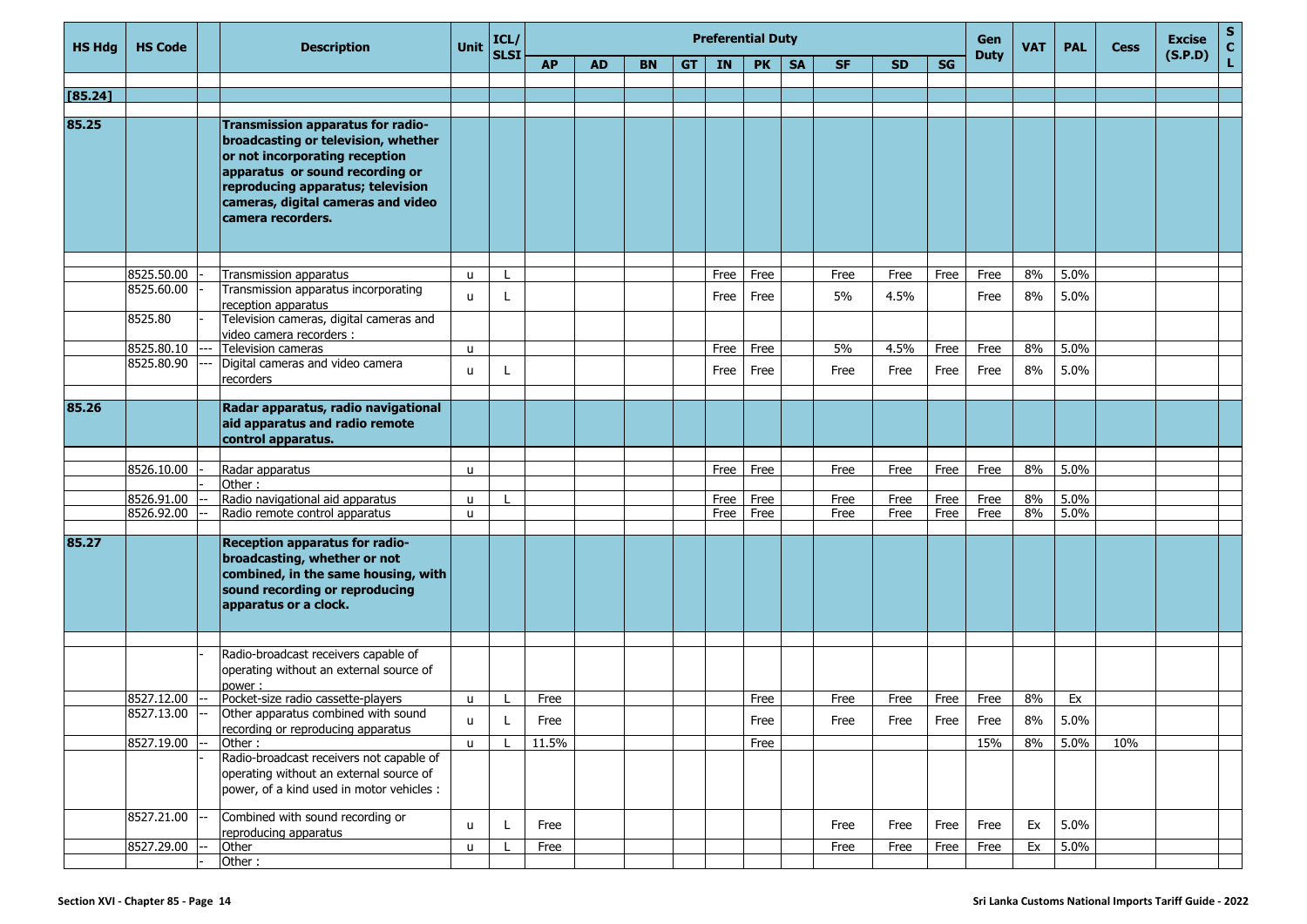| <b>HS Hdg</b> | <b>HS Code</b> | <b>Description</b>                                                                                                                                                                                                                            | Unit         | ICL/<br>SLSI |           |           |           |           |      | <b>Preferential Duty</b> |           |           |           |             | Gen<br><b>Duty</b> | <b>VAT</b> | <b>PAL</b> | <b>Cess</b> | <b>Excise</b><br>(S.P.D) | $\frac{s}{c}$ |
|---------------|----------------|-----------------------------------------------------------------------------------------------------------------------------------------------------------------------------------------------------------------------------------------------|--------------|--------------|-----------|-----------|-----------|-----------|------|--------------------------|-----------|-----------|-----------|-------------|--------------------|------------|------------|-------------|--------------------------|---------------|
|               |                |                                                                                                                                                                                                                                               |              |              | <b>AP</b> | <b>AD</b> | <b>BN</b> | <b>GT</b> | IN   | <b>PK</b>                | <b>SA</b> | <b>SF</b> | <b>SD</b> | SG          |                    |            |            |             |                          | L.            |
|               |                |                                                                                                                                                                                                                                               |              |              |           |           |           |           |      |                          |           |           |           |             |                    |            |            |             |                          |               |
|               | 8527.91.00     | Combined with sound recording or<br>reproducing apparatus                                                                                                                                                                                     | u            | L.           |           |           |           |           |      |                          |           | Free      | Free      | Free        | Free               | Ex         | 5.0%       |             |                          |               |
|               | 8527.92.00     | Not combined with sound recording or                                                                                                                                                                                                          |              |              |           |           |           |           |      |                          |           |           |           |             |                    |            |            |             |                          |               |
|               |                | reproducing apparatus but combined with                                                                                                                                                                                                       | u            | L            |           |           |           |           |      |                          |           | Free      | Free      | Free        | Free               | Ex         | 5.0%       |             |                          |               |
|               |                | a clock                                                                                                                                                                                                                                       |              |              |           |           |           |           |      |                          |           |           |           |             |                    |            |            |             |                          |               |
|               | 8527.99.00     | Other                                                                                                                                                                                                                                         | u.           |              |           |           |           |           |      |                          |           | Free      | Free      | <b>Free</b> | Free               | 8%         | 5.0%       |             |                          |               |
| 85.28         |                | Monitors and projectors, not<br>incorporating television reception<br>apparatus; reception apparatus for<br>television, whether or not<br>incorporating radio-broadcast<br>receivers or sound or video<br>recording or reproducing apparatus. |              |              |           |           |           |           |      |                          |           |           |           |             |                    |            |            |             |                          |               |
|               |                |                                                                                                                                                                                                                                               |              |              |           |           |           |           |      |                          |           |           |           |             |                    |            |            |             |                          |               |
|               |                | Cathode-ray tube monitors :                                                                                                                                                                                                                   |              |              |           |           |           |           |      |                          |           |           |           |             |                    |            |            |             |                          |               |
|               | 8528.42.00     | Capable of directly connecting to and                                                                                                                                                                                                         |              |              |           |           |           |           |      |                          |           |           |           |             |                    |            |            |             |                          |               |
|               |                | designed for use with an automatic data<br>processing machine of heading 84.71                                                                                                                                                                | u            |              |           |           |           |           | Free | Free                     |           | Free      | Free      | Free        | Free               | Ex         | 5.0%       |             |                          |               |
|               | 8528.49        | Other:                                                                                                                                                                                                                                        |              |              |           |           |           |           |      |                          |           |           |           |             |                    |            |            |             |                          |               |
|               | 8528.49.10     | Used / reconditioned                                                                                                                                                                                                                          | $\mathbf{u}$ | TB           |           |           |           |           | Free | Free                     |           | 5%        | 4.5%      |             | 10%                | 8%         | Ex         |             |                          |               |
|               | 8528.49.90     | Other                                                                                                                                                                                                                                         | u            |              |           |           |           |           | Free | Free                     |           | 5%        | 4.5%      |             | 10%                | 8%         | 5.0%       |             |                          |               |
|               |                | Other monitors:                                                                                                                                                                                                                               |              |              |           |           |           |           |      |                          |           |           |           |             |                    |            |            |             |                          |               |
|               | 8528.52.00     | Capable of directly connecting to designed<br>for use with an automatic data<br>processing machine of heading 84.71                                                                                                                           | u            |              |           |           |           |           | Free | Free                     |           | Free      | Free      | Free        | Free               | Ex         | 5.0%       |             |                          |               |
|               | 8528.59        | Other:                                                                                                                                                                                                                                        |              |              |           |           |           |           |      |                          |           |           |           |             |                    |            |            |             |                          |               |
|               | 8528.59.10     | Used / reconditioned                                                                                                                                                                                                                          | u            | TB           |           |           |           |           | Free | Free                     |           | 5%        | 4.5%      |             | 15%                | 8%         | Ex         |             |                          |               |
|               | 8528.59.90     | Other                                                                                                                                                                                                                                         | u.           |              |           |           |           |           | Free | Free                     |           | 5%        | 4.5%      |             | 15%                | 8%         | 5.0%       |             |                          |               |
|               |                | Projectors:                                                                                                                                                                                                                                   |              |              |           |           |           |           |      |                          |           |           |           |             |                    |            |            |             |                          |               |
|               | 8528.62.00     | Capable of directly connecting to designed<br>for use with an automatic data<br>processing machine of heading 84.71                                                                                                                           | u            |              |           |           |           |           | Free | Free                     |           | Free      | Free      | Free        | Free               | Ex         | 5.0%       |             |                          |               |
|               | 8528.69.00     | Other                                                                                                                                                                                                                                         | u            |              |           |           |           |           |      | Free                     |           | Free      | Free      | Free        | Free               | 8%         | 5.0%       |             |                          |               |
|               |                | Reception apparatus for television,<br>whether or not incorporating radio-<br>broadcast receivers or sound or video<br>recording or reproducing apparatus :                                                                                   |              |              |           |           |           |           |      |                          |           |           |           |             |                    |            |            |             |                          |               |
|               | 8528.71        | Not designed to incorporate a video<br>display or screen :                                                                                                                                                                                    |              |              |           |           |           |           |      |                          |           |           |           |             |                    |            |            |             |                          |               |
|               | 8528.71.10     | Used / reconditioned                                                                                                                                                                                                                          | u            | TB           |           |           |           |           |      | Free                     |           |           | 4.5%      |             | 15%                | 8%         | 5.0%       |             |                          |               |
|               | 8528.71.20     | Other, colour                                                                                                                                                                                                                                 | $\mathbf{u}$ |              | 14.25%    |           |           |           |      | Free                     |           |           | 4.5%      |             | 15%                | 8%         | 5.0%       |             |                          |               |
|               | 8528.71.90     | Other                                                                                                                                                                                                                                         | u.           |              |           |           |           |           |      | Free                     |           |           | 4.5%      |             | 15%                | 8%         | 5.0%       |             |                          |               |
|               | 8528.72        | Other, colour :                                                                                                                                                                                                                               |              |              |           |           |           |           |      |                          |           |           |           |             |                    |            |            |             |                          |               |
|               | 8528.72.10     | Unassembled in completely knocked-down<br>form                                                                                                                                                                                                | u            | L            |           |           |           |           |      | Free                     |           |           |           | Free        | Free               | 8%         | Ex         |             |                          |               |
|               | 8528.72.20     | Used / reconditioned                                                                                                                                                                                                                          | u            |              | TB 14.25% |           |           |           |      | Free                     |           |           |           |             | 15%                | 8%         | Ex         |             |                          |               |
|               |                | Other, with cathode ray tube :                                                                                                                                                                                                                |              |              |           |           |           |           |      |                          |           |           |           |             |                    |            |            |             |                          |               |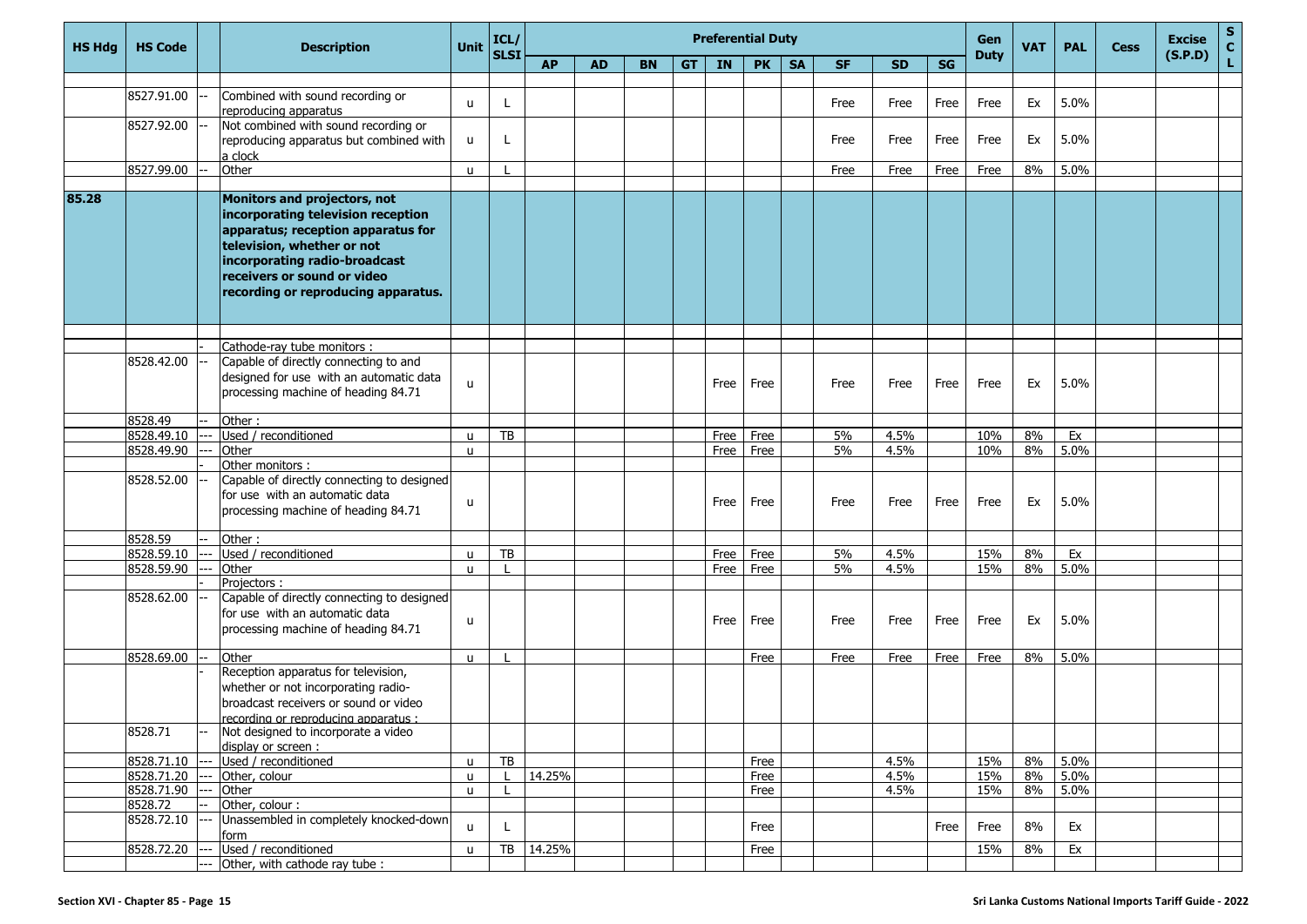| <b>HS Hdg</b> | <b>HS Code</b> |       | <b>Description</b>                                                         | Unit         | ICL/<br>SLSI |                                                                                          |           |           |    | <b>Preferential Duty</b> |           |           |           |           |                        | Gen<br><b>Duty</b>                                                                      | <b>VAT</b> | <b>PAL</b> | <b>Cess</b> | <b>Excise</b><br>(S.P.D) | S<br>C<br>L |
|---------------|----------------|-------|----------------------------------------------------------------------------|--------------|--------------|------------------------------------------------------------------------------------------|-----------|-----------|----|--------------------------|-----------|-----------|-----------|-----------|------------------------|-----------------------------------------------------------------------------------------|------------|------------|-------------|--------------------------|-------------|
|               |                |       |                                                                            |              |              | <b>AP</b>                                                                                | <b>AD</b> | <b>BN</b> | GT | IN                       | <b>PK</b> | <b>SA</b> | <b>SF</b> | <b>SD</b> | $\overline{\text{SG}}$ |                                                                                         |            |            |             |                          |             |
|               | 8528.72.31     |       | Having a screen of less than 14 inches                                     |              |              |                                                                                          |           |           |    |                          |           |           |           |           |                        |                                                                                         |            |            |             |                          |             |
|               |                |       |                                                                            | $\mathsf{u}$ | L            | $\Rightarrow$<br>$Rs.523/=per$<br>14.25% or                                              |           |           |    |                          | Free      |           |           |           |                        | $\Rightarrow$<br>per<br>$\overleftarrow{\mathrm{o}}$<br>$15%$ c<br>$550/=$<br><u>يع</u> | 8%         | Ex         |             |                          |             |
|               | 8528.72.32     |       | Having a screen of 14 inches and not<br>exceeding 15 inches                | $\mathsf{u}$ | L            | Rs.889/ = per u<br>14.25% or                                                             |           |           |    |                          | Free      |           |           |           |                        | $\Rightarrow$<br>per<br>$\frac{15\% \text{ or}}{15.935/2 \text{ pc}}$                   | 8%         | Ex         |             |                          |             |
|               | 8528.72.33     |       | Having a screen of exceeding 15 inches<br>and not exceeding 21 inches      | $\mathsf{u}$ | L            | $\Box$<br>$\begin{bmatrix} 14.25\% \ \text{Rs}.1359/\text{=} \ \text{per} \end{bmatrix}$ |           |           |    |                          | Free      |           |           |           |                        | u<br>$=$ per<br>$\overleftarrow{\sigma}$<br>15%<br>Rs.1430/=                            | 8%         | Ex         |             |                          |             |
|               | 8528.72.34     |       | Having a screen of exceeding 21 inches<br>and not exceeding 25 inches      | $\mathsf{u}$ | L            | $\Rightarrow$<br>$14.25%$ or<br>Rs.2770/= per u                                          |           |           |    |                          | Free      |           |           |           |                        | or $Rs.2915/$<br>$\Rightarrow$<br>per<br>15%                                            | 8%         | Ex         |             |                          |             |
|               | 8528.72.35     |       | ---- Having a screen of exceeding 25 inches<br>and not exceeding 29 inches | u            | L            | Rs.3136/= per u<br>14.25% or                                                             |           |           |    |                          | Free      |           |           |           |                        | ख्<br>$=$ per<br>$\overleftarrow{\mathrm{o}}$<br>$15%$<br>Rs.3300/=                     | 8%         | Ex         |             |                          |             |
|               | 8528.72.36     |       | Having a screen of exceeding 29 inches<br>and not exceeding 34 inches      | u            | L            | $14.25%$ or<br>Rs.5225/= per u                                                           |           |           |    |                          | Free      |           |           |           |                        | u<br>$=$ per<br>$\overleftarrow{\sigma}$<br>15%<br>-\5500/=<br>ΡŚ.                      | $8\%$      | Ex         |             |                          |             |
|               | 8528.72.39     |       | Other                                                                      | $\mathsf{u}$ |              | 14.25%                                                                                   |           |           |    |                          | Free      |           |           |           |                        | 15%                                                                                     | 8%         | 5.0%       |             |                          |             |
|               | 8528.72.41     |       | Other, with LCD :<br>Having a screen of not exceeding 32                   |              |              |                                                                                          |           |           |    |                          |           |           |           |           |                        |                                                                                         |            |            |             |                          |             |
|               |                |       | <i>inches</i>                                                              | $\mathsf{u}$ | L            | Free                                                                                     |           |           |    |                          | Free      |           |           |           | Free                   | Free                                                                                    | Ex         | 5.0%       |             |                          |             |
|               | 8528.72.49     |       | Other                                                                      | u            |              | 14.25%                                                                                   |           |           |    |                          | Free      |           |           |           |                        | 15%                                                                                     | 8%         | 5.0%       |             |                          |             |
|               |                | $---$ | Other:                                                                     |              |              |                                                                                          |           |           |    |                          |           |           |           |           |                        |                                                                                         |            |            |             |                          |             |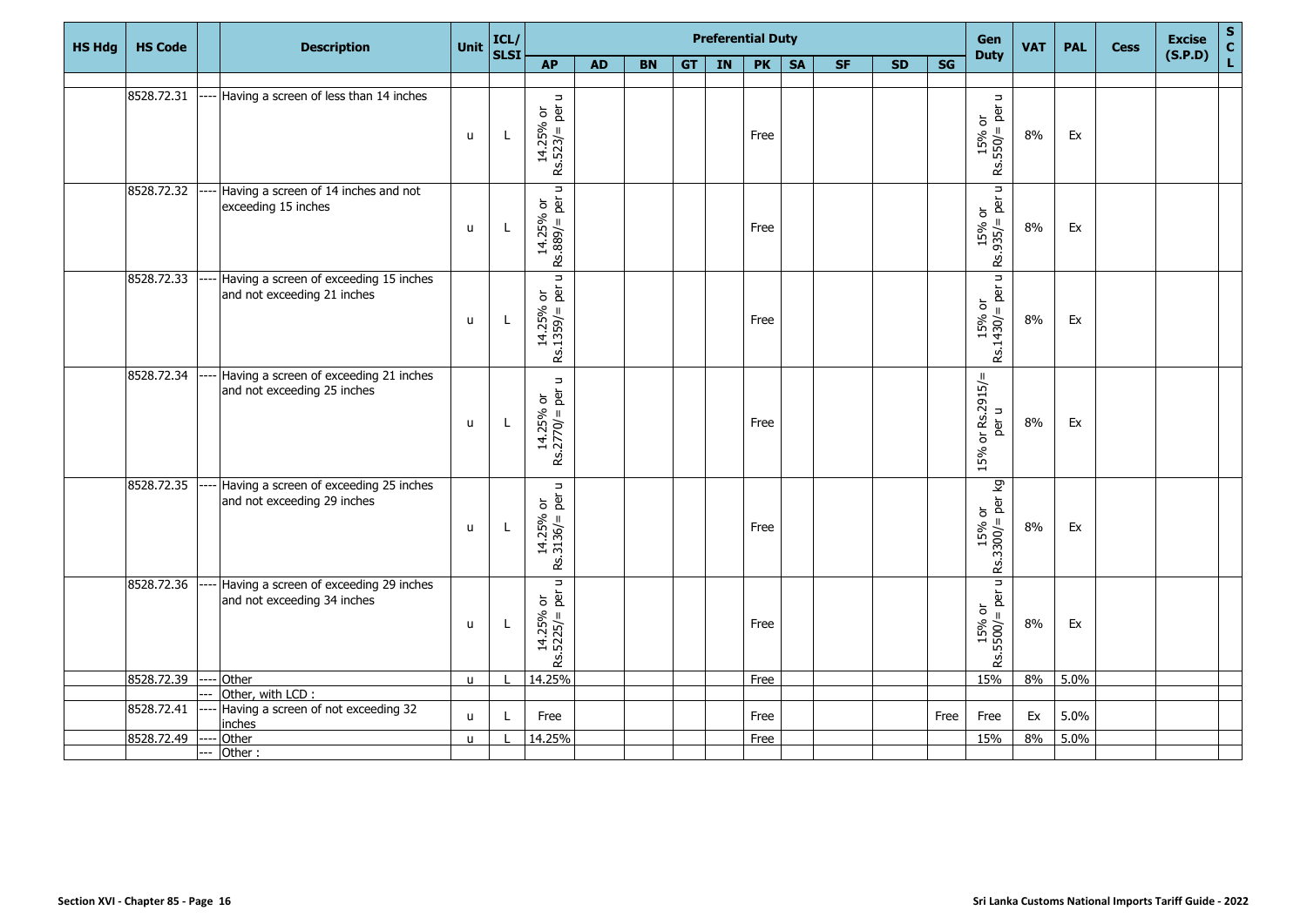| <b>HS Hda</b> | <b>HS Code</b> | <b>Description</b>                                                                                                                                                                                                  | <b>Unit</b>  | ICL/<br><b>SLSI</b> |           |           |           |           |           | <b>Preferential Duty</b> |           |                                            |                                          |      | Gen<br><b>Duty</b>                                   | <b>VAT</b> | <b>PAL</b> | <b>Cess</b>                          | <b>Excise</b><br>(S.P.D) | $\mathbf S$<br>$\mathbf{C}$ |
|---------------|----------------|---------------------------------------------------------------------------------------------------------------------------------------------------------------------------------------------------------------------|--------------|---------------------|-----------|-----------|-----------|-----------|-----------|--------------------------|-----------|--------------------------------------------|------------------------------------------|------|------------------------------------------------------|------------|------------|--------------------------------------|--------------------------|-----------------------------|
|               |                |                                                                                                                                                                                                                     |              |                     | <b>AP</b> | <b>AD</b> | <b>BN</b> | <b>GT</b> | <b>IN</b> | <b>PK</b>                | <b>SA</b> | <b>SF</b>                                  | <b>SD</b>                                | SG   |                                                      |            |            |                                      |                          | L                           |
|               | 8528.72.91     | Having a screen of not exceeding 32                                                                                                                                                                                 |              |                     |           |           |           |           |           |                          |           |                                            |                                          |      |                                                      |            |            |                                      |                          |                             |
|               |                | inches                                                                                                                                                                                                              | u            |                     | Free      |           |           |           |           | Free                     |           |                                            |                                          | Free | Free                                                 | Ex         | 5.0%       |                                      |                          |                             |
|               | 8528.72.99     | Other                                                                                                                                                                                                               | $\mathsf{u}$ |                     | 14.25%    |           |           |           |           | Free                     |           |                                            |                                          |      | 15%                                                  | 8%         | 10.0%      |                                      |                          |                             |
|               | 8528.73        | Other, monochrome:                                                                                                                                                                                                  |              |                     |           |           |           |           |           |                          |           |                                            |                                          |      |                                                      |            |            |                                      |                          |                             |
|               | 8528.73.10     | Used / reconditioned and completely<br>knocked-down with or without cathode<br>ray tube                                                                                                                             | $\mathsf{u}$ | TB                  |           |           |           |           |           | Free                     |           |                                            | Free                                     | Free | Free                                                 | 8%         | Ex         |                                      |                          |                             |
|               | 8528.73.20     | Other, completely knocked-down with or<br>without cathode ray tube                                                                                                                                                  | u            | L                   |           |           |           |           |           | Free                     |           |                                            | Free                                     | Free | Free                                                 | 8%         | Ex         |                                      |                          |                             |
|               | 8528.73.30     | Other, used / reconditioned                                                                                                                                                                                         | $\mathbf{u}$ | TB                  |           |           |           |           |           | Free                     |           |                                            | 4.5%                                     |      | 15%                                                  | 8%         | 5.0%       |                                      |                          |                             |
|               | 8528.73.90     | Other                                                                                                                                                                                                               | u            |                     |           |           |           |           |           | Free                     |           |                                            | 4.5%                                     |      | 15%                                                  | 8%         | 5.0%       |                                      |                          |                             |
|               |                |                                                                                                                                                                                                                     |              |                     |           |           |           |           |           |                          |           |                                            |                                          |      |                                                      |            |            |                                      |                          |                             |
| 85.29         |                | Parts suitable for use solely or<br>principally with the apparatus of<br>headings 85.25 to 85.28.                                                                                                                   |              |                     |           |           |           |           |           |                          |           |                                            |                                          |      |                                                      |            |            |                                      |                          |                             |
|               |                |                                                                                                                                                                                                                     |              |                     |           |           |           |           |           |                          |           |                                            |                                          |      |                                                      |            |            |                                      |                          |                             |
|               | 8529.10        | Aerials and aerial reflectors of all kinds;<br>parts suitable for use therewith :                                                                                                                                   |              |                     |           |           |           |           |           |                          |           |                                            |                                          |      |                                                      |            |            |                                      |                          |                             |
|               | 8529.10.10     | Parabolic antennas and parabolic reflector<br>dishes for satellite television reception                                                                                                                             | kg           | L                   |           |           |           |           | Free      | Free                     |           | 5%                                         | 5%                                       |      | 15%                                                  | 8%         | 10.0%      | 15%                                  |                          |                             |
|               | 8529.10.20     | Other outdoor TV antennas / aerials                                                                                                                                                                                 | kg           |                     |           |           |           |           | Free      | Free                     |           | $\mathbf{II}$<br>or Rs.58/=<br>per u<br>5% | $\mathbf{u}$<br>or Rs.58/<br>per u<br>5% |      | or $Rs.172/$ =<br>$\hbox{\tt\char'42}$<br>per<br>15% | 8%         |            | 15% or<br>10.0% Rs.172/=<br>per unit |                          |                             |
|               | 8529.10.30     | Other TV antennas / aerials                                                                                                                                                                                         | kg           |                     |           |           |           |           | Free      | Free                     |           | 5%                                         | 5%                                       |      | 15%                                                  | 8%         | 10.0%      | 15%                                  |                          |                             |
|               | 8529.10.90     | Other                                                                                                                                                                                                               | ka           |                     |           |           |           |           | Free      | Free                     |           | 5%                                         | 4.5%                                     |      | 10%                                                  | 8%         | 10.0%      |                                      |                          |                             |
|               | 8529.90.00     | Other                                                                                                                                                                                                               | ka           |                     | 9%        |           |           |           | Free      | Free                     |           | 5%                                         | 4.5%                                     |      | 10%                                                  | 8%         | 10.0%      |                                      |                          |                             |
|               |                |                                                                                                                                                                                                                     |              |                     |           |           |           |           |           |                          |           |                                            |                                          |      |                                                      |            |            |                                      |                          |                             |
| 85.30         |                | Electrical signalling, safety or traffic<br>control equipment for railways,<br>tramways, roads, inland waterways,<br>parking facilities, port installations<br>or airfields (other than those of<br>heading 86.08). |              |                     |           |           |           |           |           |                          |           |                                            |                                          |      |                                                      |            |            |                                      |                          |                             |
|               |                |                                                                                                                                                                                                                     |              |                     |           |           |           |           |           |                          |           |                                            |                                          |      |                                                      |            |            |                                      |                          |                             |
|               | 8530.10.00     | Equipment for railways or tramways                                                                                                                                                                                  | $\mathbf{u}$ |                     |           |           |           |           | Free      | Free                     |           | 5%                                         | 4.5%                                     |      | 10%                                                  | 8%         | 5.0%       |                                      |                          |                             |
|               | 8530.80.00     | Other equipment                                                                                                                                                                                                     | <b>u</b>     |                     |           |           |           |           | Free      | Free                     |           | 5%                                         | 4.5%                                     |      | 10%                                                  | 8%         | 5.0%       |                                      |                          |                             |
|               | 8530.90.00     | Parts                                                                                                                                                                                                               | ka           |                     |           |           |           |           | Free      | Free                     |           | 5%                                         | 4.5%                                     |      | 10%                                                  | 8%         | 5.0%       |                                      |                          |                             |
|               |                |                                                                                                                                                                                                                     |              |                     |           |           |           |           |           |                          |           |                                            |                                          |      |                                                      |            |            |                                      |                          |                             |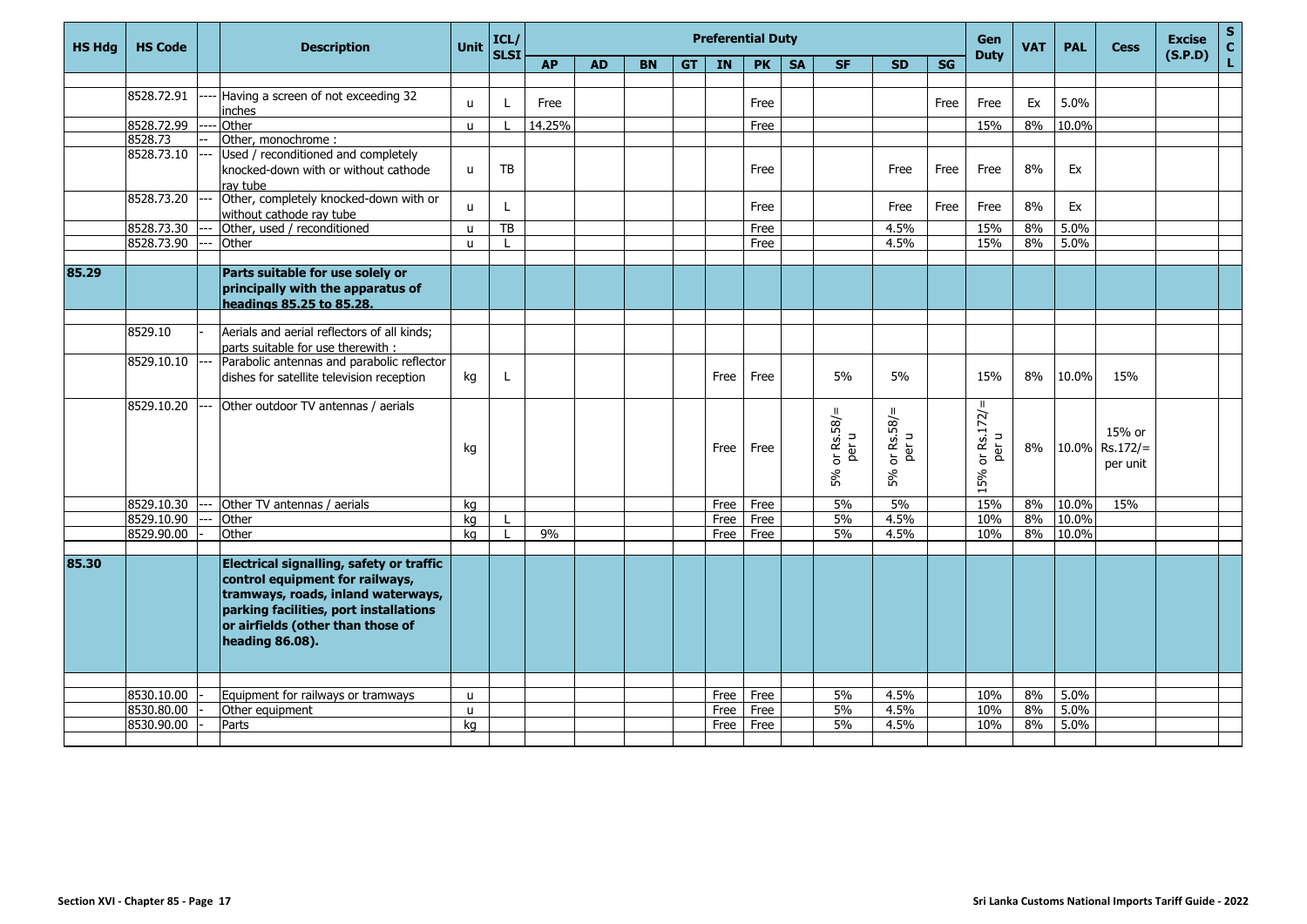| <b>HS Hdg</b> | <b>HS Code</b>        | <b>Description</b>                                                                                                                                                                   | <b>Unit</b>  | ICL/        |           |           |           |    |           | <b>Preferential Duty</b> |           |           |           |           | Gen         | <b>VAT</b> | <b>PAL</b> | <b>Cess</b> | <b>Excise</b> | S<br>$\mathbf c$ |
|---------------|-----------------------|--------------------------------------------------------------------------------------------------------------------------------------------------------------------------------------|--------------|-------------|-----------|-----------|-----------|----|-----------|--------------------------|-----------|-----------|-----------|-----------|-------------|------------|------------|-------------|---------------|------------------|
|               |                       |                                                                                                                                                                                      |              | <b>SLSI</b> | <b>AP</b> | <b>AD</b> | <b>BN</b> | GT | <b>IN</b> | <b>PK</b>                | <b>SA</b> | <b>SF</b> | <b>SD</b> | <b>SG</b> | <b>Duty</b> |            |            |             | (S.P.D)       | L                |
|               |                       |                                                                                                                                                                                      |              |             |           |           |           |    |           |                          |           |           |           |           |             |            |            |             |               |                  |
| 85.31         |                       | <b>Electric sound or visual signalling</b><br>apparatus (for example, bells,<br>sirens, indicator panels, burglar or<br>fire alarms), other than those of<br>heading 85.12 or 85.30. |              |             |           |           |           |    |           |                          |           |           |           |           |             |            |            |             |               |                  |
|               | 8531.10.00            | Burglar or fire alarms and similar                                                                                                                                                   | u            |             | 9%        |           |           |    | Free      | Free                     |           | 5%        | 4.5%      |           | 10%         | 8%         | 5.0%       |             |               |                  |
|               | 8531.20.00            | apparatus<br>Indicator panels incorporating liquid<br>crystal devices (LCD) or light-emitting<br>diodes (LED)                                                                        | u            |             |           |           |           |    | Free      | Free                     |           | 5%        | 4.5%      |           | 10%         | 8%         | 5.0%       |             |               |                  |
|               | 8531.80               | Other apparatus :                                                                                                                                                                    |              |             |           |           |           |    |           |                          |           |           |           |           |             |            |            |             |               |                  |
|               | 8531.80.10            | <b>Electric Call Bells</b>                                                                                                                                                           | $\mathbf{u}$ |             |           |           |           |    | Free      | Free                     |           | Free      | Free      | Free      | Free        | 8%         | 5.0%       |             |               |                  |
|               | 8531.80.90            | Other                                                                                                                                                                                | $\mathsf{u}$ |             |           |           |           |    | Free      | Free                     |           | 5%        | 4.5%      |           | 10%         | 8%         | 5.0%       |             |               |                  |
|               | 8531.90.00            | Parts                                                                                                                                                                                | kg           |             |           |           |           |    | Free      | Free                     |           | 5%        | 4.5%      |           | 10%         | 8%         | 5.0%       |             |               |                  |
| 85.32         |                       | Electrical capacitors, fixed, variable<br>or adjustable (pre-set) $(+)$ .                                                                                                            |              |             |           |           |           |    |           |                          |           |           |           |           |             |            |            |             |               |                  |
|               |                       |                                                                                                                                                                                      |              |             |           |           |           |    |           |                          |           |           |           |           |             |            |            |             |               |                  |
|               | 8532.10               | Fixed capacitors designed for use in 50/60<br>Hz circuits and having a reactive power<br>handling capacity of not less than 0.5 kvar<br>(power capacitors) :                         |              |             |           |           |           |    |           |                          |           |           |           |           |             |            |            |             |               |                  |
|               | 8532.10.10            | Contaminated with or containing<br>Polychlorinated biphenyls (PCB)                                                                                                                   | kg           |             |           |           |           |    | Free      | Free                     |           | Free      | Free      | Free      | Free        | 8%         | 5.0%       |             |               |                  |
|               | 8532.10.90            | Other                                                                                                                                                                                | kq           |             |           |           |           |    | Free      | Free                     |           | Free      | Free      | Free      | Free        | 8%         | 5.0%       |             |               |                  |
|               |                       | Other fixed capacitors :                                                                                                                                                             |              |             |           |           |           |    |           |                          |           |           |           |           |             |            |            |             |               |                  |
|               | 8532.21               | Tantalum :                                                                                                                                                                           |              |             |           |           |           |    |           |                          |           |           |           |           |             |            |            |             |               |                  |
|               | 8532.21.10            | Contaminated with or containing<br>Polychlorinated biphenyls (PCB)                                                                                                                   | kg           |             |           |           |           |    | Free      | Free                     |           | Free      | Free      | Free      | Free        | 8%         | Ex         |             |               |                  |
|               | 8532.21.90            | Other                                                                                                                                                                                | kg           |             |           |           |           |    | Free      | Free                     |           | Free      | Free      | Free      | Free        | 8%         | Ex         |             |               |                  |
|               | 8532.22<br>8532.22.10 | Aluminium electrolytic :<br>Contaminated with or containing                                                                                                                          | kg           |             |           |           |           |    | Free      | Free                     |           | Free      | Free      | Free      | Free        | 8%         | Ex         |             |               |                  |
|               | 8532.22.90            | Polychlorinated biphenyls (PCB)<br>Other                                                                                                                                             |              |             |           |           |           |    | Free      | Free                     |           | Free      |           | Free      | Free        | 8%         | 5.0%       |             |               |                  |
|               | 8532.23               | Ceramic dielectric, single layer :                                                                                                                                                   | ka           |             |           |           |           |    |           |                          |           |           | Free      |           |             |            |            |             |               |                  |
|               | 8532.23.10            | Contaminated with or containing<br>Polychlorinated biphenyls (PCB)                                                                                                                   | kg           |             |           |           |           |    | Free      | Free                     |           | Free      | Free      | Free      | Free        | 8%         | Ex         |             |               |                  |
|               | 8532.23.90            | Other                                                                                                                                                                                | kg           |             |           |           |           |    | Free      | Free                     |           | Free      | Free      | Free      | Free        | 8%         | Ex         |             |               |                  |
|               | 8532.24               | Ceramic dielectric, multilayer :                                                                                                                                                     |              |             |           |           |           |    |           |                          |           |           |           |           |             |            |            |             |               |                  |
|               | 8532.24.10            | Contaminated with or containing<br>Polychlorinated biphenyls (PCB)                                                                                                                   | kg           |             |           |           |           |    | Free      | Free                     |           | Free      | Free      | Free      | Free        | 8%         | Ex         |             |               |                  |
|               | 8532.24.90            | Other                                                                                                                                                                                | kg           |             |           |           |           |    | Free      | Free                     |           | Free      | Free      | Free      | Free        | 8%         | Ex         |             |               |                  |
|               | 8532.25               | Dielectric of paper or plastics :                                                                                                                                                    |              |             |           |           |           |    |           |                          |           |           |           |           |             |            |            |             |               |                  |
|               | 8532.25.10            | Contaminated with or containing<br>Polychlorinated biphenyls (PCB)                                                                                                                   | kg           |             |           |           |           |    | Free      | Free                     |           | Free      | Free      | Free      | Free        | 8%         | Ex         |             |               |                  |
|               | 8532.25.90            | Other                                                                                                                                                                                | kg           |             |           |           |           |    | Free      | Free                     |           | Free      | Free      | Free      | Free        | 8%         | 5.0%       |             |               |                  |
|               | 8532.29               | Other:                                                                                                                                                                               |              |             |           |           |           |    |           |                          |           |           |           |           |             |            |            |             |               |                  |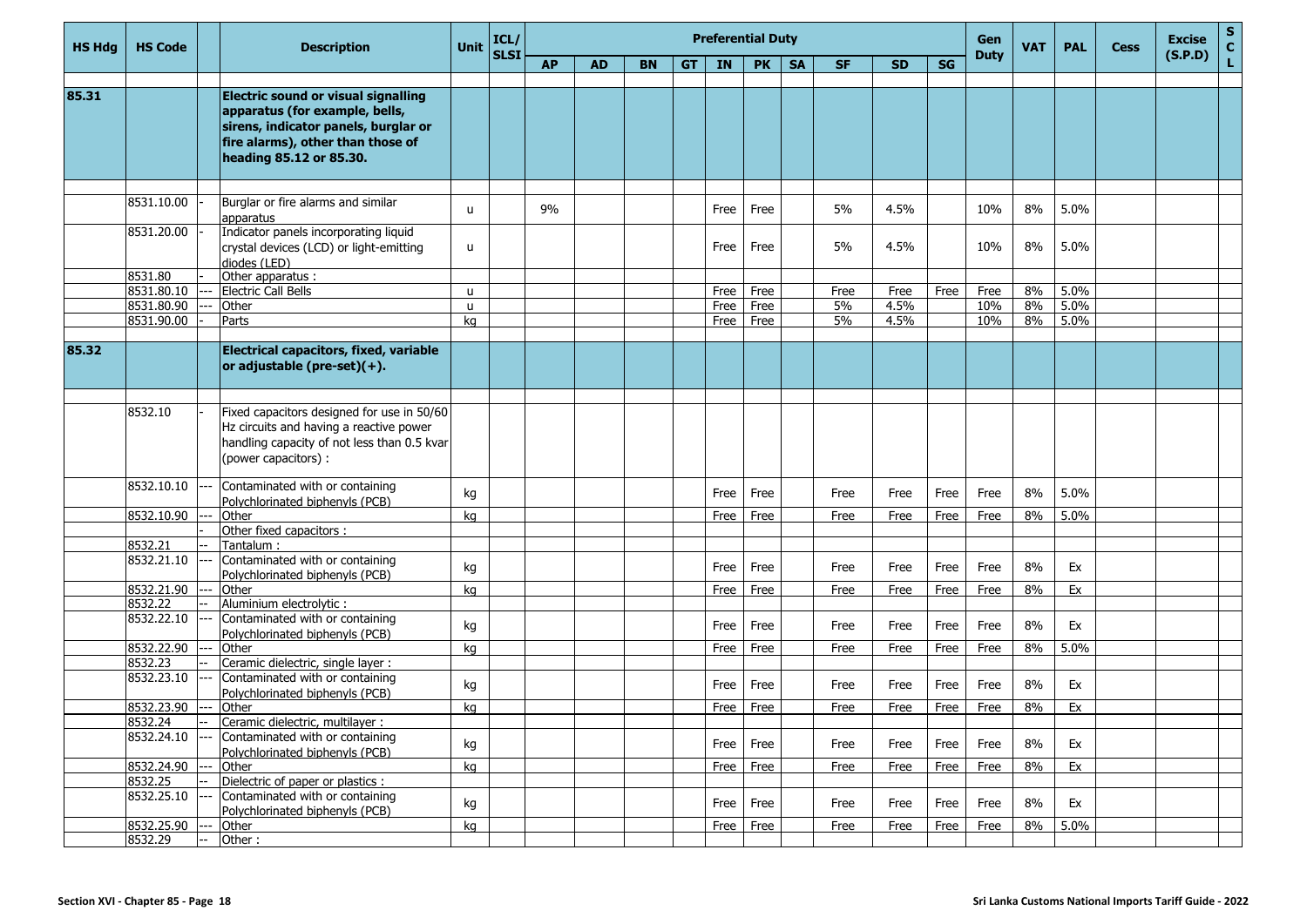| <b>SG</b><br><b>AP</b><br><b>SF</b><br><b>SD</b><br><b>AD</b><br><b>BN</b><br><b>GT</b><br><b>IN</b><br><b>PK</b><br><b>SA</b><br>8532.29.10<br>Contaminated with or containing<br>8%<br>Free<br>Free<br>Ex<br>kg<br>Free<br>Free<br>Free<br>Free<br>Polychlorinated biphenyls (PCB)<br>8532.29.90<br>5.0%<br>Other<br>Free<br>Free<br>Free<br>Free<br>8%<br>ka<br>Free<br>Free<br>Variable or adjustable (pre-set) capacitors<br>8532.30<br>8532.30.10<br>Contaminated with or containing<br>8%<br>Free<br>Free<br>Ex<br>Free<br>Free<br>Free<br>kg<br>Free<br>Polychlorinated biphenyls (PCB)<br>8532.30.90<br>Other<br>8%<br>5.0%<br>Free<br>Free<br>Free<br>Free<br>Free<br>Free<br>ka<br>8532.90<br>Parts:<br>Contaminated with or containing<br>8532.90.10<br>8%<br>Free<br>Free<br>Free<br>Free<br>Free<br>Ex<br>kg<br>Free<br>Polychlorinated biphenyls (PCB)<br>8532.90.90<br>Other<br>8%<br>5.0%<br>Free<br>Free<br>Free<br>Free<br>Free<br>Free<br>ka<br>85.33<br><b>Electrical resistors (including</b><br>rheostats and potentiometers),<br>other than heating resistors.<br>8533.10.00<br>Fixed carbon resistors, composition or film<br>8%<br>Free<br>Ex<br>kg<br>Free<br>Free<br>Free<br>Free<br>Free<br>types<br>Other fixed resistors :<br>8533.21.00<br>For a power handling capacity not<br>8%<br>Free<br>Free<br>Free<br>Free<br>Free<br>Ex<br>kg<br>Free<br>exceeding 20 W<br>8%<br>5.0%<br>8533.29.00<br>Other<br>Free<br>ka<br>Free<br>Free<br>Free<br>Free<br>Free<br>Wirewound variable resistors, including<br>rheostats and potentiometers:<br>8533.31.00<br>For a power handling capacity not<br>8%<br>Free<br>Free<br>Free<br>Ex<br>Free<br>Free<br>Free<br>kg<br>exceeding 20 W<br>8533.39.00<br>Other<br>Free<br>8%<br>Ex<br>ka<br>Free<br>Free<br>Free<br>Free<br>Free<br>Other variable resistors, including<br>8533.40.00<br>8%<br>5.0%<br>Free<br>Free<br>Free<br>Free<br>Free<br>kg<br>Free<br>rheostats and potentiometers<br>8533.90.00<br>8%<br>Parts<br>Free<br>Free<br>Free<br>Free<br>Ex<br>Free<br>Free<br>ka | <b>HS Hdg</b> | <b>HS Code</b> | <b>Description</b> | <b>Unit</b> | ICL/        |  |  | <b>Preferential Duty</b> |  |  | Gen         | <b>VAT</b> | <b>PAL</b> | <b>Cess</b> | <b>Excise</b> | $\frac{s}{c}$ |
|-----------------------------------------------------------------------------------------------------------------------------------------------------------------------------------------------------------------------------------------------------------------------------------------------------------------------------------------------------------------------------------------------------------------------------------------------------------------------------------------------------------------------------------------------------------------------------------------------------------------------------------------------------------------------------------------------------------------------------------------------------------------------------------------------------------------------------------------------------------------------------------------------------------------------------------------------------------------------------------------------------------------------------------------------------------------------------------------------------------------------------------------------------------------------------------------------------------------------------------------------------------------------------------------------------------------------------------------------------------------------------------------------------------------------------------------------------------------------------------------------------------------------------------------------------------------------------------------------------------------------------------------------------------------------------------------------------------------------------------------------------------------------------------------------------------------------------------------------------------------------------------------------------------------------------------------------------------------------------------------------------------------------------------------------------------|---------------|----------------|--------------------|-------------|-------------|--|--|--------------------------|--|--|-------------|------------|------------|-------------|---------------|---------------|
|                                                                                                                                                                                                                                                                                                                                                                                                                                                                                                                                                                                                                                                                                                                                                                                                                                                                                                                                                                                                                                                                                                                                                                                                                                                                                                                                                                                                                                                                                                                                                                                                                                                                                                                                                                                                                                                                                                                                                                                                                                                           |               |                |                    |             | <b>SLSI</b> |  |  |                          |  |  | <b>Duty</b> |            |            |             | (S.P.D)       | Ĺ             |
|                                                                                                                                                                                                                                                                                                                                                                                                                                                                                                                                                                                                                                                                                                                                                                                                                                                                                                                                                                                                                                                                                                                                                                                                                                                                                                                                                                                                                                                                                                                                                                                                                                                                                                                                                                                                                                                                                                                                                                                                                                                           |               |                |                    |             |             |  |  |                          |  |  |             |            |            |             |               |               |
|                                                                                                                                                                                                                                                                                                                                                                                                                                                                                                                                                                                                                                                                                                                                                                                                                                                                                                                                                                                                                                                                                                                                                                                                                                                                                                                                                                                                                                                                                                                                                                                                                                                                                                                                                                                                                                                                                                                                                                                                                                                           |               |                |                    |             |             |  |  |                          |  |  |             |            |            |             |               |               |
|                                                                                                                                                                                                                                                                                                                                                                                                                                                                                                                                                                                                                                                                                                                                                                                                                                                                                                                                                                                                                                                                                                                                                                                                                                                                                                                                                                                                                                                                                                                                                                                                                                                                                                                                                                                                                                                                                                                                                                                                                                                           |               |                |                    |             |             |  |  |                          |  |  |             |            |            |             |               |               |
|                                                                                                                                                                                                                                                                                                                                                                                                                                                                                                                                                                                                                                                                                                                                                                                                                                                                                                                                                                                                                                                                                                                                                                                                                                                                                                                                                                                                                                                                                                                                                                                                                                                                                                                                                                                                                                                                                                                                                                                                                                                           |               |                |                    |             |             |  |  |                          |  |  |             |            |            |             |               |               |
|                                                                                                                                                                                                                                                                                                                                                                                                                                                                                                                                                                                                                                                                                                                                                                                                                                                                                                                                                                                                                                                                                                                                                                                                                                                                                                                                                                                                                                                                                                                                                                                                                                                                                                                                                                                                                                                                                                                                                                                                                                                           |               |                |                    |             |             |  |  |                          |  |  |             |            |            |             |               |               |
|                                                                                                                                                                                                                                                                                                                                                                                                                                                                                                                                                                                                                                                                                                                                                                                                                                                                                                                                                                                                                                                                                                                                                                                                                                                                                                                                                                                                                                                                                                                                                                                                                                                                                                                                                                                                                                                                                                                                                                                                                                                           |               |                |                    |             |             |  |  |                          |  |  |             |            |            |             |               |               |
|                                                                                                                                                                                                                                                                                                                                                                                                                                                                                                                                                                                                                                                                                                                                                                                                                                                                                                                                                                                                                                                                                                                                                                                                                                                                                                                                                                                                                                                                                                                                                                                                                                                                                                                                                                                                                                                                                                                                                                                                                                                           |               |                |                    |             |             |  |  |                          |  |  |             |            |            |             |               |               |
|                                                                                                                                                                                                                                                                                                                                                                                                                                                                                                                                                                                                                                                                                                                                                                                                                                                                                                                                                                                                                                                                                                                                                                                                                                                                                                                                                                                                                                                                                                                                                                                                                                                                                                                                                                                                                                                                                                                                                                                                                                                           |               |                |                    |             |             |  |  |                          |  |  |             |            |            |             |               |               |
|                                                                                                                                                                                                                                                                                                                                                                                                                                                                                                                                                                                                                                                                                                                                                                                                                                                                                                                                                                                                                                                                                                                                                                                                                                                                                                                                                                                                                                                                                                                                                                                                                                                                                                                                                                                                                                                                                                                                                                                                                                                           |               |                |                    |             |             |  |  |                          |  |  |             |            |            |             |               |               |
|                                                                                                                                                                                                                                                                                                                                                                                                                                                                                                                                                                                                                                                                                                                                                                                                                                                                                                                                                                                                                                                                                                                                                                                                                                                                                                                                                                                                                                                                                                                                                                                                                                                                                                                                                                                                                                                                                                                                                                                                                                                           |               |                |                    |             |             |  |  |                          |  |  |             |            |            |             |               |               |
|                                                                                                                                                                                                                                                                                                                                                                                                                                                                                                                                                                                                                                                                                                                                                                                                                                                                                                                                                                                                                                                                                                                                                                                                                                                                                                                                                                                                                                                                                                                                                                                                                                                                                                                                                                                                                                                                                                                                                                                                                                                           |               |                |                    |             |             |  |  |                          |  |  |             |            |            |             |               |               |
|                                                                                                                                                                                                                                                                                                                                                                                                                                                                                                                                                                                                                                                                                                                                                                                                                                                                                                                                                                                                                                                                                                                                                                                                                                                                                                                                                                                                                                                                                                                                                                                                                                                                                                                                                                                                                                                                                                                                                                                                                                                           |               |                |                    |             |             |  |  |                          |  |  |             |            |            |             |               |               |
|                                                                                                                                                                                                                                                                                                                                                                                                                                                                                                                                                                                                                                                                                                                                                                                                                                                                                                                                                                                                                                                                                                                                                                                                                                                                                                                                                                                                                                                                                                                                                                                                                                                                                                                                                                                                                                                                                                                                                                                                                                                           |               |                |                    |             |             |  |  |                          |  |  |             |            |            |             |               |               |
|                                                                                                                                                                                                                                                                                                                                                                                                                                                                                                                                                                                                                                                                                                                                                                                                                                                                                                                                                                                                                                                                                                                                                                                                                                                                                                                                                                                                                                                                                                                                                                                                                                                                                                                                                                                                                                                                                                                                                                                                                                                           |               |                |                    |             |             |  |  |                          |  |  |             |            |            |             |               |               |
|                                                                                                                                                                                                                                                                                                                                                                                                                                                                                                                                                                                                                                                                                                                                                                                                                                                                                                                                                                                                                                                                                                                                                                                                                                                                                                                                                                                                                                                                                                                                                                                                                                                                                                                                                                                                                                                                                                                                                                                                                                                           |               |                |                    |             |             |  |  |                          |  |  |             |            |            |             |               |               |
|                                                                                                                                                                                                                                                                                                                                                                                                                                                                                                                                                                                                                                                                                                                                                                                                                                                                                                                                                                                                                                                                                                                                                                                                                                                                                                                                                                                                                                                                                                                                                                                                                                                                                                                                                                                                                                                                                                                                                                                                                                                           |               |                |                    |             |             |  |  |                          |  |  |             |            |            |             |               |               |
|                                                                                                                                                                                                                                                                                                                                                                                                                                                                                                                                                                                                                                                                                                                                                                                                                                                                                                                                                                                                                                                                                                                                                                                                                                                                                                                                                                                                                                                                                                                                                                                                                                                                                                                                                                                                                                                                                                                                                                                                                                                           |               |                |                    |             |             |  |  |                          |  |  |             |            |            |             |               |               |
|                                                                                                                                                                                                                                                                                                                                                                                                                                                                                                                                                                                                                                                                                                                                                                                                                                                                                                                                                                                                                                                                                                                                                                                                                                                                                                                                                                                                                                                                                                                                                                                                                                                                                                                                                                                                                                                                                                                                                                                                                                                           |               |                |                    |             |             |  |  |                          |  |  |             |            |            |             |               |               |
|                                                                                                                                                                                                                                                                                                                                                                                                                                                                                                                                                                                                                                                                                                                                                                                                                                                                                                                                                                                                                                                                                                                                                                                                                                                                                                                                                                                                                                                                                                                                                                                                                                                                                                                                                                                                                                                                                                                                                                                                                                                           |               |                |                    |             |             |  |  |                          |  |  |             |            |            |             |               |               |
|                                                                                                                                                                                                                                                                                                                                                                                                                                                                                                                                                                                                                                                                                                                                                                                                                                                                                                                                                                                                                                                                                                                                                                                                                                                                                                                                                                                                                                                                                                                                                                                                                                                                                                                                                                                                                                                                                                                                                                                                                                                           |               |                |                    |             |             |  |  |                          |  |  |             |            |            |             |               |               |
|                                                                                                                                                                                                                                                                                                                                                                                                                                                                                                                                                                                                                                                                                                                                                                                                                                                                                                                                                                                                                                                                                                                                                                                                                                                                                                                                                                                                                                                                                                                                                                                                                                                                                                                                                                                                                                                                                                                                                                                                                                                           |               |                |                    |             |             |  |  |                          |  |  |             |            |            |             |               |               |
|                                                                                                                                                                                                                                                                                                                                                                                                                                                                                                                                                                                                                                                                                                                                                                                                                                                                                                                                                                                                                                                                                                                                                                                                                                                                                                                                                                                                                                                                                                                                                                                                                                                                                                                                                                                                                                                                                                                                                                                                                                                           |               |                |                    |             |             |  |  |                          |  |  |             |            |            |             |               |               |
| 5%<br>4.5%<br>10%<br>8%<br>5.0%<br>5%<br>8534.00.00<br><b>Printed circuits.</b><br>Free<br>85.34<br>ka<br>Free                                                                                                                                                                                                                                                                                                                                                                                                                                                                                                                                                                                                                                                                                                                                                                                                                                                                                                                                                                                                                                                                                                                                                                                                                                                                                                                                                                                                                                                                                                                                                                                                                                                                                                                                                                                                                                                                                                                                            |               |                |                    |             |             |  |  |                          |  |  |             |            |            |             |               |               |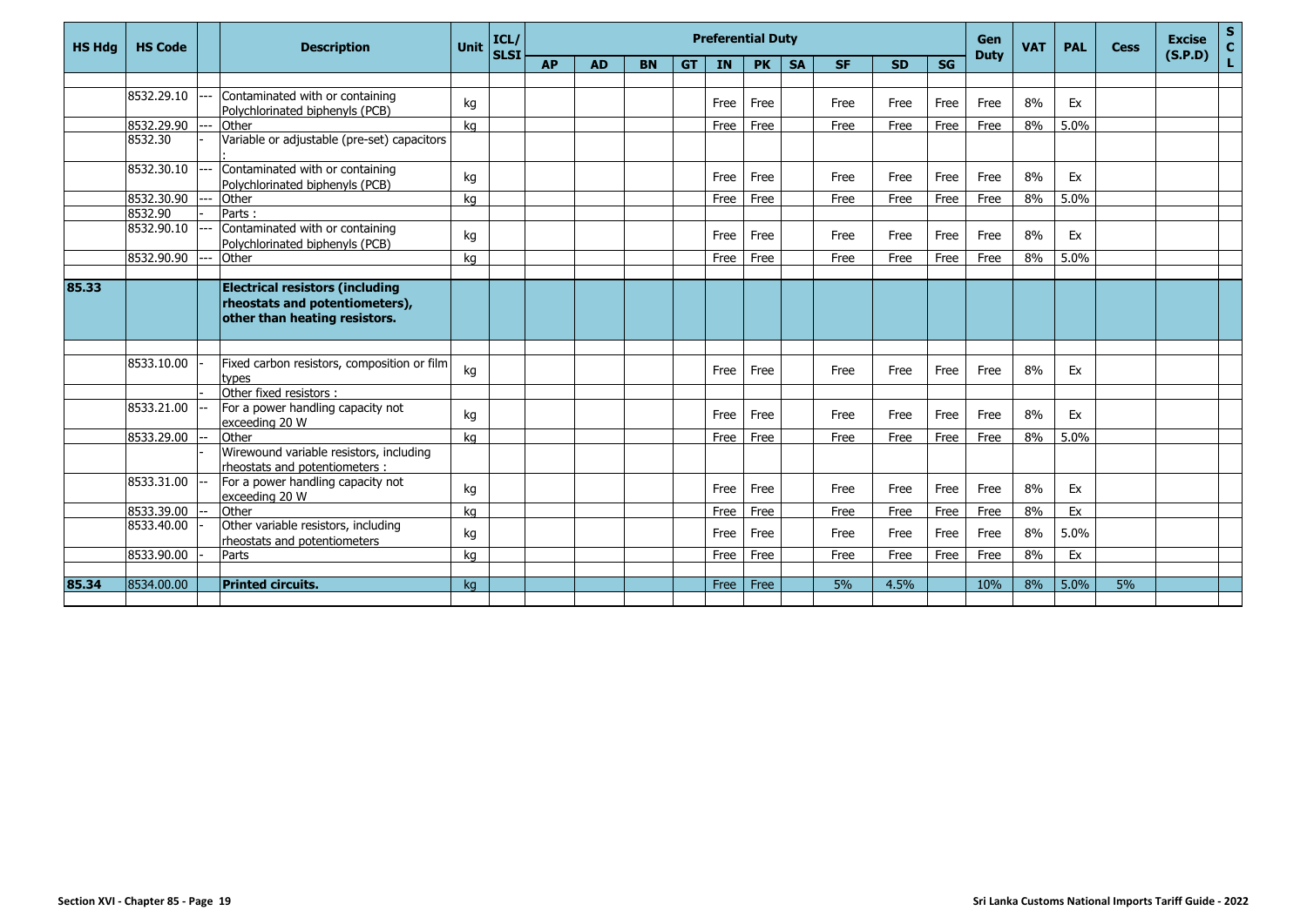| <b>HS Hdg</b> | <b>HS Code</b> | <b>Description</b>                                                                                                                                                                                                                                                                                                                     | Unit | ICL/<br>SLSI |           |           |           |    |      | <b>Preferential Duty</b> |           |                                                    |                                         |    | Gen                                                      | <b>VAT</b> | <b>PAL</b> | <b>Cess</b> | <b>Excise</b> | $\frac{S}{C}$ |
|---------------|----------------|----------------------------------------------------------------------------------------------------------------------------------------------------------------------------------------------------------------------------------------------------------------------------------------------------------------------------------------|------|--------------|-----------|-----------|-----------|----|------|--------------------------|-----------|----------------------------------------------------|-----------------------------------------|----|----------------------------------------------------------|------------|------------|-------------|---------------|---------------|
|               |                |                                                                                                                                                                                                                                                                                                                                        |      |              | <b>AP</b> | <b>AD</b> | <b>BN</b> | GT | IN   | <b>PK</b>                | <b>SA</b> | <b>SF</b>                                          | <b>SD</b>                               | SG | <b>Duty</b>                                              |            |            |             | (S.P.D)       |               |
| 85.35         |                | <b>Electrical apparatus for switching or</b><br>protecting electrical circuits, or for<br>making connections to or in<br>electrical circuits (for example,<br>switches, fuses, lightning arresters,<br>voltage limiters, surge suppressors,<br>plugs and other connectors, junction<br>boxes), for a voltage exceeding<br>1,000 volts. |      |              |           |           |           |    |      |                          |           |                                                    |                                         |    |                                                          |            |            |             |               |               |
|               | 8535.10.00     | <b>Fuses</b>                                                                                                                                                                                                                                                                                                                           | kg   |              |           |           |           |    |      | Free                     |           |                                                    |                                         |    | or $Rs.660 =$<br>per kg<br>5%                            | 8%         | 5.0%       |             |               |               |
|               | 8535.21.00     | Automatic circuit breakers :<br>For a voltage of less than 72.5 kV                                                                                                                                                                                                                                                                     | kg   |              |           |           |           |    | Free | Free                     |           | $5%$ or $Rs.319$ /=                                | 4.5% or<br>Rs.290/= per kg              |    | or $Rs.319/6$<br>per kg<br>5%                            | 8%         | 5.0%       |             |               |               |
|               | 8535.29.00     | Other                                                                                                                                                                                                                                                                                                                                  | kg   |              |           |           |           |    | Free | Free                     |           | $5%$ or<br>Rs.319/= per<br>δ                       | $4.5%$ or<br>Rs.290/= per<br>δ          |    | per<br>$\frac{5\% \text{ or}}{Rs.319/-1}$<br>Σò          | 8%         | 5.0%       |             |               |               |
|               | 8535.30.00     | Isolating switches and make-and-break<br>switches                                                                                                                                                                                                                                                                                      | kg   |              |           |           |           |    | Free | Free                     |           | $5%$ or $Rs.330/=\$ per kg                         | 4.5% or<br>Rs.300/= per kg              |    | or $Rs.330/=\$ per kg<br>5%                              | 8%         | 5.0%       |             |               |               |
|               | 8535.40.00     | Lightning arresters, voltage limiters and<br>surge suppressors                                                                                                                                                                                                                                                                         | kg   |              |           |           |           |    | Free | Free                     |           | $5\%$ or<br>Rs.550/= per<br>$\mathbf{\mathcal{Q}}$ | $4.5\%$ or<br>Rs.500/= per<br>kg        |    | per<br>$\frac{5\% \text{ or}}{550/4}$<br>ທ່<br>$\propto$ | 8%         | 5.0%       |             |               |               |
|               | 8535.90.00     | Other                                                                                                                                                                                                                                                                                                                                  | kg   |              |           |           |           |    | Free | Free                     |           | JL.<br>5% or Rs.187/<br>per kg                     | $4.5% \text{ or}$<br>Rs.170/= per<br>kg |    | $5%$ or Rs.187/=<br>per kg                               | $8\%$      | 5.0%       |             |               |               |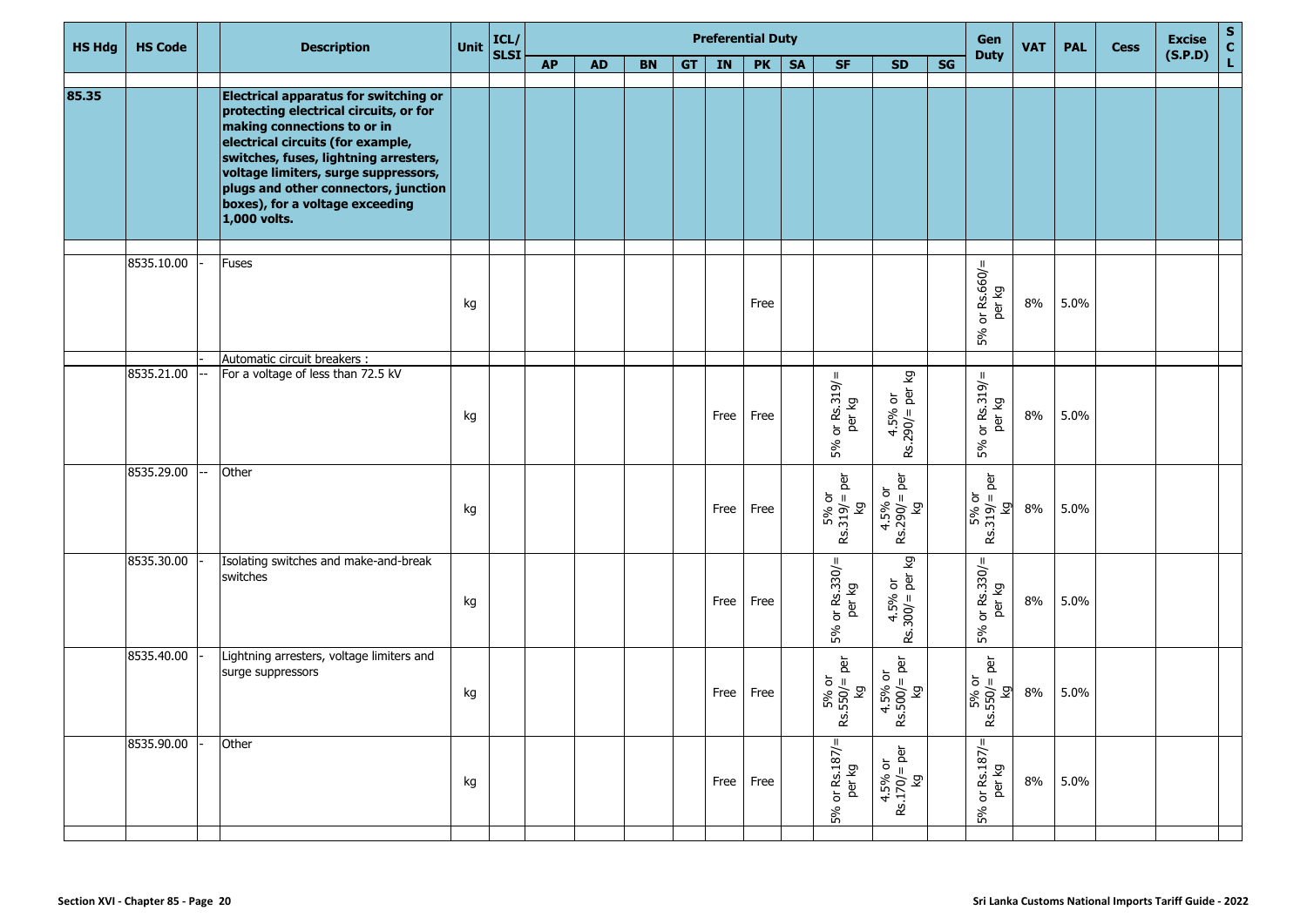| <b>HS Hdg</b> | <b>HS Code</b> | <b>Description</b>                                                                                                                                                                                                                                                                                                                                                                                        | Unit                 | ICL/<br>SLSI |                                                                            |           |           |           |           | <b>Preferential Duty</b> |           |                                             |                                                                 |      | Gen                                                                 | <b>VAT</b> | <b>PAL</b> | <b>Cess</b> | <b>Excise</b> | S<br>C<br>L |
|---------------|----------------|-----------------------------------------------------------------------------------------------------------------------------------------------------------------------------------------------------------------------------------------------------------------------------------------------------------------------------------------------------------------------------------------------------------|----------------------|--------------|----------------------------------------------------------------------------|-----------|-----------|-----------|-----------|--------------------------|-----------|---------------------------------------------|-----------------------------------------------------------------|------|---------------------------------------------------------------------|------------|------------|-------------|---------------|-------------|
|               |                |                                                                                                                                                                                                                                                                                                                                                                                                           |                      |              | <b>AP</b>                                                                  | <b>AD</b> | <b>BN</b> | <b>GT</b> | <b>IN</b> | <b>PK</b>                | <b>SA</b> | <b>SF</b>                                   | <b>SD</b>                                                       | SG   | <b>Duty</b>                                                         |            |            |             | (S.P.D)       |             |
|               |                |                                                                                                                                                                                                                                                                                                                                                                                                           |                      |              |                                                                            |           |           |           |           |                          |           |                                             |                                                                 |      |                                                                     |            |            |             |               |             |
| 85.36         |                | <b>Electrical apparatus for switching or</b><br>protecting electrical circuits, or for<br>making connections to or in<br>electrical circuits (for example,<br>switches, relays, fuses, surge<br>suppressors, plugs, sockets, lamp-<br>holders and other connectors,<br>junction boxes), for a voltage not<br>exceeding 1,000 volts; connectors<br>for optical fibres, optical fibre<br>bundles or cables. |                      |              |                                                                            |           |           |           |           |                          |           |                                             |                                                                 |      |                                                                     |            |            |             |               |             |
|               |                |                                                                                                                                                                                                                                                                                                                                                                                                           |                      |              |                                                                            |           |           |           |           |                          |           |                                             |                                                                 |      |                                                                     |            |            |             |               |             |
|               | 8536.10.00     | <b>Fuses</b>                                                                                                                                                                                                                                                                                                                                                                                              | kg                   |              |                                                                            |           |           |           | Free      | Free                     |           | 4%                                          | 1.5%                                                            | Free | Free                                                                | 8%         | 10.0%      |             |               |             |
|               | 8536.20.00     | Automatic circuit breakers<br>Circuit breakers for over current<br>protection for household and similar<br>installations (MCB)<br>Residual Current Operated Circuit<br>breakers without integarl over current<br>protection for household and similar uses<br>(RCCB)<br>Residual Current Operated Circuit<br>breakers with integarl over current<br>protection for household and similar uses<br>(RCBO)   | kg<br>kg<br>kg<br>kg | S<br>S<br>S  | δă<br>per<br>$\mathbf{I}$<br>Rs.238/<br>$\overleftarrow{\mathrm{o}}$<br>4% |           |           |           | Free      | Free                     |           | δ<br>per<br>or $Rs.297/$ =<br>5%            | δă<br>per<br>$Rs.267 =$<br>$\overleftarrow{\mathrm{o}}$<br>4.5% |      | δ<br>per<br>$\,$ H<br>Rs.297/<br>$\overleftarrow{\mathrm{o}}$<br>5% | 8%         | 10.0%      |             |               |             |
|               | 8536.30.00     | Other apparatus for protecting electrical<br>circuits                                                                                                                                                                                                                                                                                                                                                     | kg                   |              | 9%                                                                         |           |           |           | Free      | Free                     |           | 5%                                          | 4.5%                                                            |      | 10%                                                                 | 8%         | 10.0%      |             |               |             |
|               |                | Relays:                                                                                                                                                                                                                                                                                                                                                                                                   |                      |              |                                                                            |           |           |           |           |                          |           |                                             |                                                                 |      |                                                                     |            |            |             |               |             |
|               | 8536.41.00     | For a voltage not exceeding 60 V                                                                                                                                                                                                                                                                                                                                                                          | kg                   |              |                                                                            |           |           |           | Free      | Free                     |           | 4%                                          | 1.5%                                                            | Free | Free                                                                | 8%         | 10.0%      |             |               |             |
|               | 8536.49.00     | Other                                                                                                                                                                                                                                                                                                                                                                                                     | kg                   |              |                                                                            |           |           |           | Free      | Free                     |           | 4%                                          | 1.5%                                                            | Free | Free                                                                | 8%         | 10.0%      |             |               |             |
|               | 8536.50        | Other switches :                                                                                                                                                                                                                                                                                                                                                                                          |                      |              |                                                                            |           |           |           |           |                          |           |                                             |                                                                 |      |                                                                     |            |            |             |               |             |
|               | 8536.50.10     | Starters for fluorescent lamps                                                                                                                                                                                                                                                                                                                                                                            | ka                   | S            | Free                                                                       |           |           |           | Free      | Free                     |           | 4%                                          | 1.5%                                                            | Free | Free                                                                | 8%         | 10.0%      |             |               |             |
|               | 8536.50.20     | For use in radio apparatus, electrical<br>instruments, electrical machinery,<br>electrical appliances and the like                                                                                                                                                                                                                                                                                        | kg                   |              | Free                                                                       |           |           |           | Free      | Free                     |           | 4%                                          | 1.5%                                                            | Free | Free                                                                | 8%         | 10.0%      |             |               |             |
|               | 8536.50.30     | Main switches of 24 Amp and over<br>Switches for household and similar fixed<br>electrical installations                                                                                                                                                                                                                                                                                                  | kg                   | S            | or $Rs.141/$ =<br>per kg<br>4%                                             |           |           |           | Free      | Free                     |           | $\mathbf{H}$<br>or Rs.176/=<br>per kg<br>5% | or $Rs.160 / =$ per kg<br>5%<br>$\vec{r}$                       |      | $\mathbf H$<br>or $Rs.176/$<br>per kg<br>5%                         | 8%         | 10.0%      |             |               |             |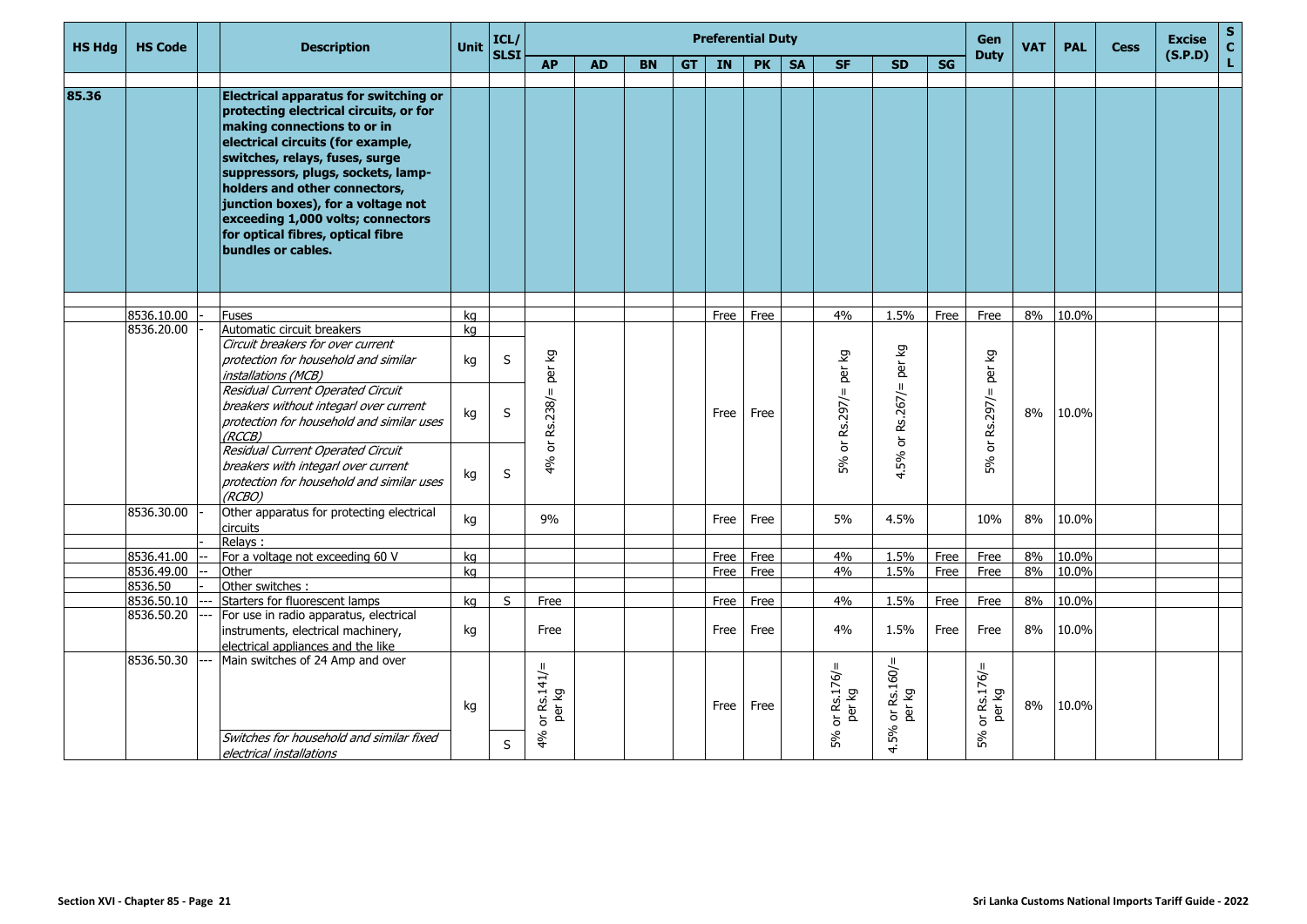| <b>HS Hdg</b> | <b>HS Code</b>           | <b>Description</b>                                                                                                                                                                                                                                                                                                                                                       | <b>Unit</b> | ICL/<br>SLSI |                                            |           |           |    |      | <b>Preferential Duty</b> |           |                                     |                                     |           | Gen<br><b>Duty</b>                                 | <b>VAT</b> | <b>PAL</b>     | <b>Cess</b> | <b>Excise</b> | $\frac{s}{c}$ |
|---------------|--------------------------|--------------------------------------------------------------------------------------------------------------------------------------------------------------------------------------------------------------------------------------------------------------------------------------------------------------------------------------------------------------------------|-------------|--------------|--------------------------------------------|-----------|-----------|----|------|--------------------------|-----------|-------------------------------------|-------------------------------------|-----------|----------------------------------------------------|------------|----------------|-------------|---------------|---------------|
|               |                          |                                                                                                                                                                                                                                                                                                                                                                          |             |              | <b>AP</b>                                  | <b>AD</b> | <b>BN</b> | GT | IN   | <b>PK</b>                | <b>SA</b> | <b>SF</b>                           | <b>SD</b>                           | <b>SG</b> |                                                    |            |                |             | (S.P.D)       | Ĺ,            |
|               |                          |                                                                                                                                                                                                                                                                                                                                                                          |             |              |                                            |           |           |    |      |                          |           |                                     |                                     |           |                                                    |            |                |             |               |               |
|               | 8536.50.90               | Other<br>Switches for household and similar fixed                                                                                                                                                                                                                                                                                                                        | kg          | S            | per<br>$4\% \text{ or}$<br>Rs.282/=<br>ତ୍ର |           |           |    | Free | Free                     |           | per<br>$5%$ or<br>Rs.352/= I<br>ত্ৰ | per<br>$5\%$ or<br>Rs.352/= p<br>kg |           | per<br>$5\% \text{ or}$<br>$352/4$<br>ା<br>ଜ<br>æ. | 8%         | 10.0%          |             |               |               |
|               |                          | electrical installations<br>Lamp-holders, plugs and sockets:                                                                                                                                                                                                                                                                                                             |             |              |                                            |           |           |    |      |                          |           |                                     |                                     |           |                                                    |            |                |             |               |               |
|               | 8536.61                  | Lamp-holders:                                                                                                                                                                                                                                                                                                                                                            |             |              |                                            |           |           |    |      |                          |           |                                     |                                     |           |                                                    |            |                |             |               |               |
|               | 8536.61.10               | Holders for fluorescent lamps and starters                                                                                                                                                                                                                                                                                                                               | kg          |              |                                            |           |           |    |      |                          |           |                                     |                                     | Free      | Free                                               | 8%         | 10.0%          |             |               |               |
|               | 8536.61.90               | Other<br>Insulated bayonet lamp holders                                                                                                                                                                                                                                                                                                                                  | kg<br>kg    | S            |                                            |           |           |    |      |                          |           |                                     |                                     |           | 15%                                                | 8%         | 10.0%          | 15%         |               |               |
|               | 8536.69                  | Other:                                                                                                                                                                                                                                                                                                                                                                   |             |              |                                            |           |           |    |      |                          |           |                                     |                                     |           |                                                    |            |                |             |               |               |
|               | 8536.69.10               | For a voltage not exceeding 80 V                                                                                                                                                                                                                                                                                                                                         | kg          |              |                                            |           |           |    |      |                          |           |                                     |                                     | Free      | Free                                               | 8%         | 10.0%          |             |               |               |
|               |                          | For a voltage exceeding 80 V, but not<br>exceeding 250 V:                                                                                                                                                                                                                                                                                                                |             |              |                                            |           |           |    |      |                          |           |                                     |                                     |           |                                                    |            |                |             |               |               |
|               | 8536.69.21               | 13A, plugs and sockets of Type - G as<br>defined by International Electrotechnical<br>Commission (IEC); adaptors, connection<br>units etc. which are compatible with 13A<br>plugs and sockets of Type - G as defined<br>by IEC                                                                                                                                           | kg          | S            |                                            |           |           |    |      |                          |           |                                     |                                     |           | 15%                                                | 8%         | 10.0%          | 15%         |               |               |
|               | 8536.69.22               | Other shaver sockets, Universal sockets<br>and travel adaptors                                                                                                                                                                                                                                                                                                           | kg          | L            |                                            |           |           |    |      |                          |           |                                     |                                     |           | 15%                                                | 8%         | 10.0%          | 15%         |               |               |
|               | 8536.69.29               | Other                                                                                                                                                                                                                                                                                                                                                                    | kg          |              |                                            |           |           |    |      |                          |           |                                     |                                     |           | 15%                                                | 8%         | 10.0%          | 15%         |               |               |
|               | 8536.69.90               | Other                                                                                                                                                                                                                                                                                                                                                                    | kg          |              |                                            |           |           |    |      |                          |           |                                     |                                     |           | 15%                                                | 8%         | 10.0%          | 15%         |               |               |
|               | 8536.70.00               | Connectors for optical fibres, optical fibre<br>bundles or cables                                                                                                                                                                                                                                                                                                        | kg          |              | 9%                                         |           |           |    | Free | Free                     |           | 6%                                  | 4.5%                                |           | 10%                                                | 8%         | 10.0%          |             |               |               |
|               | 8536.90                  | Other apparatus :                                                                                                                                                                                                                                                                                                                                                        |             |              |                                            |           |           |    |      |                          |           |                                     |                                     |           |                                                    |            |                |             |               |               |
|               | 8536.90.10               | For a voltage not exceeding 80 V                                                                                                                                                                                                                                                                                                                                         | kg          |              | Free                                       |           |           |    | Free | Free                     |           | Free                                | Free                                | Free      | Free                                               | 8%         | 10.0%          |             |               |               |
|               | 8536.90.90               | Other                                                                                                                                                                                                                                                                                                                                                                    | kg          |              | 14%                                        |           |           |    | Free | Free                     |           | 6%                                  | 4.5%                                |           | 15%                                                | 8%         | 10.0%          |             |               |               |
| 85.37         |                          | Boards, panels, consoles, desks,<br>cabinets and other bases, equipped<br>with two or more apparatus of<br>heading 85.35 or 85.36, for electric<br>control or the distribution of<br>electricity, including those<br>incorporating instruments or<br>apparatus of Chapter 90, and<br>numerical control apparatus, other<br>than switching apparatus of heading<br>85.17. |             |              |                                            |           |           |    |      |                          |           |                                     |                                     |           |                                                    |            |                |             |               |               |
|               |                          |                                                                                                                                                                                                                                                                                                                                                                          |             |              |                                            |           |           |    |      |                          |           |                                     |                                     |           |                                                    |            |                |             |               |               |
|               | 8537.10.00<br>8537.20.00 | For a voltage not exceeding 1,000 V<br>For a voltage exceeding 1,000 V                                                                                                                                                                                                                                                                                                   | kg<br>kg    |              |                                            |           |           |    |      |                          |           |                                     |                                     |           | 15%<br>15%                                         | 8%<br>8%   | 10.0%<br>10.0% |             |               |               |
|               |                          |                                                                                                                                                                                                                                                                                                                                                                          |             |              |                                            |           |           |    |      |                          |           |                                     |                                     |           |                                                    |            |                |             |               |               |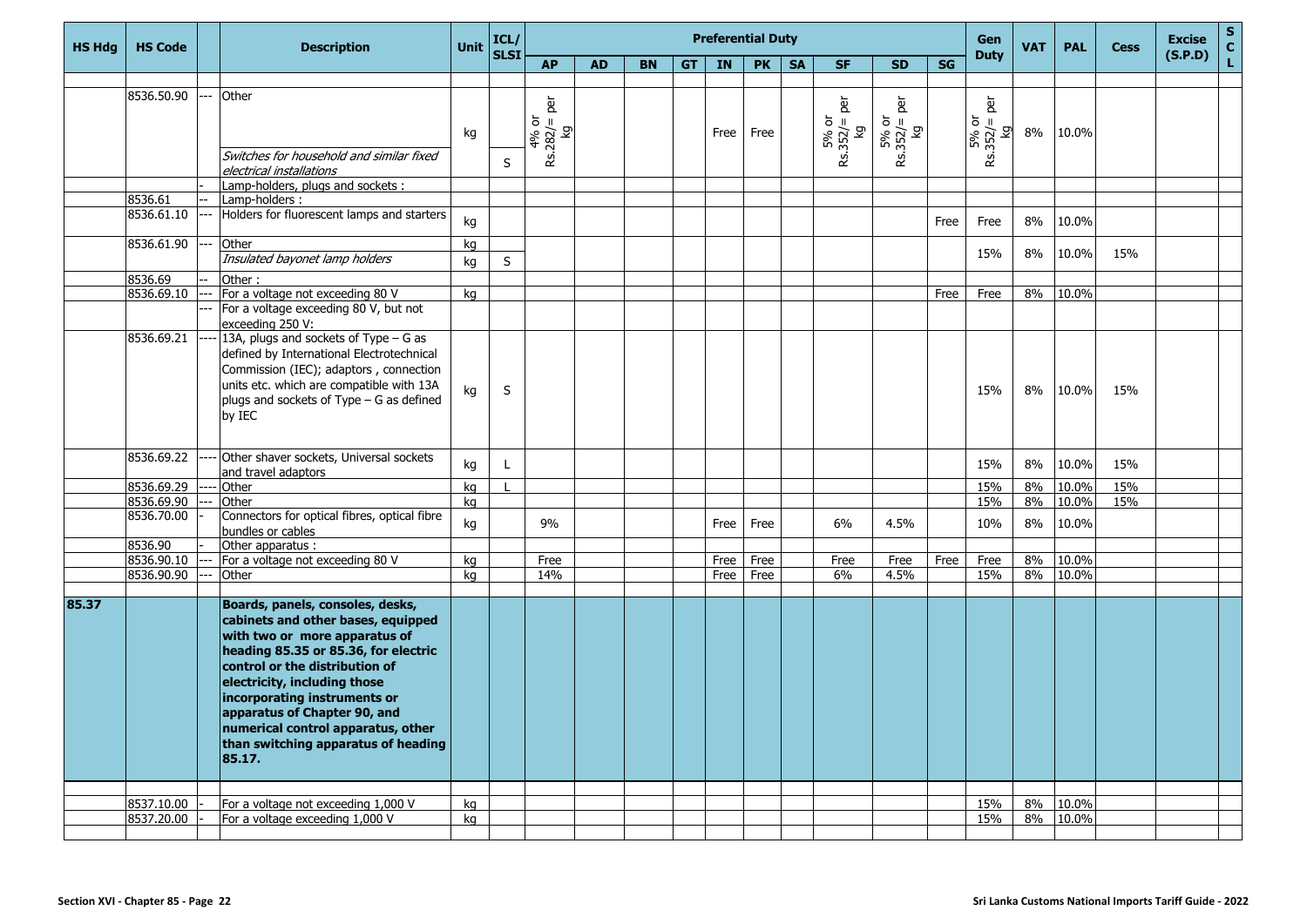| <b>HS Hdg</b> | <b>HS Code</b> | <b>Description</b>                                                                                                                                                   | <b>Unit</b>  | ICL/        |           |           |           |           |      | <b>Preferential Duty</b> |           |           |           |           | Gen         | <b>VAT</b> | <b>PAL</b> | Cess                            | <b>Excise</b> | $\mathbf S$<br>$\frac{c}{L}$ |
|---------------|----------------|----------------------------------------------------------------------------------------------------------------------------------------------------------------------|--------------|-------------|-----------|-----------|-----------|-----------|------|--------------------------|-----------|-----------|-----------|-----------|-------------|------------|------------|---------------------------------|---------------|------------------------------|
|               |                |                                                                                                                                                                      |              | <b>SLSI</b> | <b>AP</b> | <b>AD</b> | <b>BN</b> | <b>GT</b> | IN   | <b>PK</b>                | <b>SA</b> | <b>SF</b> | <b>SD</b> | <b>SG</b> | <b>Duty</b> |            |            |                                 | (S.P.D)       |                              |
| 85.38         |                | Parts suitable for use solely or<br>principally with the apparatus of<br>heading 85.35, 85.36 or 85.37.                                                              |              |             |           |           |           |           |      |                          |           |           |           |           |             |            |            |                                 |               |                              |
|               | 8538.10.00     | Boards, panels, consoles, desks, cabinets<br>and other bases for the goods of heading<br>85.37, not equipped with their apparatus                                    | kg           |             | 13.5%     |           |           |           | Free | Free                     |           | 5%        | 5%        |           | 15%         | 8%         | 10.0%      | 15%                             |               |                              |
|               | 8538.90.00     | Other                                                                                                                                                                | ka           |             |           |           |           |           |      |                          |           |           | Free      | Free      | Free        | 8%         | 10.0%      |                                 |               |                              |
| 85.39         |                | Electric filament or discharge lamps,<br>including sealed beam lamp units<br>and ultra-violet or infra-red lamps;<br>arc-lamps; light-emitting diode<br>(LED) lamps. |              |             |           |           |           |           |      |                          |           |           |           |           |             |            |            |                                 |               |                              |
|               |                |                                                                                                                                                                      |              |             |           |           |           |           |      |                          |           |           |           |           |             |            |            |                                 |               |                              |
|               | 8539.10.00     | Sealed beam lamp units<br>Other filament lamps, excluding ultra-<br>violet or infra-red lamps :                                                                      | u.           |             |           |           |           |           | Free | Free                     |           | 5%        | 4.5%      |           | 10%         | 8%         | 5.0%       |                                 |               |                              |
|               | 8539.21        | Tungsten halogen:                                                                                                                                                    |              |             |           |           |           |           |      |                          |           |           |           |           |             |            |            |                                 |               |                              |
|               | 8539.21.10     | Sealed glass envelops consist of filament<br>imported for the manufacture of lamps                                                                                   | u            | L           |           |           |           |           | Free | Free                     |           | 5%        | 4.5%      |           | 15%         | 8%         | 5.0%       |                                 |               |                              |
|               | 8539.21.90     | Other                                                                                                                                                                | u.           |             |           |           |           |           | Free | Free                     |           | 5%        | 4.5%      |           | 15%         | 8%         | 5.0%       |                                 |               |                              |
|               | 8539.22        | Other, of a power not exceeding 200 W<br>and for a voltage exceeding 100 V:                                                                                          |              |             |           |           |           |           |      |                          |           |           |           |           |             |            |            |                                 |               |                              |
|               | 8539.22.10     | Sealed glass envelops consist of filament<br>imported for the manufacture of lamps                                                                                   | u            | L,S         |           |           |           |           |      |                          |           |           |           |           | 15%         | 8%         | 5.0%       | 15% or<br>$Rs.30/=$<br>per unit |               |                              |
|               | 8539.22.20     | Other, of a power not exceeding 25 W                                                                                                                                 | u            | L,S         |           |           |           |           |      |                          |           |           |           |           | 15%         | 8%         | 5.0%       | 15% or<br>$Rs.30/=$<br>per unit |               |                              |
|               | 8539.22.90     | Other                                                                                                                                                                | u            | L,S         |           |           |           |           |      |                          |           |           |           |           | 15%         | 8%         | 5.0%       | 15% or<br>$Rs.30/=$<br>per unit |               |                              |
|               | 8539.29        | Other:                                                                                                                                                               |              |             |           |           |           |           |      |                          |           |           |           |           |             |            |            |                                 |               |                              |
|               | 8539.29.10     | Sealed glass envelops consist of filament<br>imported for the manufacture of lamps                                                                                   | u            | L           |           |           |           |           | Free | Free                     |           | 5%        | 4.5%      |           | 15%         | 8%         | 5.0%       |                                 |               |                              |
|               | 8539.29.90     | Other                                                                                                                                                                | $\mathsf{u}$ |             |           |           |           |           | Free | Free                     |           | 5%        | 4.5%      |           | 15%         | 8%         | 5.0%       |                                 |               |                              |
|               |                | Discharge lamps, other than ultra-violet<br>amps:                                                                                                                    |              |             |           |           |           |           |      |                          |           |           |           |           |             |            |            |                                 |               |                              |
|               | 8539.31        | Fluorescent, hot cathode:                                                                                                                                            |              |             |           |           |           |           |      |                          |           |           |           |           |             |            |            |                                 |               |                              |
|               | 8539.31.10     | Energy efficient AC compact fluorescent<br>amps                                                                                                                      | u            | L, S        |           |           |           |           | Free | Free                     |           | Free      | Free      | Free      | Free        | 8%         | 5.0%       |                                 |               |                              |
|               | 8539.31.20     | 12v, DC fluorescent lamps (straight tubes<br>as well as compact types)                                                                                               | u.           |             |           |           |           |           | Free | Free                     |           | Free      | Free      | Free      | Free        | Ex         | Ex         |                                 |               |                              |
|               | 8539.31.90     | Other                                                                                                                                                                | $\mathbf{u}$ |             |           |           |           |           | Free | Free                     |           | 5%        | 4.5%      |           | 10%         | 8%         | 5.0%       |                                 |               |                              |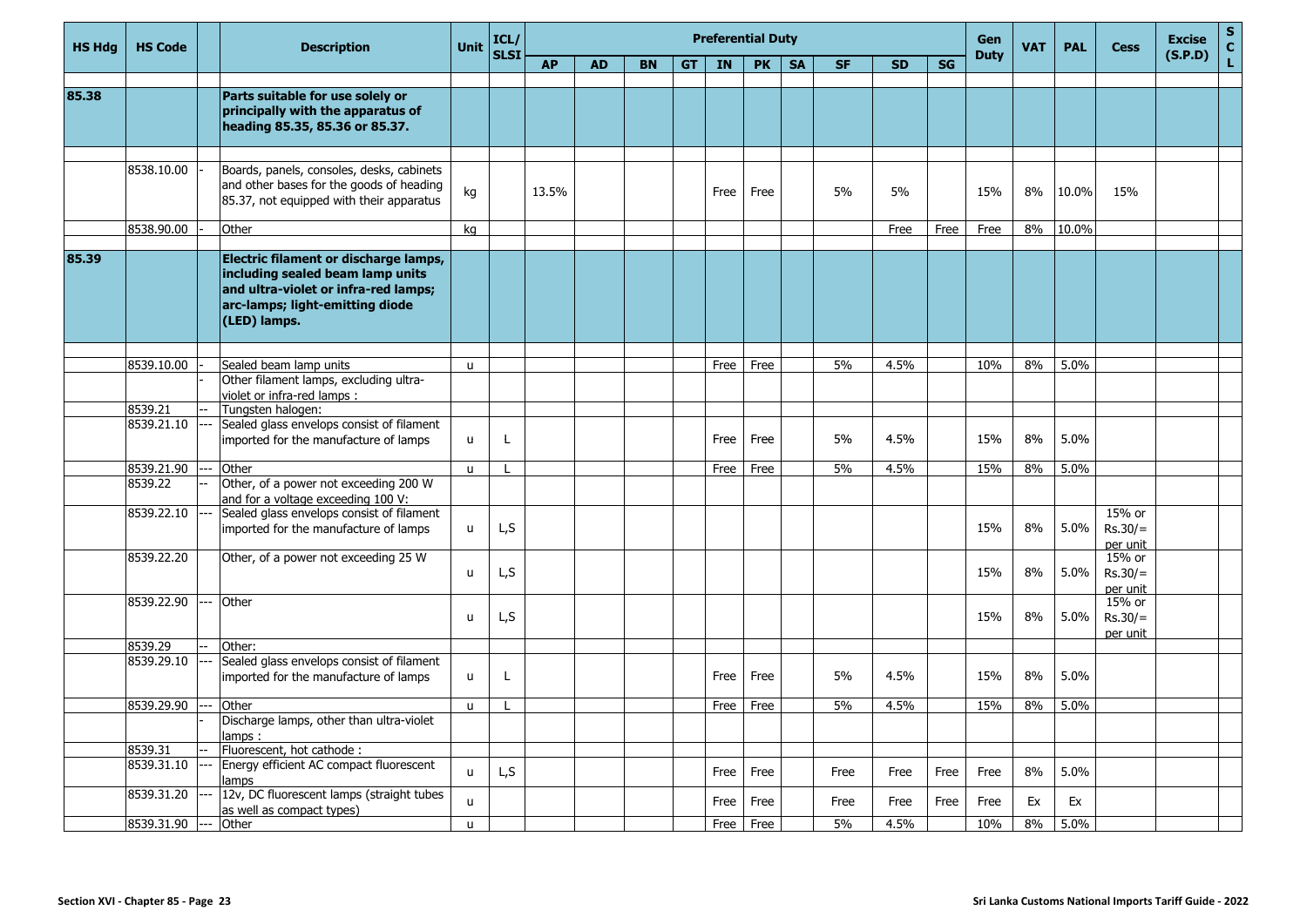| <b>HS Hdg</b> | <b>HS Code</b>           | <b>Description</b>                                                                                                                                                                                                               | <b>Unit</b>  | ICL/<br><b>SLSI</b> |           |           |           |           | <b>Preferential Duty</b> |           |           |           |              |           | <b>Gen</b><br><b>Duty</b> | <b>VAT</b> | <b>PAL</b>   | <b>Cess</b> | <b>Excise</b><br>(S.P.D) | ${\sf s}$<br>C |
|---------------|--------------------------|----------------------------------------------------------------------------------------------------------------------------------------------------------------------------------------------------------------------------------|--------------|---------------------|-----------|-----------|-----------|-----------|--------------------------|-----------|-----------|-----------|--------------|-----------|---------------------------|------------|--------------|-------------|--------------------------|----------------|
|               |                          |                                                                                                                                                                                                                                  |              |                     | <b>AP</b> | <b>AD</b> | <b>BN</b> | <b>GT</b> | <b>IN</b>                | <b>PK</b> | <b>SA</b> | <b>SF</b> | <b>SD</b>    | <b>SG</b> |                           |            |              |             |                          | L              |
|               |                          |                                                                                                                                                                                                                                  |              |                     |           |           |           |           |                          |           |           |           |              |           |                           |            |              |             |                          |                |
|               | 8539.32.00               | Mercury or sodium vapour lamps; metal                                                                                                                                                                                            | u            |                     |           |           |           |           | Free                     | Free      |           | 4%        | 1.5%         | Free      | Free                      | 8%         | 5.0%         |             |                          |                |
|               |                          | halide lamps                                                                                                                                                                                                                     |              |                     |           |           |           |           |                          |           |           |           |              |           |                           |            |              |             |                          |                |
|               | 8539.39.00               | Other                                                                                                                                                                                                                            | $\mathbf{u}$ |                     |           |           |           |           | Free                     | Free      |           | 5%        | 4.5%         |           | 10%                       | 8%         | 5.0%         |             |                          |                |
|               |                          | Ultra-violet or infra-red lamps; arc-lamps :                                                                                                                                                                                     |              |                     |           |           |           |           |                          |           |           |           |              |           |                           |            |              |             |                          |                |
|               | 8539.41.00               | Arc-lamps                                                                                                                                                                                                                        | $\mathbf{u}$ |                     |           |           |           |           | Free                     | Free      |           | 5%        | 4.5%         |           | 10%                       | 8%         | 5.0%         |             |                          |                |
|               | 8539.49.00               | Other                                                                                                                                                                                                                            | $\mathbf{u}$ |                     |           |           |           |           | Free                     | Free      |           | 5%        | 4.5%         |           | 10%                       | 8%         | 5.0%         |             |                          |                |
|               | 8539.50.00               | Light-emitting diode (LED) lamps                                                                                                                                                                                                 | ka           | $\mathbf{I}$        | Free      |           |           |           | Free                     | Free      |           | Free      | Free         | Free      | Free                      | Ex         | 5.0%         |             |                          |                |
|               | 8539.90.00               | Parts                                                                                                                                                                                                                            | ka           |                     | Free      |           |           |           | Free                     | Free      |           | Free      | Free         | Free      | Free                      | 8%         | 5.0%         |             |                          |                |
|               |                          |                                                                                                                                                                                                                                  |              |                     |           |           |           |           |                          |           |           |           |              |           |                           |            |              |             |                          |                |
| 85.40         |                          | Thermionic, cold cathode or photo-<br>cathode valves and tubes (for<br>example, vacuum or vapour or gas<br>filled valves and tubes, mercury arc<br>rectifying valves and tubes, cathode-<br>ray tubes, television camera tubes). |              |                     |           |           |           |           |                          |           |           |           |              |           |                           |            |              |             |                          |                |
|               |                          |                                                                                                                                                                                                                                  |              |                     |           |           |           |           |                          |           |           |           |              |           |                           |            |              |             |                          |                |
|               |                          | Cathode-ray television picture tubes,<br>including video monitor cathode-ray tubes                                                                                                                                               |              |                     |           |           |           |           |                          |           |           |           |              |           |                           |            |              |             |                          |                |
|               | 8540.11                  | Colour:                                                                                                                                                                                                                          |              |                     |           |           |           |           |                          |           |           |           |              |           |                           |            |              |             |                          |                |
|               | 8540.11.10               | Used / reconditioned                                                                                                                                                                                                             | $\mathsf{u}$ |                     |           |           |           |           | Free                     | Free      |           | 4%        | 1.5%         | Free      | Free                      | 8%         | 5.0%         |             |                          |                |
|               | 8540.11.90               | Other                                                                                                                                                                                                                            | u.           |                     |           |           |           |           | Free                     | Free      |           | 4%        | 1.5%         | Free      | Free                      | 8%         | 5.0%         |             |                          |                |
|               | 8540.12                  | Monochrome:                                                                                                                                                                                                                      |              |                     |           |           |           |           |                          |           |           |           |              |           |                           |            |              |             |                          |                |
|               | 8540.12.10               | Used / reconditioned                                                                                                                                                                                                             | $\mathbf{u}$ |                     |           |           |           |           | Free                     | Free      |           | 4%        | 1.5%         | Free      | Free                      | 8%         | 5.0%         |             |                          |                |
|               | 8540.12.90               | Other                                                                                                                                                                                                                            | $\mathbf{u}$ |                     |           |           |           |           | Free                     | Free      |           | 4%        | 1.5%         | Free      | Free                      | 8%         | 5.0%         |             |                          |                |
|               | 8540.20.00               | Television camera tubes; image<br>converters and intensifiers; other photo-<br>cathode tubes                                                                                                                                     | $\mathbf{u}$ |                     |           |           |           |           | Free                     | Free      |           | 4%        | 1.5%         | Free      | Free                      | 8%         | Ex           |             |                          |                |
|               | 8540.40.00               | Data/graphic display tubes, monochrome;<br>data/graphic display tubes, colour, with a<br>phosphor dot screen pitch smaller than<br>$0.4 \text{ mm}$                                                                              |              |                     |           |           |           |           | Free                     | Free      |           | 4%        | 1.5%         | Free      | Free                      | 8%         | Ex           |             |                          |                |
|               | 8540.60.00               | Other cathode-ray tubes                                                                                                                                                                                                          | $\mathbf{u}$ |                     |           |           |           |           | Free                     | Free      |           | 4%        | 1.5%         | Free      | Free                      | 8%         | Ex           |             |                          |                |
|               |                          | Microwave tubes (for example,<br>magnetrons, klystrons, travelling wave<br>tubes, carcinotrons), excluding grid-<br>controlled tubes:                                                                                            |              |                     |           |           |           |           |                          |           |           |           |              |           |                           |            |              |             |                          |                |
|               | 8540.71.00               | Magnetrons                                                                                                                                                                                                                       | $\mathbf{u}$ |                     |           |           |           |           | Free                     | Free      |           | 4%        | 1.5%         | Free      | Free                      | 8%         | 5.0%         |             |                          |                |
|               | 8540.79.00               | Other                                                                                                                                                                                                                            | $\mathbf{u}$ |                     |           |           |           |           | Free                     | Free      |           | 4%        | 1.5%         | Free      | Free                      | 8%         | Ex           |             |                          |                |
|               |                          | Other valves and tubes:                                                                                                                                                                                                          |              |                     |           |           |           |           |                          |           |           |           |              |           |                           |            |              |             |                          |                |
|               | 8540.81.00<br>8540.89.00 | Receiver or amplifier valves and tubes<br>Other                                                                                                                                                                                  | $\mathbf{u}$ |                     |           |           |           |           | Free                     | Free      |           | 4%<br>4%  | 1.5%<br>1.5% | Free      | Free                      | 8%         | 5.0%<br>5.0% |             |                          |                |
|               |                          | Parts:                                                                                                                                                                                                                           | $\mathsf{u}$ |                     |           |           |           |           | Free                     | Free      |           |           |              | Free      | Free                      | 8%         |              |             |                          |                |
|               | 8540.91.00               | Of cathode-ray tubes                                                                                                                                                                                                             | ka           |                     |           |           |           |           | Free                     | Free      |           | 4%        | 1.5%         | Free      | Free                      | 8%         | Ex           |             |                          |                |
|               | 8540.99.00               | Other                                                                                                                                                                                                                            | ka           |                     |           |           |           |           | Free                     | Free      |           | 4%        | 1.5%         | Free      | Free                      | 8%         | Ex           |             |                          |                |
|               |                          |                                                                                                                                                                                                                                  |              |                     |           |           |           |           |                          |           |           |           |              |           |                           |            |              |             |                          |                |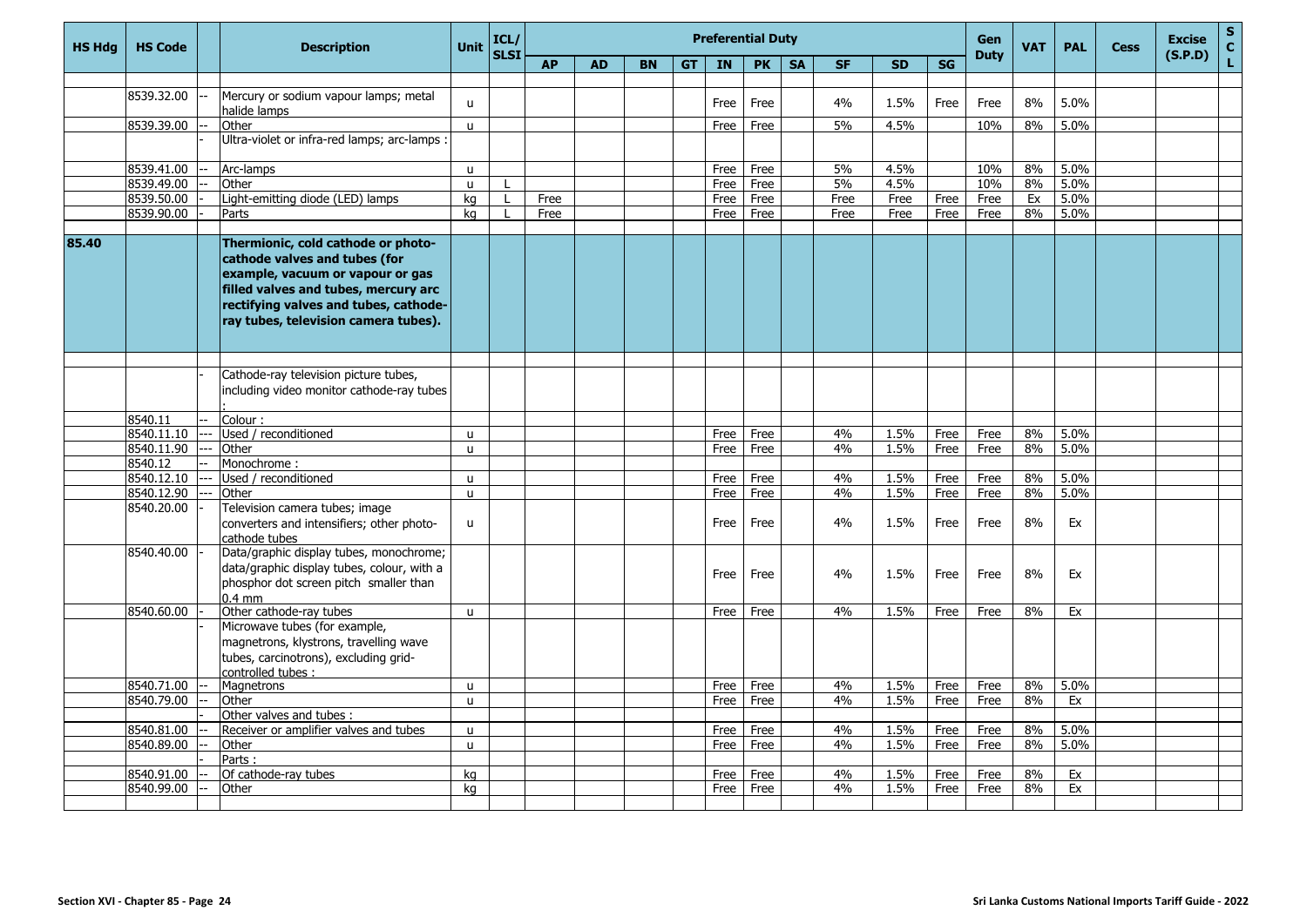| <b>HS Hdg</b> | <b>HS Code</b>           | <b>Description</b>                                                                                                                                                                                                                                                       | <b>Unit</b>        | ICL/        |           |           |           |           |              | <b>Preferential Duty</b> |           |              |              |              | Gen          | <b>VAT</b> | <b>PAL</b> | <b>Cess</b> | <b>Excise</b> | S<br>$\mathbf{C}$ |
|---------------|--------------------------|--------------------------------------------------------------------------------------------------------------------------------------------------------------------------------------------------------------------------------------------------------------------------|--------------------|-------------|-----------|-----------|-----------|-----------|--------------|--------------------------|-----------|--------------|--------------|--------------|--------------|------------|------------|-------------|---------------|-------------------|
|               |                          |                                                                                                                                                                                                                                                                          |                    | <b>SLSI</b> | <b>AP</b> | <b>AD</b> | <b>BN</b> | <b>GT</b> | <b>IN</b>    | <b>PK</b>                | <b>SA</b> | <b>SF</b>    | <b>SD</b>    | <b>SG</b>    | <b>Duty</b>  |            |            |             | (S.P.D)       |                   |
|               |                          |                                                                                                                                                                                                                                                                          |                    |             |           |           |           |           |              |                          |           |              |              |              |              |            |            |             |               |                   |
| 85.41         |                          | Diodes, transistors and similar<br>semiconductor devices;<br>photosensitive semiconductor<br>devices, including photovoltaic cells<br>whether or not assembled in<br>modules or made up into panels;<br>light-emitting diodes (LED);<br>mounted piezo-electric crystals. |                    |             |           |           |           |           |              |                          |           |              |              |              |              |            |            |             |               |                   |
|               | 8541.10.00               | Diodes, other than photosensitive or light-<br>emitting diodes                                                                                                                                                                                                           | u                  |             |           |           |           |           | Free         | Free                     |           | Free         | Free         | Free         | Free         | 8%         | Ex         |             |               |                   |
|               |                          | Transistors, other than photosensitive<br>transistors :                                                                                                                                                                                                                  |                    |             |           |           |           |           |              |                          |           |              |              |              |              |            |            |             |               |                   |
|               | 8541.21.00               | With a dissipation rate of less than 1 W                                                                                                                                                                                                                                 | u                  |             |           |           |           |           | Free         | Free                     |           | Free         | Free         | Free         | Free         | 8%         | Ex         |             |               |                   |
|               | 8541.29.00               | Other                                                                                                                                                                                                                                                                    | $\mathsf{u}$       |             |           |           |           |           | Free         | Free                     |           | Free         | Free         | Free         | Free         | 8%         | 5.0%       |             |               |                   |
|               | 8541.30.00               | Thyristors, diacs and triacs, oter than<br>photosensitive devices                                                                                                                                                                                                        | $\mathsf{u}$       |             |           |           |           |           | Free         | Free                     |           | Free         | Free         | Free         | Free         | 8%         | 5.0%       |             |               |                   |
|               | 8541.40.00               | Photosensitive semiconductor devices,<br>including photovoltaic cells whether or not<br>assembled in modules or made up into<br>panels: light-emitting diodes                                                                                                            | u                  |             |           |           |           |           | Free         | Free                     |           | Free         | Free         | Free         | Free         | Ex         | Ex         |             |               |                   |
|               | 8541.50.00               | Other semiconductor devices                                                                                                                                                                                                                                              | u.                 |             |           |           |           |           | Free         | Free                     |           | Free         | Free         | Free         | Free         | 8%         | Ex         |             |               |                   |
|               | 8541.60.00               | Mounted piezo-electric crystals                                                                                                                                                                                                                                          | u                  |             |           |           |           |           | Free         | Free                     |           | Free         | Free         | Free         | Free         | 8%         | Ex         |             |               |                   |
|               | 8541.90.00               | Parts                                                                                                                                                                                                                                                                    | kg                 |             | Free      |           |           |           | Free         | Free                     |           | Free         | Free         | Free         | Free         | 8%         | Ex         |             |               |                   |
| 85.42         |                          | <b>Electronic integrated circuits.</b>                                                                                                                                                                                                                                   |                    |             |           |           |           |           |              |                          |           |              |              |              |              |            |            |             |               |                   |
|               |                          | Electronic integrated circuits :                                                                                                                                                                                                                                         |                    |             |           |           |           |           |              |                          |           |              |              |              |              |            |            |             |               |                   |
|               | 8542.31.00               | Processors and controllers, whether or not<br>combined with memories, converters,<br>logic circuits, amplifiers, clock and timing<br>circuits, or other circuits                                                                                                         | u                  |             |           |           |           |           | Free         | Free                     |           | Free         | Free         | Free         | Free         | 8%         | 5.0%       |             |               |                   |
|               | 8542.32.00               | <b>Memories</b>                                                                                                                                                                                                                                                          | u.                 |             |           |           |           |           | Free         | Free                     |           | Free         | Free         | Free         | Free         | 8%         | 5.0%       |             |               |                   |
|               | 8542.33.00               | <b>Amplifiers</b>                                                                                                                                                                                                                                                        | $\mathsf{u}$       |             |           |           |           |           | Free         | Free                     |           | Free         | Free         | Free         | Free         | 8%         | 5.0%       |             |               |                   |
|               | 8542.39.00               | Other                                                                                                                                                                                                                                                                    | $\mathsf{u}$       |             |           |           |           |           | Free         | Free                     |           | Free         | Free         | Free         | Free         | 8%         | 5.0%       |             |               |                   |
|               | 8542.90.00               | Parts                                                                                                                                                                                                                                                                    | kg                 |             |           |           |           |           | Free         | Free                     |           | Free         | Free         | Free         | Free         | 8%         | 5.0%       |             |               |                   |
| 85.43         |                          | <b>Electrical machines and apparatus,</b><br>having individual functions, not<br>specified or included elsewhere in<br>this Chapter.                                                                                                                                     |                    |             |           |           |           |           |              |                          |           |              |              |              |              |            |            |             |               |                   |
|               |                          |                                                                                                                                                                                                                                                                          |                    |             |           |           |           |           |              |                          |           |              |              |              |              |            |            |             |               |                   |
|               | 8543.10.00<br>8543.20.00 | Particle accelerators<br>Signal generators                                                                                                                                                                                                                               | u.<br>$\mathsf{u}$ |             | Free      |           |           |           | Free<br>Free | Free<br>Free             |           | Free<br>Free | Free<br>Free | Free<br>Free | Free<br>Free | 8%<br>8%   | Ex<br>5.0% |             |               |                   |
|               | 8543.30.00               | Machines and apparatus for<br>electroplating, electrolysis or<br>electrophoresis                                                                                                                                                                                         | u                  |             |           |           |           |           | Free         | Free                     |           | Free         | Free         | Free         | Free         | 8%         | Ex         |             |               |                   |
|               | 8543.70.00               | Other machines and apparatus :                                                                                                                                                                                                                                           |                    |             |           |           |           |           |              |                          |           |              |              |              |              |            |            |             |               |                   |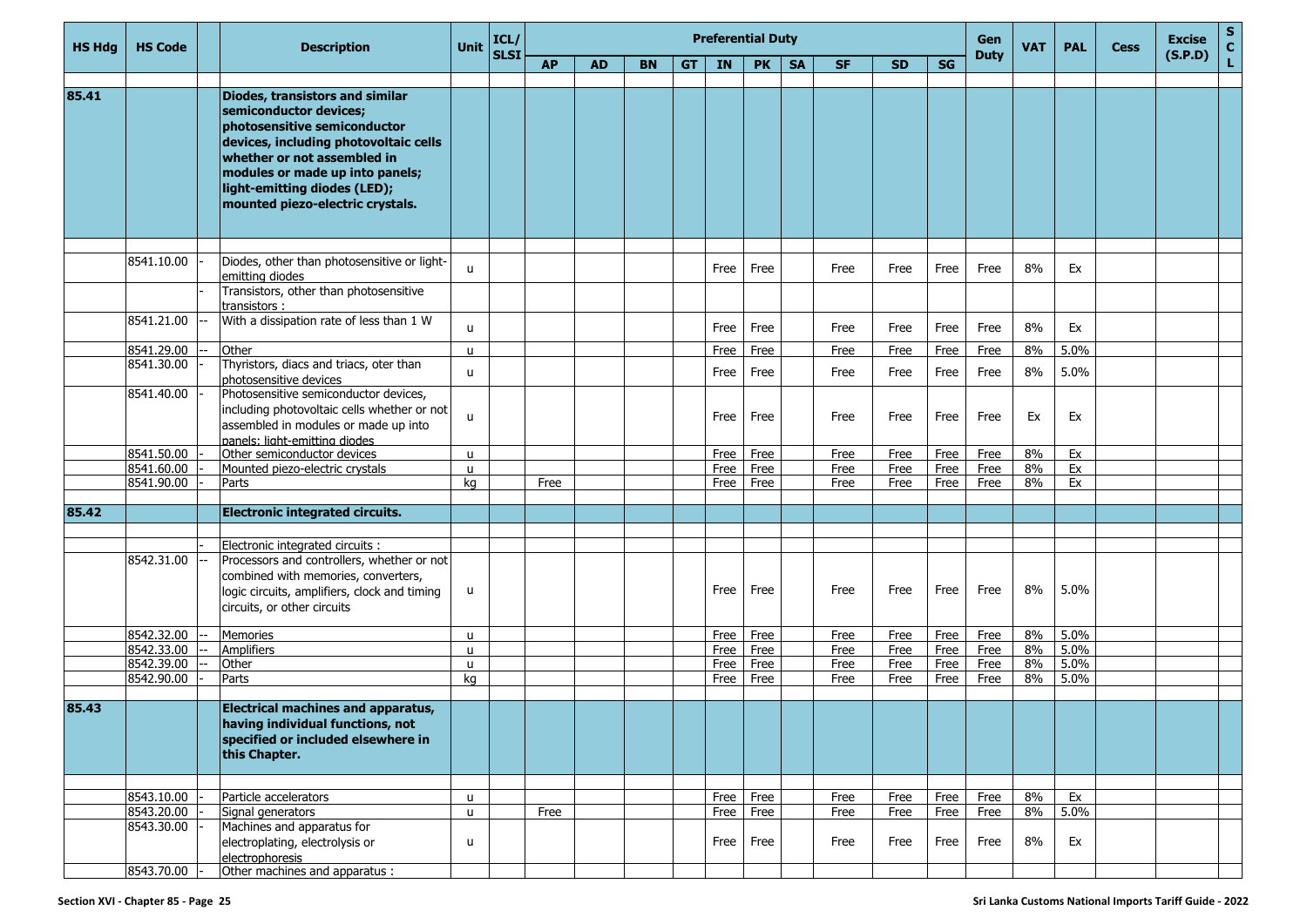| <b>HS Hda</b> | <b>HS Code</b> |  | <b>Description</b>                                                                                                                                                                                                                                                                                                                             | <b>Unit</b>  | ICL/<br><b>SLSI</b> | <b>Preferential Duty</b> |           |           |           |      |           |           |           |           |      |             | <b>VAT</b> | <b>PAL</b> | <b>Cess</b> | <b>Excise</b><br>(S.P.D) | $\mathbf S$<br>$\mathbf{c}$ |
|---------------|----------------|--|------------------------------------------------------------------------------------------------------------------------------------------------------------------------------------------------------------------------------------------------------------------------------------------------------------------------------------------------|--------------|---------------------|--------------------------|-----------|-----------|-----------|------|-----------|-----------|-----------|-----------|------|-------------|------------|------------|-------------|--------------------------|-----------------------------|
|               |                |  |                                                                                                                                                                                                                                                                                                                                                |              |                     | <b>AP</b>                | <b>AD</b> | <b>BN</b> | <b>GT</b> | IN   | <b>PK</b> | <b>SA</b> | <b>SF</b> | <b>SD</b> | SG   | <b>Duty</b> |            |            |             |                          | L.                          |
|               |                |  |                                                                                                                                                                                                                                                                                                                                                |              |                     |                          |           |           |           |      |           |           |           |           |      |             |            |            |             |                          |                             |
|               | 8543.70.10     |  | <b>Television boosters</b>                                                                                                                                                                                                                                                                                                                     | $\mathsf{u}$ |                     | 9%                       |           |           |           | Free | Free      |           | 5%        | 4.5%      |      | 10%         | 8%         | Ex         |             |                          |                             |
|               | 8543.70.20     |  | Equipment for destroying or repelling<br>pests                                                                                                                                                                                                                                                                                                 | u.           |                     |                          |           |           |           | Free | Free      |           | Free      | Free      | Free | Free        | 8%         | 5.0%       |             |                          |                             |
|               | 8543.70.90     |  | Other                                                                                                                                                                                                                                                                                                                                          | u            |                     |                          |           |           |           | Free | Free      |           | Free      | Free      | Free | Free        | Ex         | Ex         |             |                          |                             |
|               | 8543.90.00     |  | Parts                                                                                                                                                                                                                                                                                                                                          | ka           |                     |                          |           |           |           | Free | Free      |           | Free      | Free      | Free | Free        | Ex         | 5.0%       |             |                          |                             |
|               |                |  |                                                                                                                                                                                                                                                                                                                                                |              |                     |                          |           |           |           |      |           |           |           |           |      |             |            |            |             |                          |                             |
| 85.44         |                |  | <b>Insulated (including enamelled or</b><br>anodised) wire, cable (including co-<br>axial cable) and other insulated<br>electric conductors, whether or not<br>fitted with connectors; optical fibre<br>cables, made up of individually<br>sheathed fibres, whether or not<br>assembled with electric conductors<br>or fitted with connectors. |              |                     |                          |           |           |           |      |           |           |           |           |      |             |            |            |             |                          |                             |
|               |                |  |                                                                                                                                                                                                                                                                                                                                                |              |                     |                          |           |           |           |      |           |           |           |           |      |             |            |            |             |                          |                             |
|               |                |  | Winding wire:                                                                                                                                                                                                                                                                                                                                  |              |                     |                          |           |           |           |      |           |           |           |           |      |             |            |            |             |                          |                             |
|               | 8544.11.00     |  | Of copper:                                                                                                                                                                                                                                                                                                                                     |              |                     |                          |           |           |           |      |           |           |           |           |      |             |            |            |             |                          |                             |
|               | 8544.11.10     |  | Lacquered enameled or anodized wire<br>exceeding 0.120 mm (SWG 15.5 or AWG<br>14) and not exceeding 1.60 mm (SWG 41<br>or AWG 38) cross section                                                                                                                                                                                                | kg           |                     |                          |           |           |           |      |           |           |           |           |      | 15%         | 8%         | 10.0%      | 15%         |                          |                             |
|               | 8544.11.90     |  | Other                                                                                                                                                                                                                                                                                                                                          | ka           |                     |                          |           |           |           |      |           |           |           |           | Free | Free        | 8%         | 10.0%      |             |                          |                             |
|               | 8544.19.00     |  | Other                                                                                                                                                                                                                                                                                                                                          | kg           |                     |                          |           |           |           | Free | Free      |           | 4%        | 1.5%      | Free | Free        | 8%         | 10.0%      |             |                          |                             |
|               | 8544.20.00     |  | Co-axial cable and other co-axial electric<br>conductors:                                                                                                                                                                                                                                                                                      |              |                     |                          |           |           |           |      |           |           |           |           |      |             |            |            |             |                          |                             |
|               | 8544.20.10     |  | Co-axial cables                                                                                                                                                                                                                                                                                                                                | ka           |                     |                          |           |           |           |      |           |           |           |           |      | 15%         | 8%         | Ex         | 15%         |                          |                             |
|               | 8544.20.90     |  | Other                                                                                                                                                                                                                                                                                                                                          | ka           |                     |                          |           |           |           |      |           |           |           |           |      | 15%         | 8%         | 10.0%      | 15%         |                          |                             |
|               | 8544.30.00     |  | Ignition wiring sets and other wiring sets<br>of a kind used in vehicles, aircraft or ships                                                                                                                                                                                                                                                    | kg           |                     |                          |           |           |           | Free | Free      |           | 5%        | 4.5%      |      | 10%         | 8%         | 10.0%      |             |                          |                             |
|               |                |  | Other electric conductors, for a voltage<br>not exceeding 1,000 V:                                                                                                                                                                                                                                                                             |              |                     |                          |           |           |           |      |           |           |           |           |      |             |            |            |             |                          |                             |
|               | 8544.42        |  | Fitted with connectors :                                                                                                                                                                                                                                                                                                                       |              |                     |                          |           |           |           |      |           |           |           |           |      |             |            |            |             |                          |                             |
|               | 8544.42.10     |  | For a voltage not exceeding 80 V                                                                                                                                                                                                                                                                                                               | ka           |                     |                          |           |           |           | Free | Free      |           | 5%        | 4.5%      |      | 15%         | 8%         | 10.0%      |             |                          |                             |
|               |                |  | Other:                                                                                                                                                                                                                                                                                                                                         |              |                     |                          |           |           |           |      |           |           |           |           |      |             |            |            |             |                          |                             |
|               | 8544.42.91     |  | Fitted with 13 A, plugs and sockets of<br>Type - G as defined by International<br><b>Electrotechnical Commission</b>                                                                                                                                                                                                                           | kg           | S                   |                          |           |           |           |      |           |           |           |           |      | 15%         | 8%         | 10.0%      | 15%         |                          |                             |
|               | 8544.42.99     |  | Other                                                                                                                                                                                                                                                                                                                                          | ka           | $\mathbf{I}$        |                          |           |           |           |      |           |           |           |           |      | 15%         | 8%         | 10.0%      | 15%         |                          |                             |
|               | 8544.49.00     |  | Other:                                                                                                                                                                                                                                                                                                                                         |              |                     |                          |           |           |           |      |           |           |           |           |      |             |            |            |             |                          |                             |
|               | 8544.49.10     |  | For a voltage not exceeding 80 V                                                                                                                                                                                                                                                                                                               | kg           | S                   |                          |           |           |           |      |           |           |           |           |      | 15%         | 8%         | 10.0%      | 15%         |                          |                             |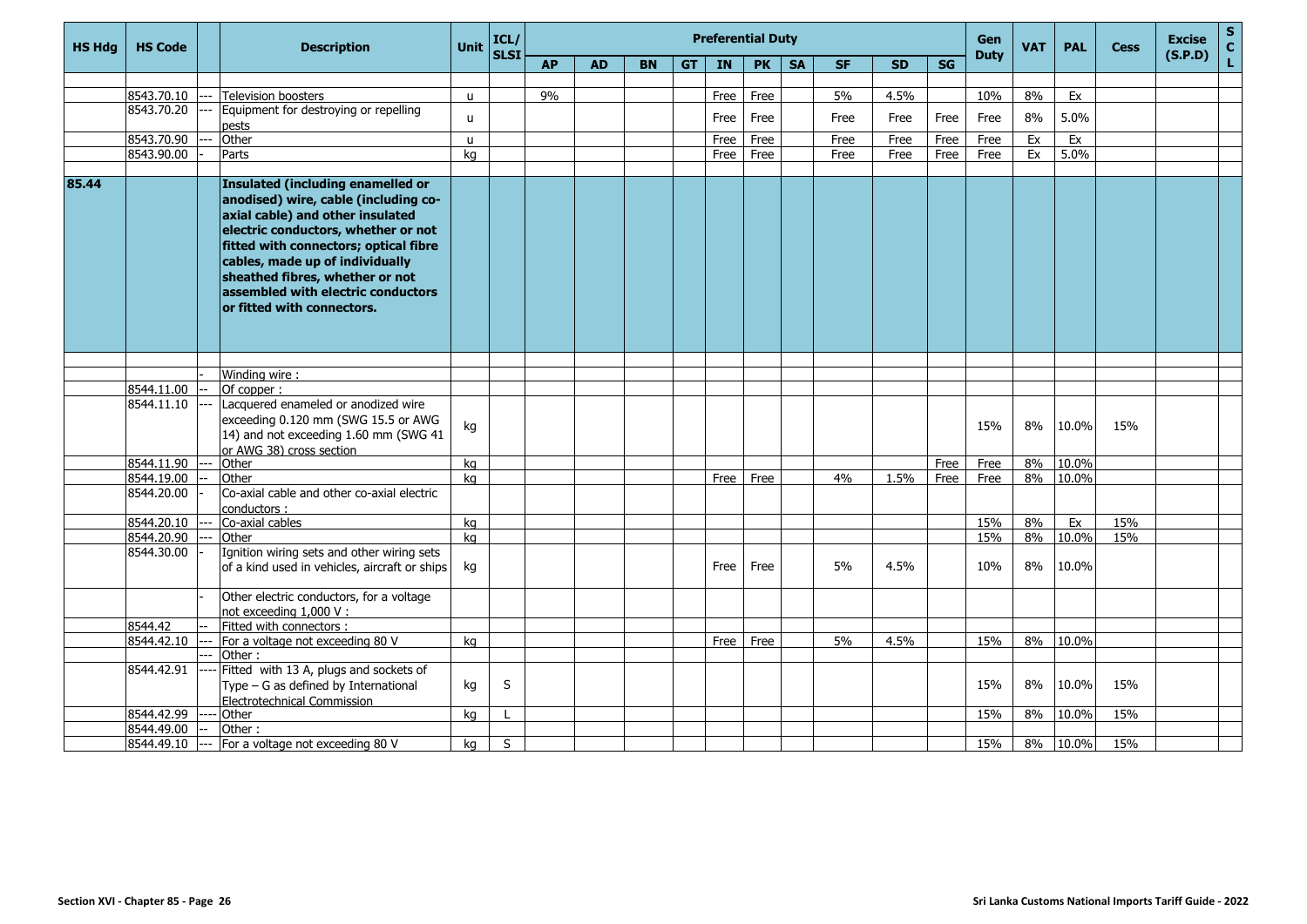| <b>HS Hdg</b> | <b>HS Code</b> | <b>Preferential Duty</b><br>ICL/<br>Unit<br><b>Description</b><br><b>SLSI</b> |                                                                                                                                                                                             |    |    |           |           |               |           |      |           |           | Gen<br><b>Duty</b> | <b>VAT</b> | <b>PAL</b> | <b>Cess</b> | <b>Excise</b><br>(S.P.D) | $\mathbf S$<br>$\mathbf{C}$ |     |  |    |
|---------------|----------------|-------------------------------------------------------------------------------|---------------------------------------------------------------------------------------------------------------------------------------------------------------------------------------------|----|----|-----------|-----------|---------------|-----------|------|-----------|-----------|--------------------|------------|------------|-------------|--------------------------|-----------------------------|-----|--|----|
|               |                |                                                                               |                                                                                                                                                                                             |    |    | <b>AP</b> | <b>AD</b> | <b>BN</b>     | <b>GT</b> | IN   | <b>PK</b> | <b>SA</b> | <b>SF</b>          | <b>SD</b>  | SG         |             |                          |                             |     |  | L. |
|               | 8544.49.20     |                                                                               | Other up to four cored unarmoured wire                                                                                                                                                      |    |    |           |           |               |           |      |           |           |                    |            |            |             |                          |                             |     |  |    |
|               |                |                                                                               | and cable not exceeding 16 mm <sup>2</sup>                                                                                                                                                  | kg | S  |           |           |               |           |      |           |           |                    |            |            | 15%         | 8%                       | 10.0%                       | 15% |  |    |
|               |                |                                                                               | conductor cross-section per core                                                                                                                                                            |    |    |           |           |               |           |      |           |           |                    |            |            |             |                          |                             |     |  |    |
|               | 8544.49.30     |                                                                               | Other single and multi-cored wire and                                                                                                                                                       |    |    |           |           |               |           |      |           |           |                    |            |            |             |                          |                             |     |  |    |
|               |                |                                                                               | cable not exceeding 185 mm <sup>2</sup> conductor                                                                                                                                           | kg | S  |           |           |               |           |      |           |           |                    |            |            | 15%         | 8%                       | 10.0%                       | 15% |  |    |
|               |                |                                                                               | cross-section per core<br>Other armoured and underground cables                                                                                                                             |    |    |           |           |               |           |      |           |           |                    |            |            |             |                          |                             |     |  |    |
|               | 8544.49.40     |                                                                               |                                                                                                                                                                                             |    |    |           |           |               |           |      |           |           |                    |            |            |             |                          |                             |     |  |    |
|               |                |                                                                               | not exceeding 150 mm <sup>2</sup> conductor cross-                                                                                                                                          | kg |    |           |           |               |           |      |           |           |                    |            |            | 15%         | 8%                       | 10.0%                       | 15% |  |    |
|               |                |                                                                               | section per core                                                                                                                                                                            |    |    |           |           |               |           |      |           |           |                    |            |            |             |                          |                             |     |  |    |
|               |                |                                                                               | PVC insulated electric cable 600/1000V                                                                                                                                                      |    | S  |           |           |               |           |      |           |           |                    |            |            |             |                          |                             |     |  |    |
|               | 8544.49.90     |                                                                               | Other                                                                                                                                                                                       | kg | S  |           |           |               |           |      |           |           |                    |            |            | 10%         | 8%                       | 10.0%                       | 5%  |  |    |
|               | 8544.60.00     |                                                                               | Other electric conductors, for a voltage                                                                                                                                                    |    |    |           |           |               |           |      |           |           |                    |            |            |             |                          |                             |     |  |    |
|               |                |                                                                               | exceeding 1000 V                                                                                                                                                                            | kg |    |           |           |               |           | Free | Free      |           | 4%                 | 1.5%       | Free       | Free        | 8%                       | 10.0%                       |     |  |    |
|               |                |                                                                               | PVC insulated electric cable 600/1000V                                                                                                                                                      |    | S. |           |           |               |           |      |           |           |                    |            |            |             |                          |                             |     |  |    |
|               | 8544.70.00     |                                                                               | Optical fibre cables                                                                                                                                                                        | ka |    |           |           |               |           | Free | Free      |           | Free               | Free       | Free       | Free        | 8%                       | 10.0%                       |     |  |    |
|               |                |                                                                               |                                                                                                                                                                                             |    |    |           |           |               |           |      |           |           |                    |            |            |             |                          |                             |     |  |    |
| 85.45         |                |                                                                               | Carbon electrodes, carbon brushes,<br>lamp carbons, battery carbons and<br>other articles of graphite or other<br>carbon, with or without metal, of a<br>kind used for electrical purposes. |    |    |           |           |               |           |      |           |           |                    |            |            |             |                          |                             |     |  |    |
|               |                |                                                                               |                                                                                                                                                                                             |    |    |           |           |               |           |      |           |           |                    |            |            |             |                          |                             |     |  |    |
|               | 8545.11.00     |                                                                               | Electrodes:<br>Of a kind used for furnaces                                                                                                                                                  |    |    |           |           |               |           | Free | Free      |           | Free               |            | Free       | Free        | 8%                       | Ex                          |     |  |    |
|               | 8545.19        |                                                                               | Other:                                                                                                                                                                                      | ka |    |           |           |               |           |      |           |           |                    | Free       |            |             |                          |                             |     |  |    |
|               | 8545.19.10     |                                                                               | Arc lamp carbon                                                                                                                                                                             | ka |    |           |           |               |           | Free | Free      |           | Free               | Free       | Free       | Free        | 8%                       | Ex                          |     |  |    |
|               | 8545.19.90     |                                                                               | Other                                                                                                                                                                                       | ka |    |           |           |               |           | Free | Free      |           | Free               | Free       | Free       | Free        | 8%                       | Ex                          |     |  |    |
|               | 8545.20.00     |                                                                               | <b>Brushes</b>                                                                                                                                                                              | ka |    |           |           |               |           | Free | Free      |           | Free               | Free       | Free       | Free        | 8%                       | 5.0%                        |     |  |    |
|               | 8545.90.00     |                                                                               | Other                                                                                                                                                                                       | ka |    |           |           |               |           | Free | Free      |           | Free               | Free       | Free       | Free        | 8%                       | 5.0%                        |     |  |    |
|               |                |                                                                               |                                                                                                                                                                                             |    |    |           |           |               |           |      |           |           |                    |            |            |             |                          |                             |     |  |    |
| 85.46         |                |                                                                               | <b>Electrical Insulators of any material.</b>                                                                                                                                               |    |    |           |           |               |           |      |           |           |                    |            |            |             |                          |                             |     |  |    |
|               |                |                                                                               |                                                                                                                                                                                             |    |    |           |           |               |           |      |           |           |                    |            |            |             |                          |                             |     |  |    |
|               | 8546.10.00     |                                                                               | Of glass                                                                                                                                                                                    | kg |    |           |           |               |           | Free | Free      |           | 5%                 | 4.5%       |            | 15%         | 8%                       | 5.0%                        |     |  |    |
|               | 8546.20.00     |                                                                               | Of ceramics                                                                                                                                                                                 | ka |    |           |           | 11.25% 11.25% |           |      | Free      |           | 5%                 | 4.5%       |            | 15%         | 8%                       | 5.0%                        |     |  |    |
|               | 8546.90.00     |                                                                               | Other                                                                                                                                                                                       | ka |    |           |           |               |           |      | Free      |           |                    | 4.5%       |            | 15%         | 8%                       | 5.0%                        |     |  |    |
|               |                |                                                                               |                                                                                                                                                                                             |    |    |           |           |               |           |      |           |           |                    |            |            |             |                          |                             |     |  |    |